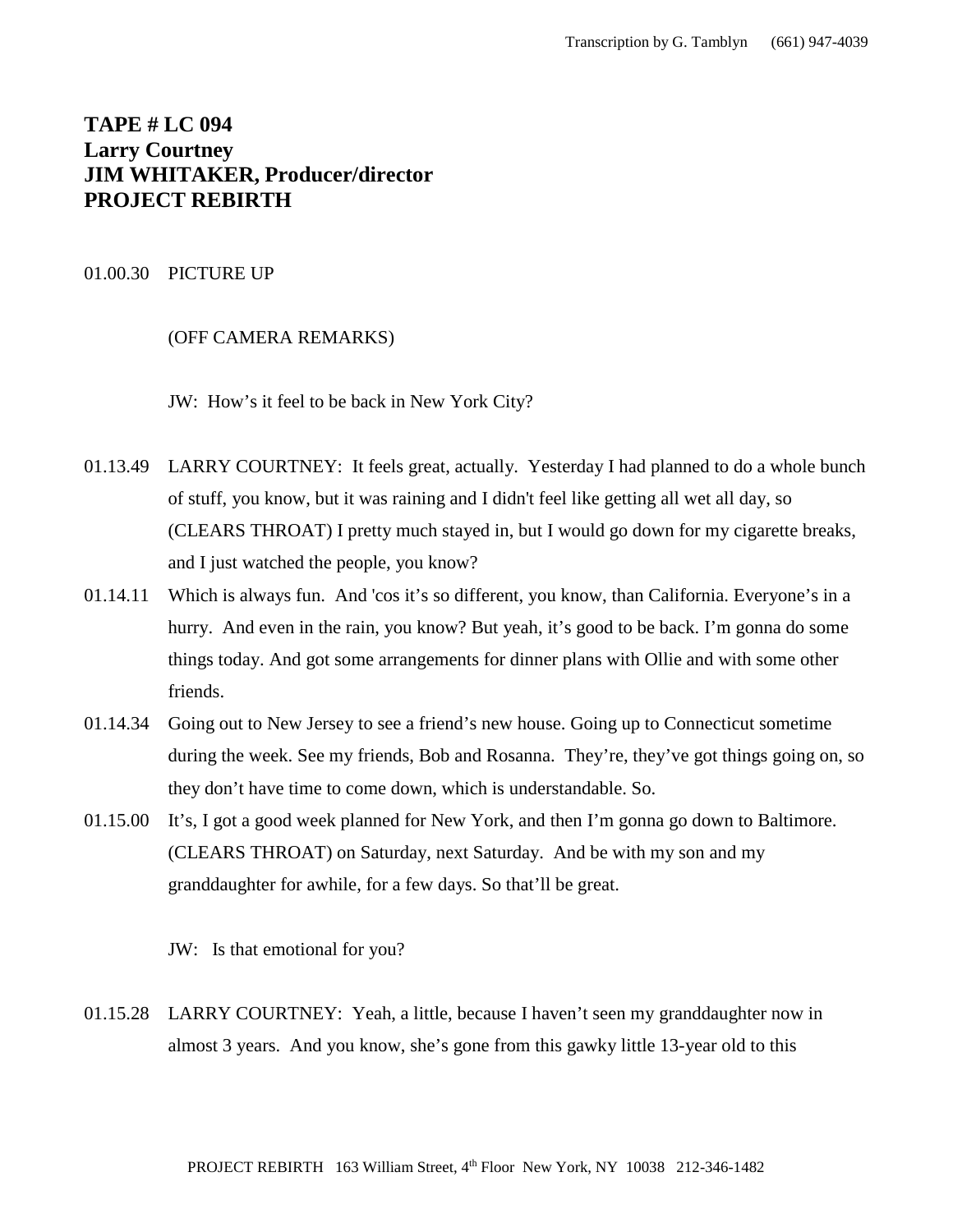beautiful 16-year old, and I don't really even know her anymore. So that'll be, that'll be great, you know, and my son is, it's always so good to see him. He wants desperately to move to the West coast. (CLEARS THROAT) but as long as Katie's still in high school, you know, she's got all of her friends and everything, so.

- 01.16.08 We'll see what happens when she goes to college, depends on where she goes, I think. I'd like to get her to come out to Stanford and then she'd just be, you know, 20 minutes away. But I don't know what she wants to do yet. She really enjoys the theater and the arts, so she may try to go to a school that really specializes in that.
- 01.16.35 So it'll be interesting to see what happens.

Q: How's Ollie?

- 01.16.39 LARRY COURTNEY: Ollie's great. Great. I haven't seen him yet; I actually see him tonight. He's doing something with a youth group today. But I've talked to him on the phone several times, and he's, seems to be doing really good. So I'm looking forward to spending some time with him.
- 01.17.00 He's got a, an HIV-awareness conference at Riverside Church tomorrow. And so I'm gonna go up to that, and, and spend, spend time there with him. And then we're probably gonna have dinner again tomorrow night. So. I get to spend some time, and you know. It's always good to catch up with him. He's always got so much going on. He's like you.
- 01.17.29 He's just, he's, he'll be in Michigan next weekend, the United Church of Christ synod is that weekend, and so he's the president of one of the ministry teams, and so he really wanted me to go as a representative, but I couldn't work all the timing out, you know?
- 01.18.01 So. Even if I hadn't been here, I would have been involved in Gay Pride, because it's, it's that weekend in San Jose (CLEARS THROAT). And my church always gets very involved, and so I would have been there instead of the synod meeting anyway, so.

JW: How are things in California?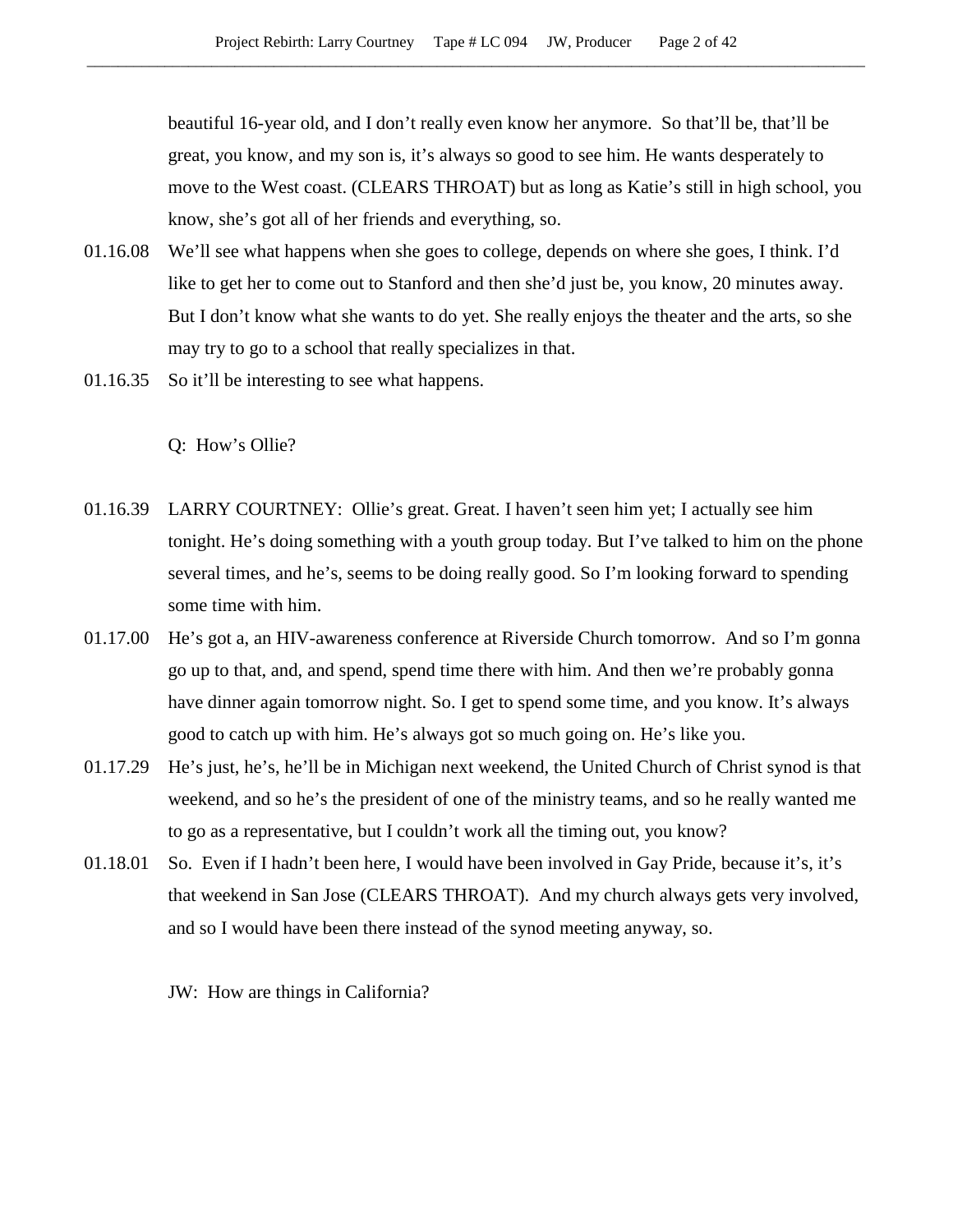- 01.18.30 LARRY COURTNEY: Great. Great. Love the weather, you know? It's been in (?) the upper 70s all last week. And you know, I just, I like being there. It's, it's just very calm and relaxed compared to the energy that's here, you know? I miss, miss my friends, of course.
- 01.18.56 I have most of the friends I have in California are involved with the church, in some way or other, 'cos I spent a lot of time volunteering in, there. But it's kind of a little different social dynamic, you know? But it's, it's a good, good place. San Jose is a nice place to live. You're close to everything, you know, you got 45 minutes from San Francisco, you got 25 minutes to the beach.
- 01.19.31 And I go up to Truckee, which is up by Tahoe, as often as I can, because my son and grandson live there. So you know, you got the mountains and, and you've got the best of all worlds, really. So. I really, I really (?) enjoy it.

JW: How's the church?

- 01.19.58 LARRY COURTNEY: Church is great. We've got a lot of exciting things going on. Well, summer we kind of scale back a little bit. But we have been doing a lot of great things and the campus has, we're just totally remodeling. Bringing it up to date. You know, the church, a church sanctuary itself was built in 1960.
- 01.20.28 And the other buildings are older than that, so you know, they put solar panels on the roofs, and new windows, and just updating a lot (?) and putting in ramps and changing the bathrooms so that they're disabled accessible, and. And remodeling the kitchen, which needed it terribly. So (CLEARS THROAT).
- 01.21.05 But we also had a, is it, it's in October, we're gonna have an adult mission trip, which I don't get, I don't have a chance to go on. But they're going to Arizona and to the borders. And what they do is they help immigrants, illegals (?) who have no water or no food or you know, have crossed the border illegally.
- 01.21.42 Not that we're doing, trying to you know, smuggle in illegal immigrants, but so many of them come across the border with nothing but, but their clothes on their back. And they don't realize, you know, what that desert is gonna do to them.
- 01.22.01 And so last year, our kids went down and spent two weeks, and this year the adults are going. So we do things, you know, like that. We're, we're, United Church of Christ is a very, I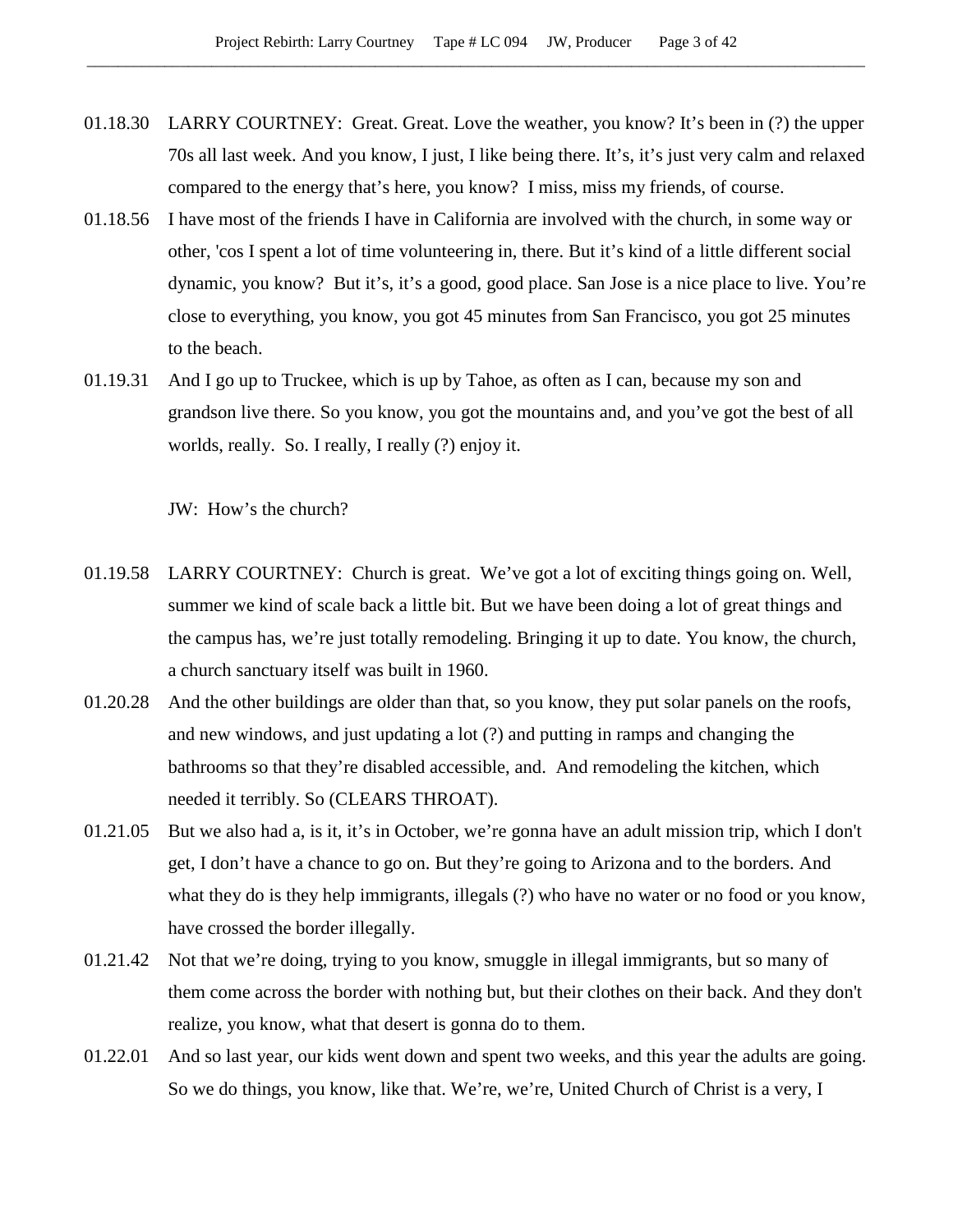guess you'd call it liberal and cause-driven, and our particular church is what they call open and affirming, which means that everybody is welcome, no matter (?) you don't have to be of any faith or have any faith at all.

- 01.22.38 You know? You're just welcome. So I really, really enjoy that. You know? Our minister team is superb. So. I enjoy being involved with that church, you know? Keeps me going (LAUGHS).
- 01.23.08 Other than that, you know, I spend time with Heather and David. And just I'm a dog (LAUGHS).

JW: How's Toby doing?

- 01.23.28 LARRY COURTNEY: He's doing very well, very well. He's (CLEARS THROAT) a little over a year old now. And he's just my, you know, my companion. And he's the sweetestnatured dog I've ever seen. He's, he's never barked at anybody without his tail wagging or, you know, he's, he's friends with everybody on the blocks where we walk and he's just, he's a, a great, great dog to have and he's good-size for an apartment, you know?
- 01.24.07 So yeah. I, I like my dog (LAUGHS). He's sweet.

JW: Heather?

- 01.24.16 LARRY COURTNEY: Heather's doing really well, doing really well. She's, she's working really hard on her pop art creations. She's got, they have a Barack-in-the-box Jack-in-thebox.
- 01.24.34 And they had it manufactured (CLEARS THROAT). She did all the artwork for it, and then they had it manufactured, and they sold 1200 the week before and after the election. And then they've, they've had you know, the sales kind of go up and down depending upon. you know, how much Barack is on television (LAUGHS).
- 01.25.01 So but they're, they're continuing to sell. I don't know how many boxes they have left, but and then she does her custom boxes. And so she's been doing great. And (?) David has been really busy with his video business. He's, he's doing so many videos that they had to tear out a wall in the studio so that he had more room to work (CLEARS THROAT).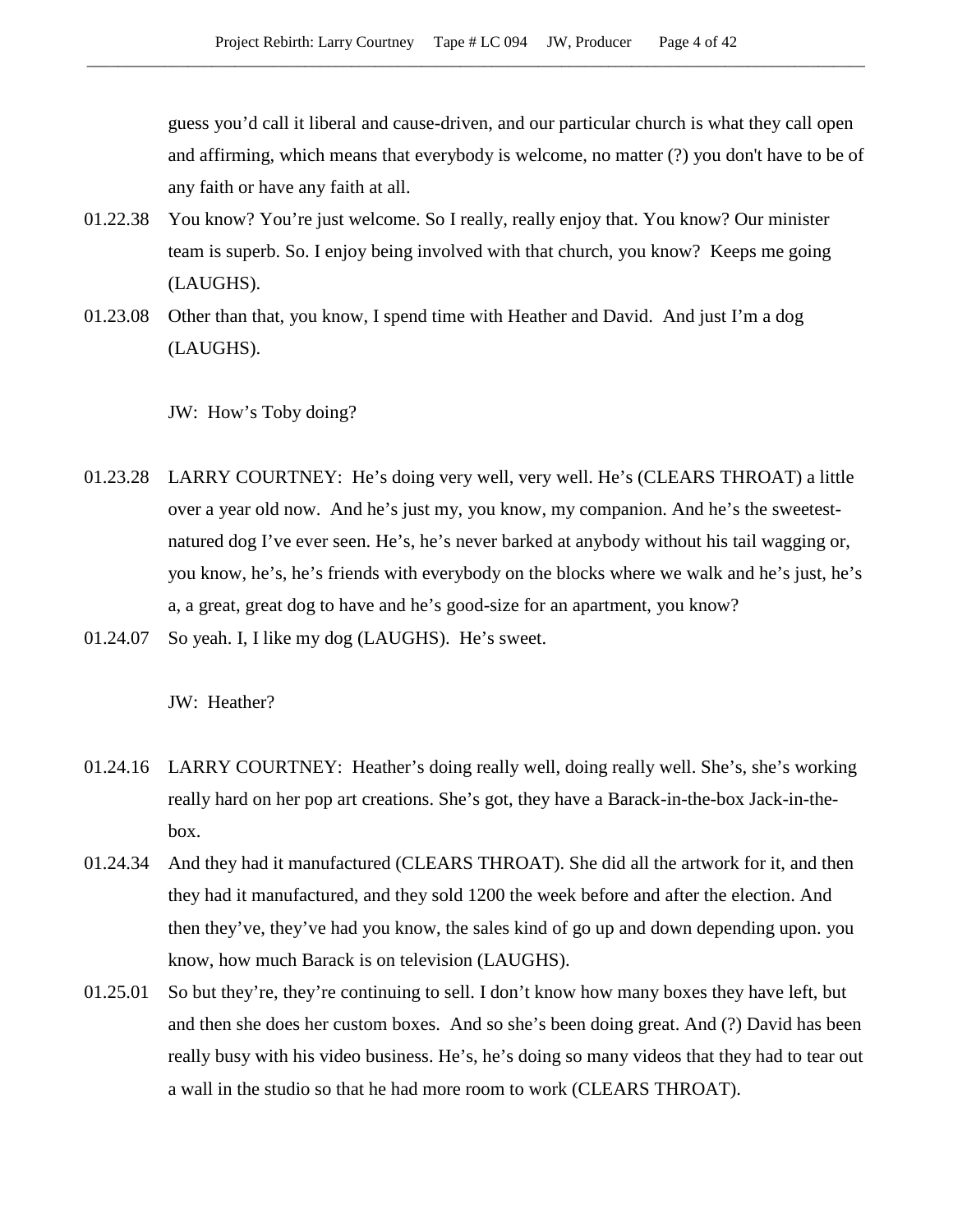- 01.25.39 And then he, he's still doing depositions, court depositions. But he's trying to phase that out because he has so much video work, so. So they're, they're doing great. They're, I went up with them two weeks ago to Truckee.
- 01.26.00 Because it was my grandson's  $6<sup>th</sup>$  birthday. And Heather and David's fifth wedding anniversary. So we went up and spent his birthday with him, and, and just had a ball. The, the ride up, we were able to, you know, really catch up and everything. And then getting up there, and I went directly to the pizza parlor where the birthday party was going on, or going to be going on.
- 01.26.35 And there were like (LAUGHS) 15 kids, about 6 years old, running around. It was mayhem, just absolute mayhem. And David was the cause of most of it, because he was chasing these kids around and playing and you know? So we had a really good weekend.
- 01.27.01 And that, we had to, we couldn't stay longer than the weekend, but once I get back, I'm gonna go up and spend a week or so, 'cos he's, he's growing up so quickly, you know? And so I want to spend as much time with him as I can. You know, I missed out on so much of my granddaughter's life because living in different cities and everything.
- 01.27.29 And I'm trying not to do that, not that I you know, meant to miss out on her life, but it just circumstances, and, and so. I want to be around, and I hope to be able to spend more time with her, you know, once things gets all settled down as to where she's gonna be (CLEARS THROAT). But. So that, anyway. Yeah, they, they're doing great, Heather and David are doing great.
- 01.28.01 And keeping very busy, you know? I actually don't see them an awful lot, because they are busy. They work 7 days a week. You know? And so we get, we get together for barbecues and stuff like that, but it, it's, they're really, got a lot going on. So we connect when we can, you know?

JW: What are you thinking about?

01.28.45 LARRY COURTNEY: You know, you always think you'd like to have more time with everybody, you know? I'd like to be able to spend more time with my friends out here, I'd like to be able to spend more time with the kids.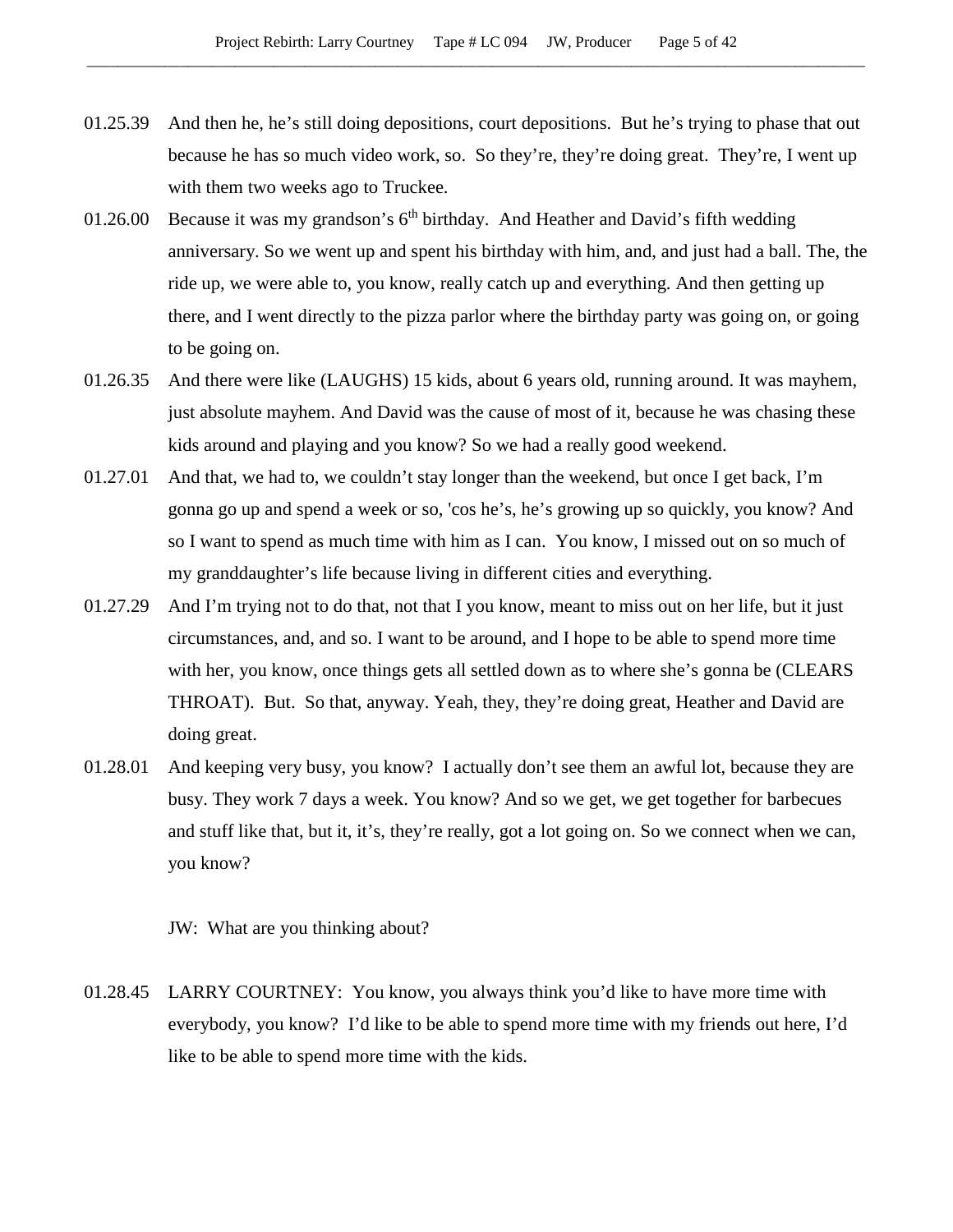- 01.28.58 You know, but everybody's got such busy lives, you know? And so it's, it's just, there are times when I think, you know, I just should get in the car and go over and just sit and talk while they're working, you know? But I don't want to distract, you know? 'Cos it, like when she's sculpting a face, you know, she has to pay attention to what she's doing, and so.
- 01.29.29 But otherwise, you know, it's ok. It's ok.

JW: What's the feeling of being back in New York for you?

- 01.29.47 LARRY COURTNEY: In (?) a sense, it's like coming home. You know? Because I spent so long here, and, and I love New York just (?) still, love New York. And I miss it quite a bit.
- 01.30.04 But I haven't had (?) really a chance to get into the city yet, because of the rain yesterday and everything, so. Today I'm, I'm looking forward to you know, visiting and going over to Times Square and seeing what they're doing there. And going to the, my old building to see if any of the people I know are still there.
- 01.30.33 And I tried to get a hold of (CLEARS THROAT) some friends I used to work with, but I called the office and the number's been disconnected, so I don't know whether they merged or phased out that, that aspect of the company or what they did. 'Cos I haven't been in contact with them.
- 01.31.00 But you know, (?) (LAUGHS) it was getting on the subway for the first time Thursday when I got in from the airport. It was so strange to be on the subway again, you know? And I realize how efficient New York can be. You know? When it's at its best, you can get anywhere you need to and, and it's just so easy.
- 01.31.30 Whereas in San Jose I got to drive everywhere. You know? And yesterday, no Thursday, I just, I could walk up and down and I had to, you know, get a few things that I had forgotten on the trip and (?) go to a deli and, you know, and they were all right there within two blocks. In, in San Jose, you know, you drive a mile, two miles before you find you know.
- 01.32.05 And you just keep driving unless you go to some main mall, you know, which I don't like to do. So I like it, I, I like New York for that reason is that you've got everything (CLEARS THROAT) all around you. You know, you, you can find what you need very easily and within walking distance, you know? That's what I used to love.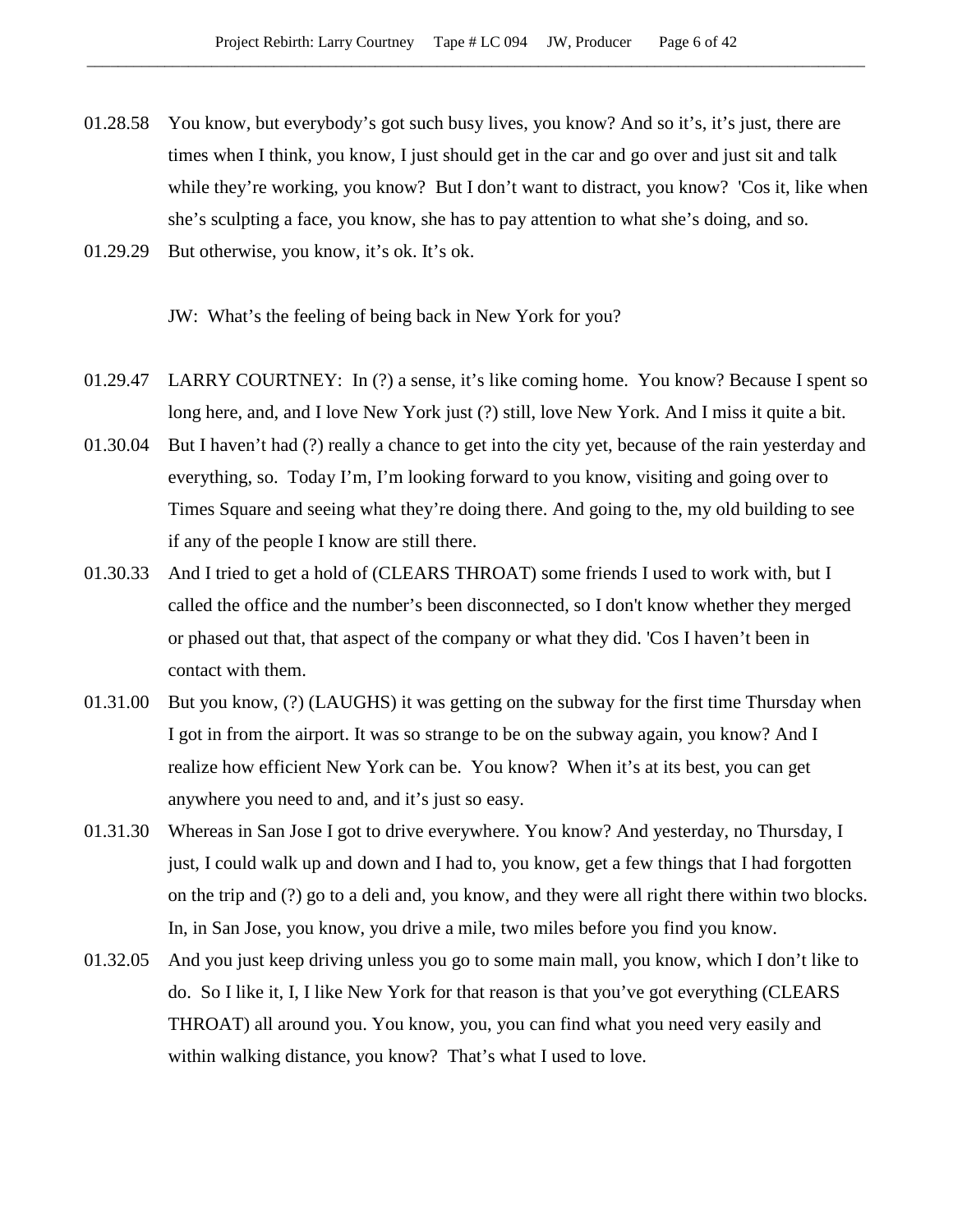- 01.32.31 When I loved over on  $8<sup>th</sup>$  Avenue, because if I went down to  $9<sup>th</sup>$  Avenue, you had the butcher and you had the, the vegetable stands and you had the, you know, the (?) bakeries and, and so, you know, you don't keep a lot of stuff in your refrigerator, you went shopping every day. Whereas in California, I go to the grocery store, and shop for the week, you know? So, so I, I like that about New York.
- 01.33.01 And I like, it was interesting to fall right into it on Thursday when I got here. Because it, it just is, you know, I guess it's something you're not gonna forget, but it's something (?) that I really enjoy being able to, to do and to do it on foot and not have to get in a car every time you want to go somewhere. That's (?) one of my main problems with San Jose is that, you know, it has very limited transit system.
- 01.33.36 And well, California in general, you know? But New York is, it's right there, you know? Subways are almost on every corner, and, you know, then you've got the bus service, and so I like being able to get around in New York. I don't take taxis much. I, I think taxis are almost slower because of all the traffic.
- 01.34.05 I know coming in from the airport, (CLEARS THROAT) our flight got in at 6. And so by 6:30 I was through baggage claim and everything. And then I had to wait about I guess 20 minutes for the bus. But I didn't get (?) into, down to the apartment until 9:30 because the freeways were all clogged, so the bus driver got off and went through Queens and down through (?).
- 01.34.40 The (?) that's why I don't take the buses and taxis is because of all the traffic, and I'd rather, I'd much rather do the subways. And (?) people are always, you know, when, when I lived here and we had visitors, they were always afraid to go down into the subway. And they'd heard such horrible things about the subways.
- 01.35.01 But I never have a problem with it. I don't, you know, I just think you just be aware of what's going on around you and you're ok. At least I have been. I've been lucky, I guess. But. So I think (?) transportation-wise and availability appeals to me in New York because you, it's, you know, it's right there.

JW: What's appealing about San Jose?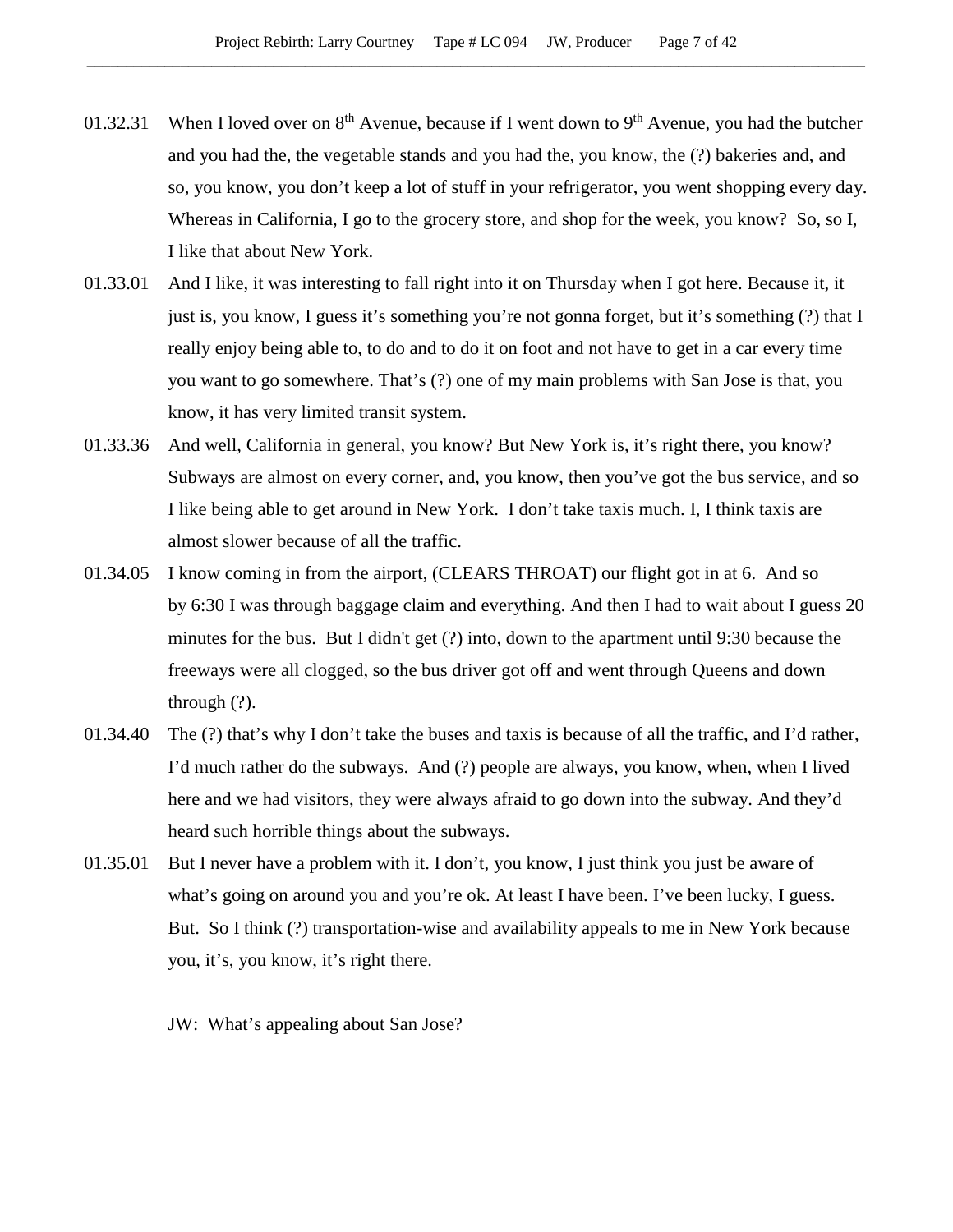- 01.35.40 LARRY COURTNEY: Well, just the opposite. Is that, you know, you're not walking all, all over the place. You're not taking (?) rapid transit. But you've got expanse. You can, you can you know, you're not, since I don't live in downtown San Jose, you know, I don't have, I don't feel that immenseness of, of the New York skyline, that kind of thing.
- 01.36.15 You just, you can see the mountains on all sides, and, and the weather is, is fantastic in, in San Jose. So I.
- 01.36.30 You know, they're just, they're like diametrically opposed to each other. You know? That California lifestyle versus New York, it's just, they're just very different (CLEARS THROAT). And I (?) enjoy both, and I think, you know, it's nice to be able to come here for a period of time, and be involved in it.
- 01.36.58 But then, to be able to go home and have that calmer, relaxed life, and as I get older, the, you know, the California life appeals to me more and more. And I don't have the energy that all of these people in (LAUGHS) New York have to, you know, anymore. I, I loved it when I lived here, and I, and I did fine. But maybe I've gotten lazy, I don't know.
- 01.37.29 But it's, it's just nicer to go at a slow pace, you know, or a slower pace, I should say.

JW: What did you think about waking up this morning for your final interview?

- 01.38.02 LARRY COURTNEY: Well, number one, my alarm didn't go off, but I had it set for PM instead of AM. So I was rushing, but I, actually I thought about it a lot yesterday. Because, you know, this has been a long time, and I've gotten to know, you know, everybody involved in the project, and it's sort of - what's the word I want?
- 01.38.40 Well, I don't know how, how to really feel about it. I mean, I'm, I'm glad that, that the project is going to be finished and, and be able to be seen and, and everything, which was the goal. You know, but then I'm, I'm sad because I've been working with you guys for a long time, and you're such fantastic people and it, it just, it means that that's coming to an end.
- 01.39.11 And I think that probably, there won't be as much reflection on my part in the coming years as there has been in (?) the past.
- 01.39.30 You know, as I kind of try to take how I'm doing now as opposed to how I was when this project first started. And I was thinking about that yesterday, well, all week as a matter of fact, coming in. And.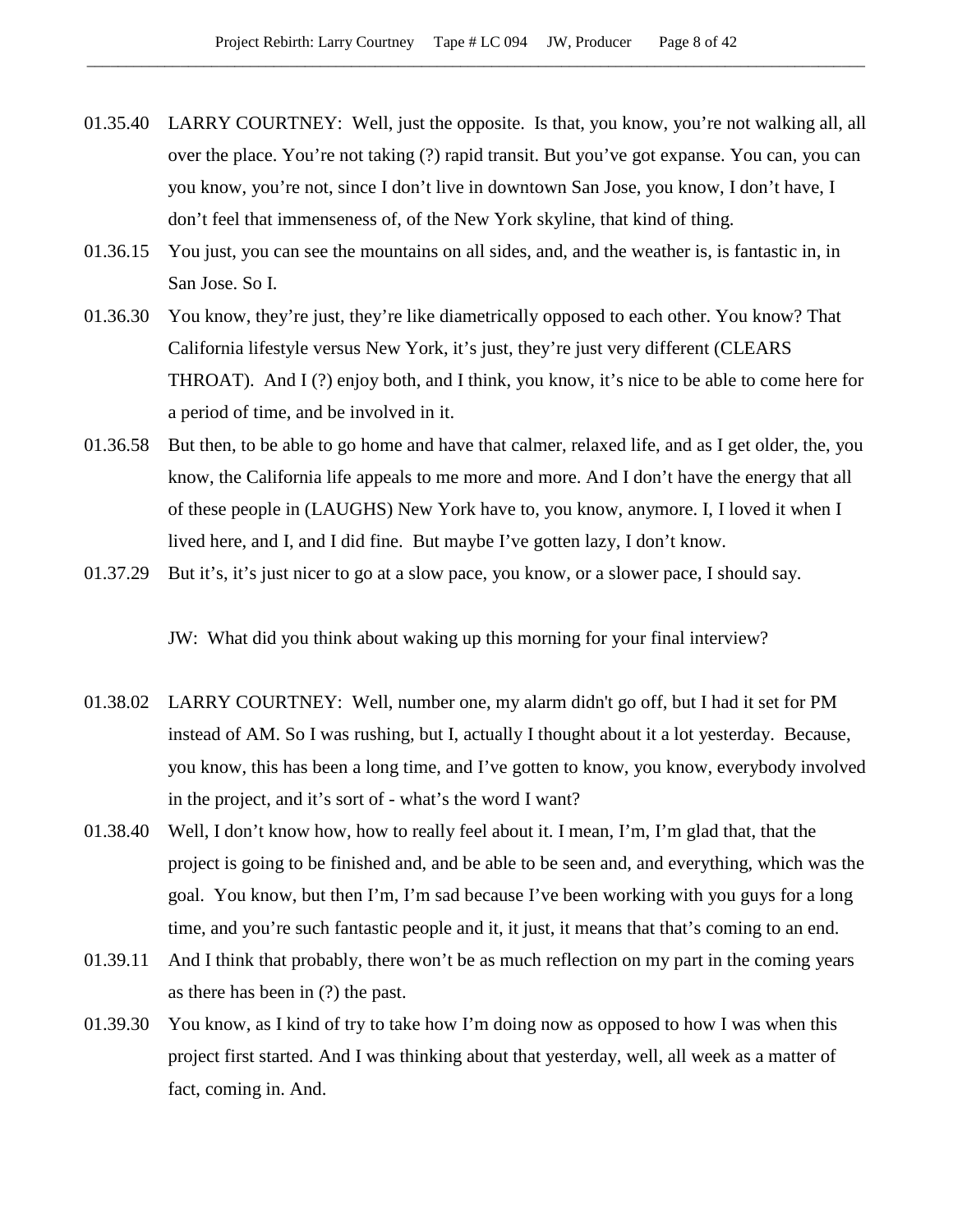JW: You have some things to say?

- 01.40.03 LARRY COURTNEY: Well, I think that I've thought back on the interviews, particularly. I mean, aside from all the special events that happened and, and were filmed and what not. But the interviews particularly. And even though I can't remember them perfectly, I can, I can see a progression, when I think back on them.
- 01.40.37 And how, you know, I'm able to talk about things now that I couldn't. When we first started. At least I'm able to talk about them without being so emotional, you know? And I'm sure that, you know, that's, it's, that's part of the grief process, I think, is that it's, it's still there, you know, everything, all those feelings are still there.
- 01.41.09 But you're able to deal with them better and better as time goes on. And actually doing these interviews has been extremely cathartic. I think that in, in a lot of ways, this has been like therapy, you know? (CLEARS THROAT)
- 01.41.37 I know when I first went to California, they, you know, I had a new doctor and, and so they were looking at the medications I was taking and, you know, the physical and all of that. And they prescribed, after we talked for awhile, they prescribed a mild, mild anti-depressant.
- 01.42.00 And in order to, to prescribe it, you, you have to see a psychiatrist. For a, counseling and an interview. And I talked to him and I, you know, we did fine. And he said that as far as he was concerned, we didn't need to continue sessions unless I wanted to.
- 01.42.28 It just, it was my, up to me (?). And I remembered while I was talking to him that that was nothing like doing the interviews, and getting feelings out. And (?) thoughts and looking, like I say, looking back and, and seeing where I've come from and what, what has happened in my life.
- 01.43.06 And how I've internalized it or expressed it, or dealt with issues that I wouldn't have probably.
- 01.43.28 If this, if this project hadn't happened to me. I, I would, I probably well, I can't say for sure because you don't know for sure. But it probably would have taken me a lot longer (CLEARS THROAT) to get where I am emotionally and spiritually, even, to, if I had not been involved in this project. Yeah, I think that, I definitely would have done that.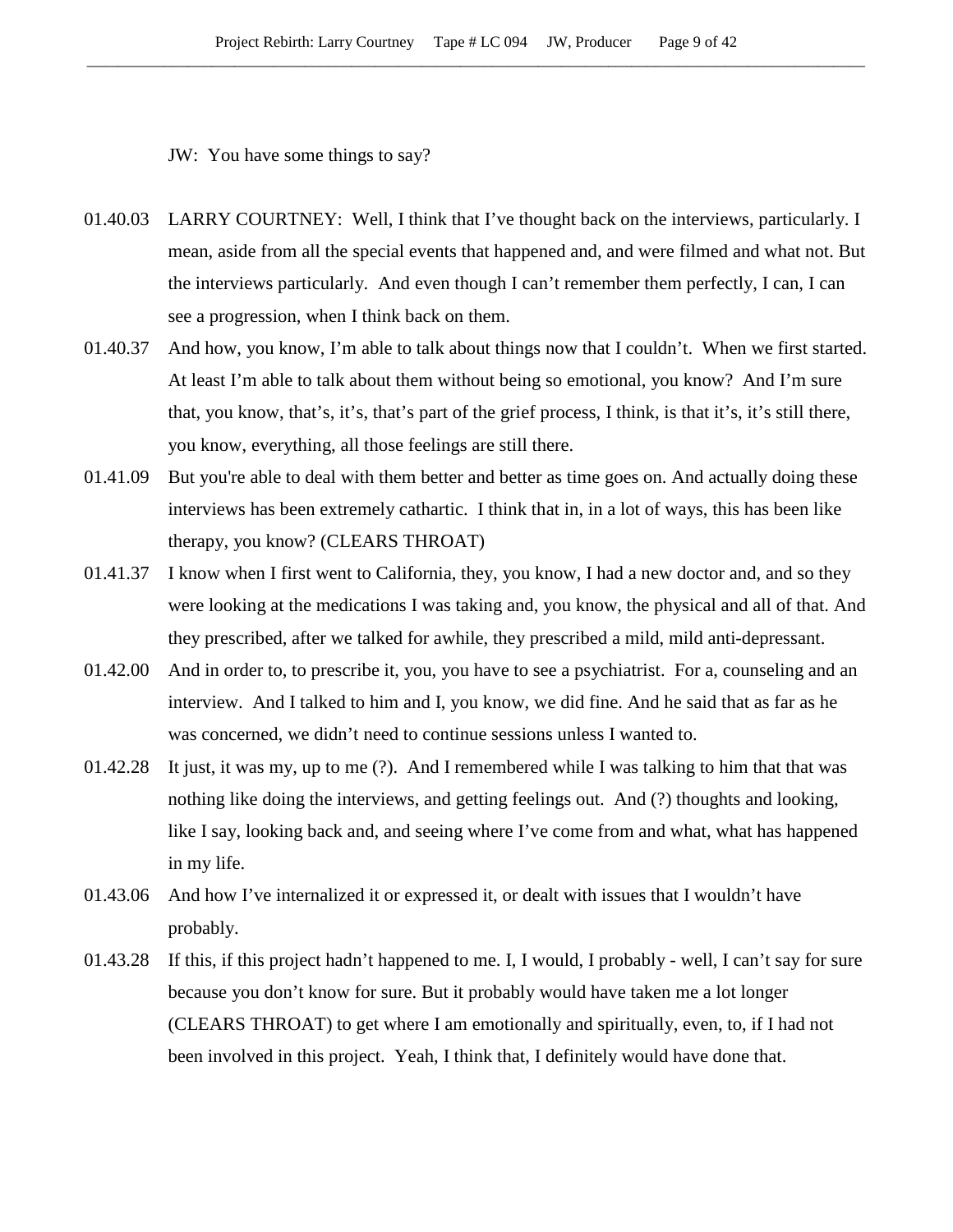- 01.44.05 And so in, in a sense, you know, I'm, I'm gonna miss that. But hopefully, I'm at a place that I can be honest with myself all the time, and or as much of the time as possible, and you know, validate my feelings at the time, you know?
- 01.44.31 And, and continue to grow. I know that I've come a long ways from that first day and from that first, you know, the first moment, even.

JW: How do you think of that first moment? How do you think about the day of September  $11<sup>th</sup>$  in retrospect?

- 01.45.07 LARRY COURTNEY: It's, it's still very painful to think of. But I talk about it more, and I actually saw the footage of the towers coming down for the first time in 2007. I may have told you that already. But I had never seen it.
- 01.45.27 And people had protected me so much that I, you know, I never got to see that. And when I saw it, I thought how did I feel that day when it was all happening? And it was just total disbelief and denial on that day.
- 01.46.03 And for awhile afterwards, you know? I just (?) I denied the fact that he could possibly have died, you know? I, I there had to, he had to be in a hospital somewhere. And then when I knew it wasn't, he wasn't coming home, it just kind of, I guess went, I basically went into shock because I, I can tell you I don't remember probably the first couple of months.
- 01.46.41 I just don't remember. I know that things happened and I participated in them. But I think that (?) I just, I was on autopilot.
- 01.47.03 You know? I wasn't really there, I wasn't you know, so I mean, I dealt with, you know, three deaths in such a short period of time, and so I, I'm not sure that I had time to mourn one before the other one happened, and so they all got kind of lumped together.
- 01.47.28 And so I think, it, it took me longer to sort out, you know, who I was grieving for and why and, and. You know, processing all that pain. I think I, well, I know I did, I, I shut down for awhile.
- 01.47.59 And (CLEARS THROAT) my office had me take off a month, because I, I was so nonproductive. I, I was there, but I didn't really you know, I, I really wasn't there. So they had me take off a month and get myself together, and, which was a good thing. It was a really a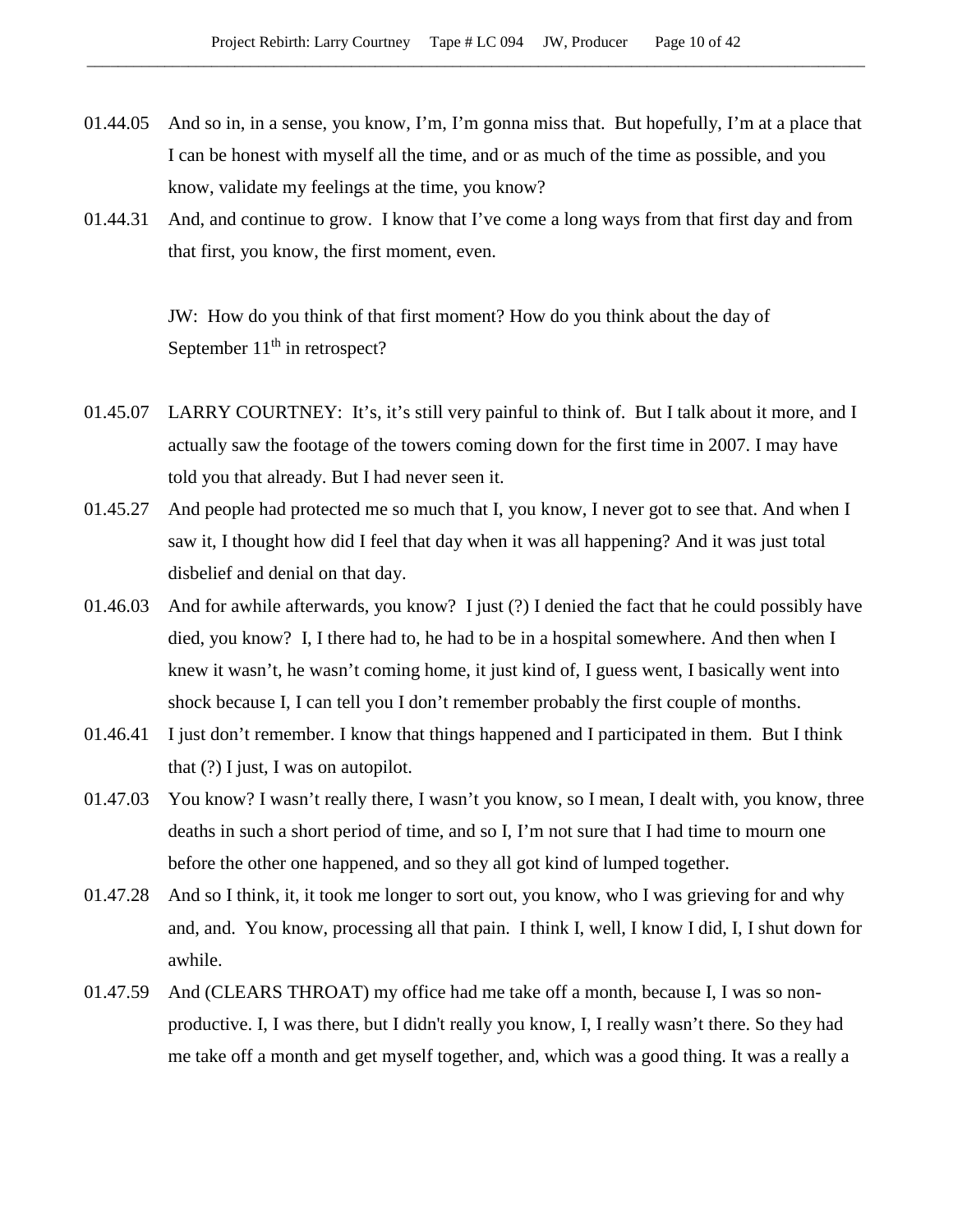good thing. But I know that that particular day, I wouldn't have made it through if, if my boss hadn't been there.

- 01.48.36 I mean, she was just fantastic and strong and, you know, do this and do this. And you know, we'll get you through it, and, you know, we'll find out what happened. And so I give her a (?) lot of credit for me not falling apart.
- 01.48.59 They, she actually came home with me that day. The stock market closed, you know, at early, so of course we closed early. And she lived in New Jersey, and there was no way to get there. 'Cos everything was, the tunnels were shut down and the trains and everything. So she actually came home with me, and she spent the night. And just was, that's the kind of person she is, anyway, a take-charge kind of individual.
- 01.49.33 But she really just, she was extremely gentle, but just this is what you need to do, and now you need to eat. And you know, and so. That day is, is pretty much a blur. As are the, well, like I say, the next couple of weeks particularly.
- 01.50.00 But then for awhile after that. And I know that I also wouldn't have made it through without Rosanna, because they came down as soon as they could, from Connecticut. And she kept me very strong, very strong throughout. And helped plan what needed to be planned, and do what needed to be done.
- 01.50.32 And, and we were on the, the phone constantly for several months. You know? So.

# (OFF CAMERA REMARKS)

01.50.46 END OF TAPE # LC 094

# 02.00.56 PICTURE UP

## (OFF CAMERA REMARKS)

JW: What brings you the most joy these days?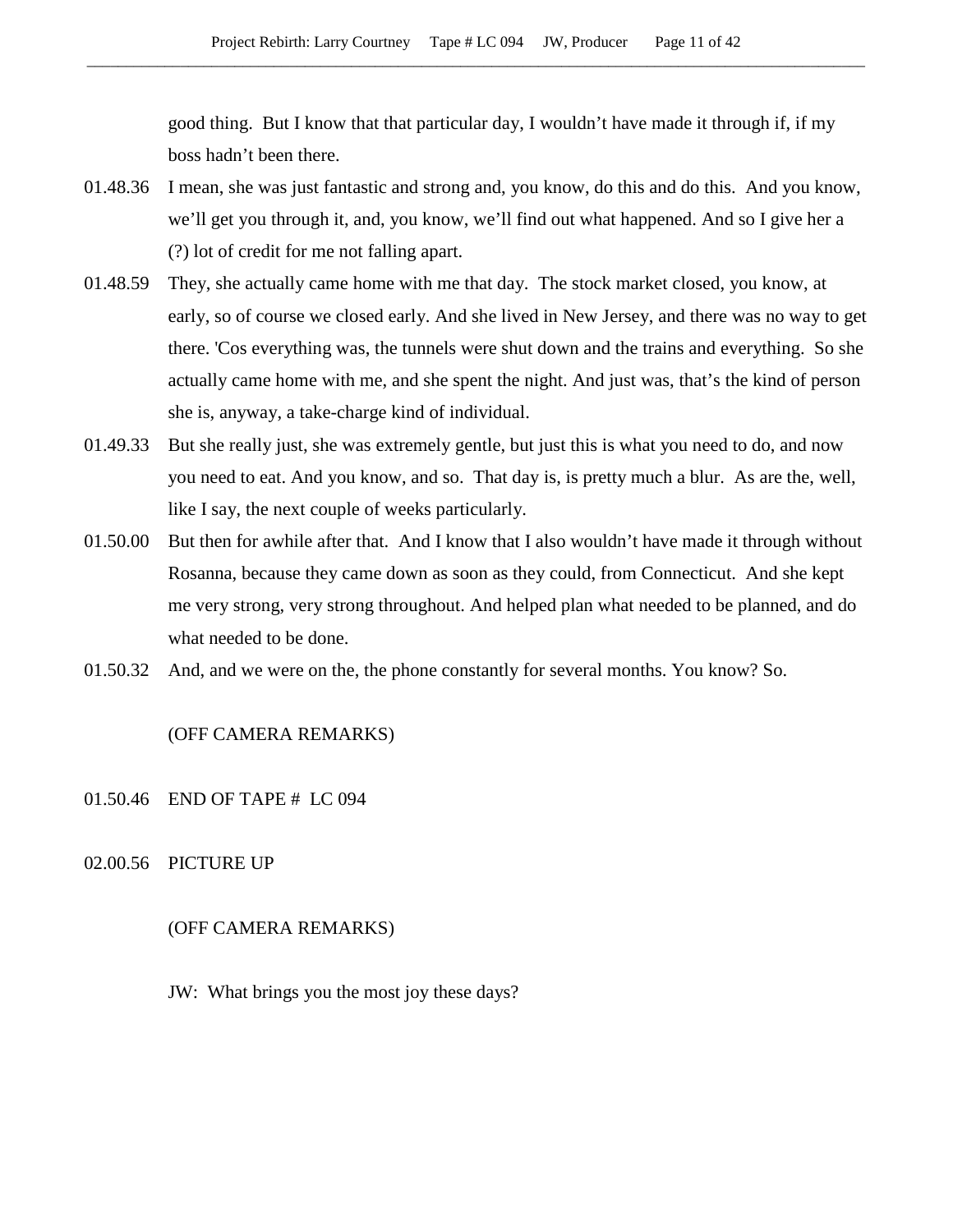- 02.02.58 LARRY COURTNEY: The most joy? Good question. I don't have an answer for that. I (?) guess maybe, and I don't want to sound like a religious fanatic, but I guess working with my church does.
- 02.03.29 It, I enjoy working with the people. Then it's, it's like a big family. Like we had on the  $31<sup>st</sup>$ , we played hand bells in church for our last time for the season. And then that evening we had a party, a bell, bell party, potluck party.
- 02.04.04 And just, we had such a great time, and the people that I'm involved with in the bells, we've become close. You have, you know, 'cos you have to depend on each other. And so it's (?) times like that that are really, really great. You know, I enjoy. I enjoy life, but I enjoy those, those moments, you know, when, well, when I'm working in the office.
- 02.04.35 I only volunteer for half a day once a week. But I'm available for whatever else, you know, and I'm on a couple of committees. And I enjoy seeing things progress and being a part of it. And like I said earlier, most of my friends are from the church, you know?
- 02.05.01 I haven't met a lot of people outside. That's one, it's harder to meet people, I think, in California (LAUGHS) but. That's (?) I think that's what it would be, aside from my family, which is always a joy. You know? Seeing my grandson on, any time, or seeing my granddaughter, which I'm so looking forward to.
- 02.05.32 I think, you know.

JW: What is it about working with and through your church work that gives you joy?

- 02.05.51 LARRY COURTNEY: Being, being part of service. Doing, doing something that is satisfying, number one. And it's, it's a ministry of, to me. I may not be a preacher, you know, I may not stand in the pulpit, but I think everybody has a ministry or a calling to do something. Yours is obviously film. You know, and, and your passion for that.
- 02.06.29 And I, I just enjoy being able to -just a simple thing like taking a phone call at the office and being able to answer the question or direct that person to, maybe - we get calls a lot of time for you know, can you recommend a shelter or, you know, a battered victim shelter or, or even just, do you have any food?
- 02.07.05 And I like to be able to help those people. You know, and we do have a food bank at the church. So if people come in, you know, we give them a couple bags of food and you know.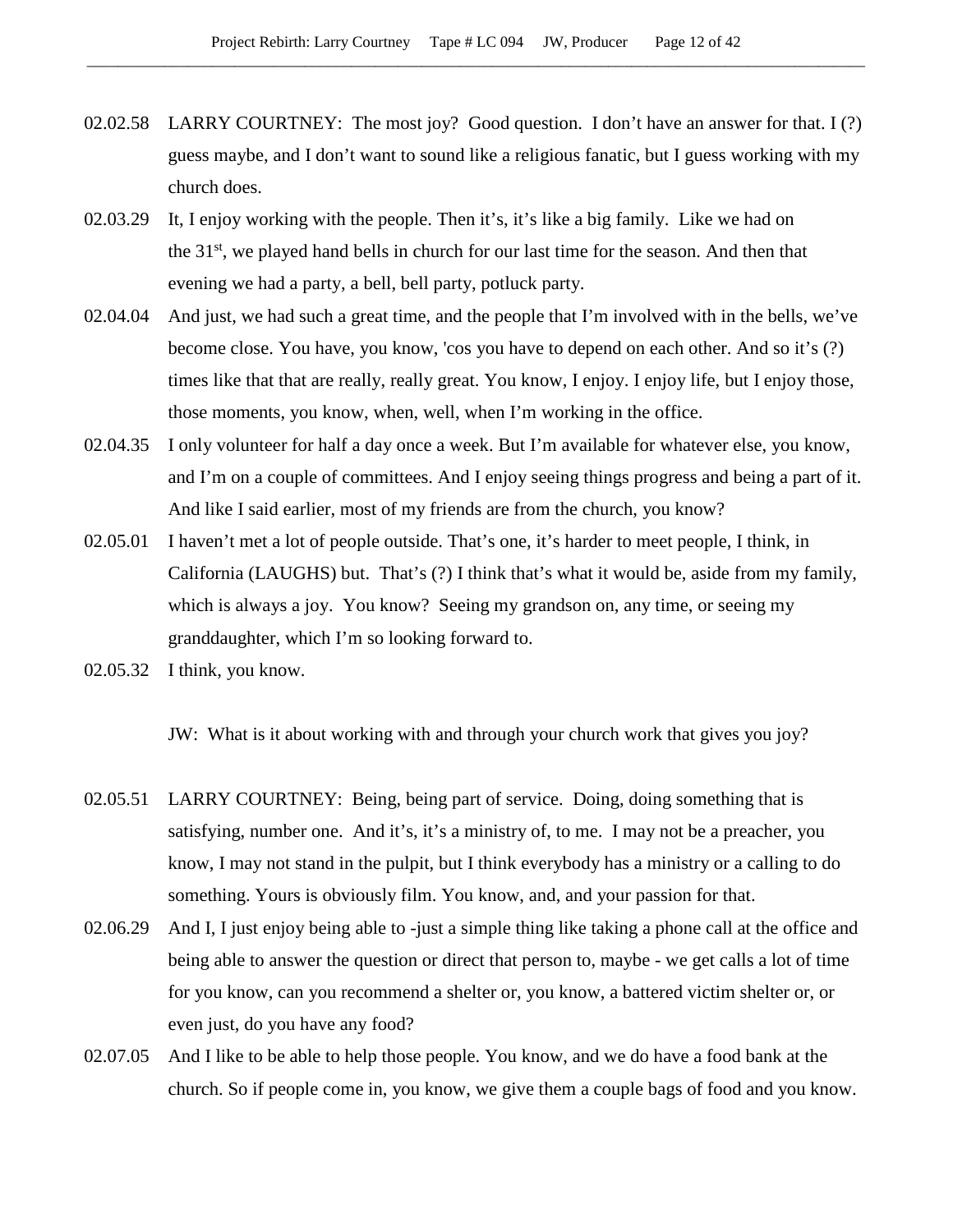So I like, I like being able to just do those little things, you know. I'm not Billy Graham so I can't go on crusades and, you know, and change the world.

- 02.07.29 But just one little act of kindness or, or one, seeing the, the faces on, on the congregation when we play the hand bells, and, and seeing how much they enjoy it, you know? And just doing those kind of things are, are a great inner joy. You know.
- 02.07.59 They're not big aha things. They're just the little things that, that maybe, I mean, anybody could do it. But when I get to do it it's, it's really great. It's really a good sort of a, not a pat myself on the back kind of thing, but a, a really a nice internal feeling that maybe I've helped somebody somewhere, you know?
- 02.08.36 That's, that's a joy. For me.

JW: Your journey has definitely been changed through the church?

- 02.09.06 LARRY COURTNEY: I think so. I've always belonged to a church, expect for part of the time when I was in New York. Somehow when I, you know, I was just too busy and Gene was not in, not interested in, in church. And although he was, he was deeply spiritual, you just, he didn't need to go to church.
- 02.09.34 So. But this particular church, with their openness, their willingness to accept everybody, and to teach that acceptance.
- 02.10.04 It's been the other churches that I've been involved in have been fairly dogmatic. And you, you know, this is what you do and this is what you do. And then, you know (CLEARS THROAT) this is a sin and this isn't, you know, that kind of thing. This church is not like that. It's not, not judgmental.
- 02.10.30 You know, (?) you're not, certainly not encouraged to sin, but you, you know, we preach forgiveness. So we, we understand that, that you make mistakes, and, and you learn from them. But this church has, has been very beneficial in me finding that, the core, the kind of the, the inner peace.
- 02.11.03 I had a really hard time a couple of months ago. A good friend of mine at church committed suicide. And he and his wife, much younger, much younger, and their children are 5 and 2. And the little boy actually found him hanging in the garage.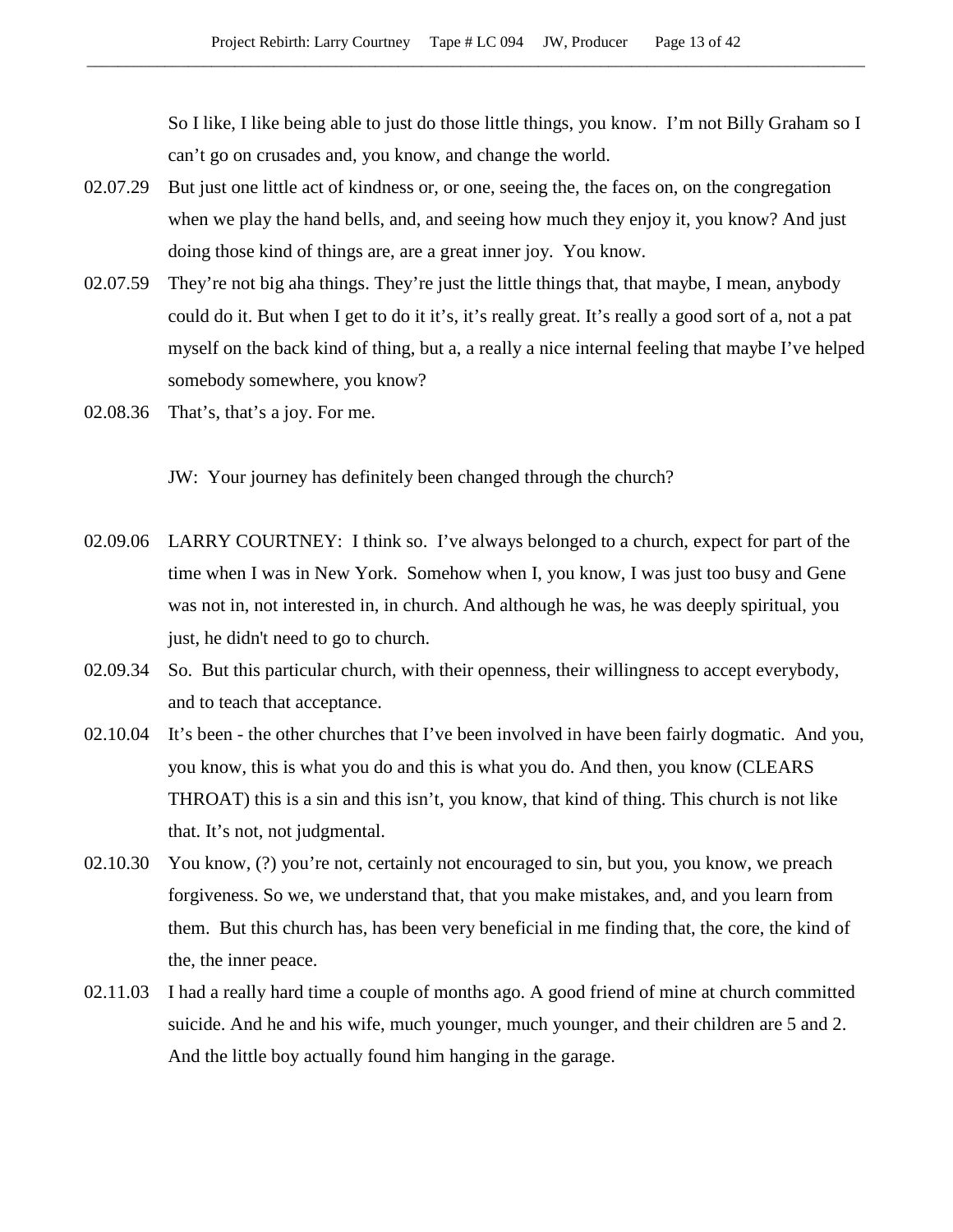- 02.11.33 And it, it was extremely difficult for me. He, he lived on life support for two days, and so I spent most of those two days at the hospital. But it was really hard for me because I thought, what could I have done?
- 02.12.03 What didn't I do? Because I knew he had, he had problems. And he had depression and he wasn't working. And he used to have a drug problem, and, and you know, and I had tried to help him (?) and the family with some of these issues and what-not. And I thought, I spent a lot of time thinking what didn't I do.
- 02.12.34 What should I have done, what could I have done to get through to him, that, you know, life is too precious and he has these two beautiful little kids. And I was really having a hard time with that. And actually our music director, who's just a great person, and, and very pragmatic.
- 02.13.01 And she sat me down and she said, you know, you can't do this. You can't take that kind of guilt. You know, he, what he did was what he did. You know, it was, he just had so much, so many demons, basically, that he was fighting that he finally gave up. And she helped me through that a great deal.
- 02.13.34 To see that, you know, it wasn't my fault. That it wasn't something I hadn't done, or he was, this was what he was going to do. So that's the kind of ministry you get at the church, this particular church.
- 02.13.56 It's not just what you get from the preachers (CLEARS THROAT) you know, which is great. But it's what the family around you does. You step, we step in and support other people who are hurting. You know, we've had a lot, we have a lot of elderly people in the congregation, and so we, we lose someone every so often.
- 02.14.35 And we're always there to help support the survivor, you know? Or somebody who's ill or whatever. Or just somebody who has a problem, you know? Well, and it's not like I said, it's not just the, the ministry staff.
- 02.14.59 It's someone may, may talk to you and they see that you're down or whatever. And you get encouragement. You, you know, you're not, you're not alone is what, is what happens in this congregation. It's just a very loving, supportive group of people. And, you know, (?) nothing's perfect, but they are, you know, have become my second family for sure.
- 02.15.42 And their support has just brought me to a better place in my life, to, to a greater acceptance of myself, and a great acceptance of being alone.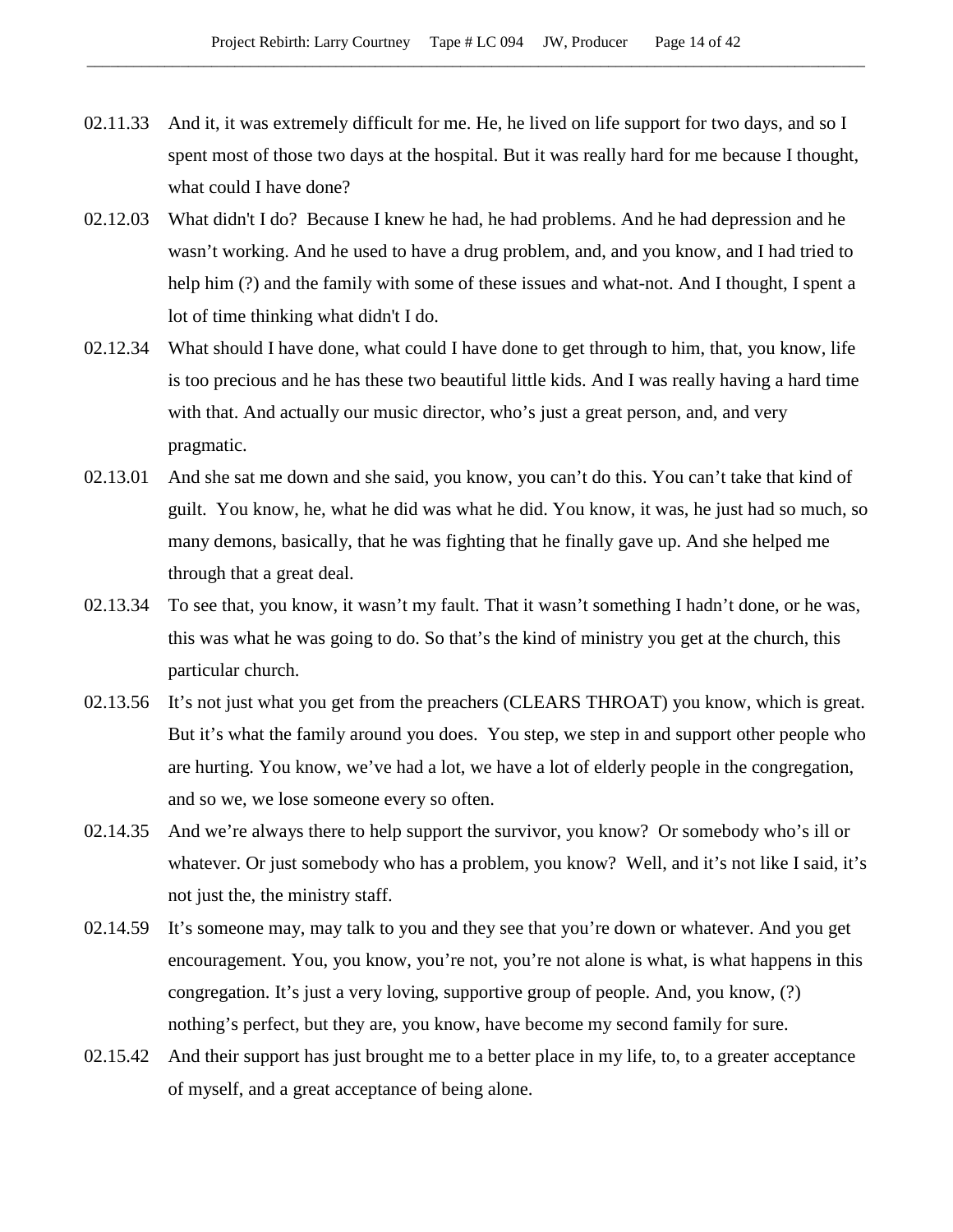- 02.16.02 Because I'm  $(?)$  not alone, and even though, even though it can be very lonely to live alone (LAUGHS) I don't know if this is convoluted, I guess, but  $(\sim JW)$  And there are time when I wish that I had somebody in my life to love that way, the way that I had Gene.
- 02.16.33 And, but I, this church has made me see that I'm not alone in it. You know? A lot like, well, a lot like this project, you know? Just knowing that there are others going through the same thing.
- 02.17.01 And, then seeing it in, in a church where others are struggling through many of the same issues that I've been through, and maybe I can help somebody along the way. And you know, I'm trying to make sure these two little kids are not severely damaged by this. And that they get, you know, support and that they know that they're loved.
- 02.17.32 And so I, you know, I think (?) that support from everybody has made me stronger; has and make, made me able to give more, to give of myself more. To, to be there for other people.

JW: Did the incident with that person remind you of your own despair?

## LARRY COURTNEY: Yeah.

JW: Bring back those?

- 02.15.24 LARRY COURTNEY: It made me so grateful that I was able to work that out. Rather than go the way that Jason went. And it made me realize that I had help, you know, I had support, that I probably didn't realize at the time. And (?) you know, I did reflect a little bit on, on how I felt at that period of time.
- 02.19.02 And how much more he must have felt, how much despair he must have felt to, to actually take his own life. You know, I never felt in, in my darkest times, that I could do that.
- 02.19.28 I think always in, in my mind and in, and that was one of the things the psychiatrist asked me, when I had to go for that interview. Do you ever think of suicide? And I said no. I may get depressed, but I always know that I have children, you know. I, I couldn't, I couldn't put them through that, you know?
- 02.20.01 And so.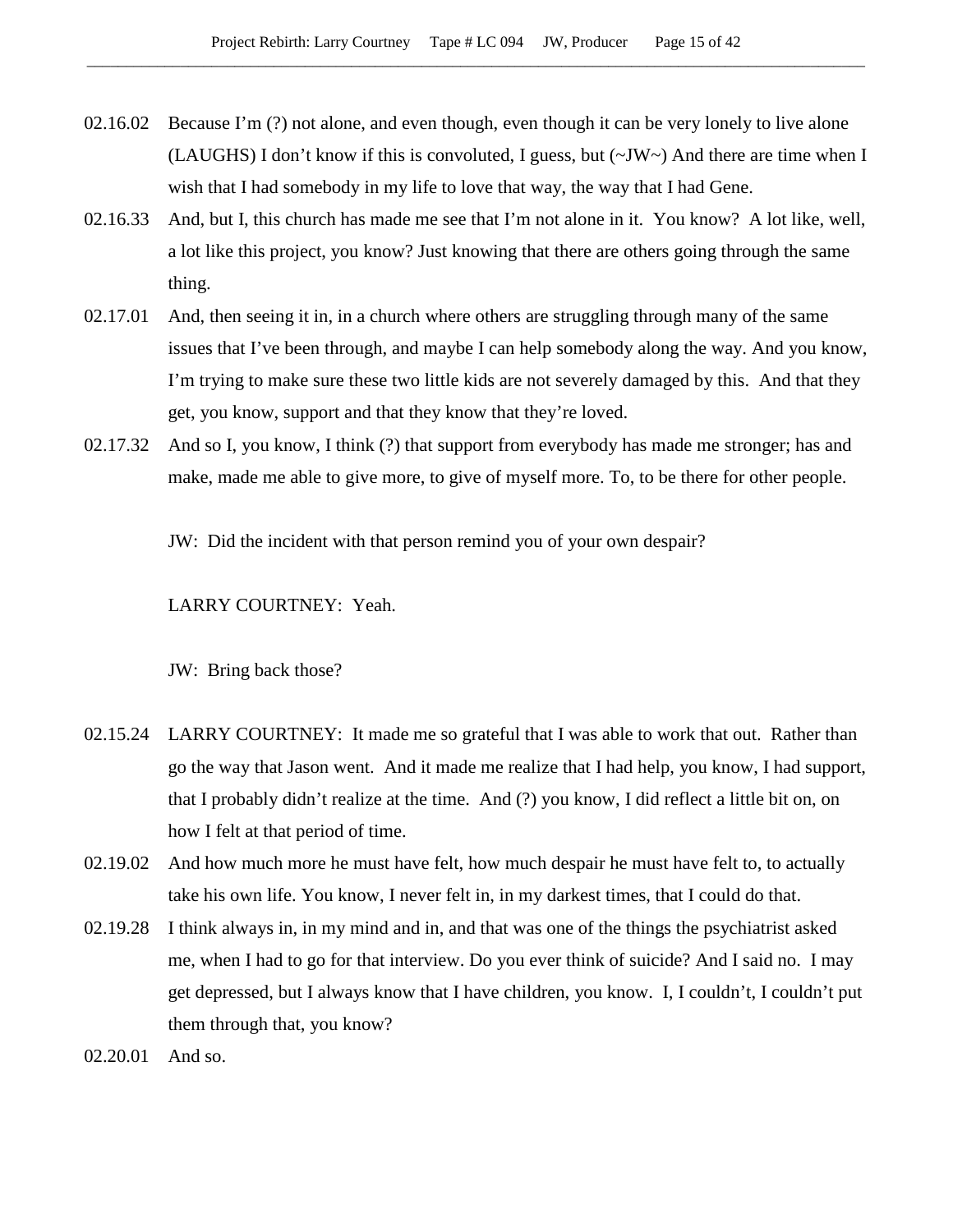# (OFF CAMERA REMARKS)

JW: You were doing a slow time that was intense?

- 02.20.38 LARRY COURTNEY: Oh, compared to that, on a level of one to ten, I'm a ten now. That, that was a dark time, and, and I was, I was, you know, it wasn't too long after I moved to California, and I had, hadn't started going to this church.
- 02.21.00 And I felt, you know, the only people I ever saw were Heather and David. And I just, it just was not, all (?) I had to do was think about how, how depressed I was, basically. And that's, and it just, it just fed on itself.
- 02.21.27 And by getting involved in other things, and, and it didn't have to be the church; it could have been something else, you know? But by getting involved and being out there and feeling like maybe you're helping somebody else, it stops, you stop thinking so much about yourself. You know. And I think that's what was going on 3 years ago, was that, that's all I thought about, was Gene's gone, I'm lonely.
- 02.22.06 You know, I'm by myself. And you know, it just. I just let it eat me, eat at me and, and everything. And so by doing other things, by, be, getting involved in something, you, it takes your mind off yourself, and you realize that you're not in, you're not in a bad situation.
- 02.22.34 You know? And 3 years ago I was in a bad financial situation as well. And I always get depressed (LAUGHS) if I'm in a bad financial situation. So that kind of, I was able to you know, work it out and I don't have lots of money but I'm, I've got, I'm doing fine, you know?
- 02.23.03 And I do have something to look forward to all the time. And, and 3 years ago, I didn't. You know, I just, I just sat in the house, basically, and, and that was it. But now I'm, I have people that I care for.
- 02.23.29 I have people that care for me. And I have, I feel like I'm contributing once again to Life, rather than just nothing. And so it, it seems like that period of time is just gone, you know? I went through it, I'm moved on and I, I feel it's like you know, coming out of that valley and getting up, up to the top.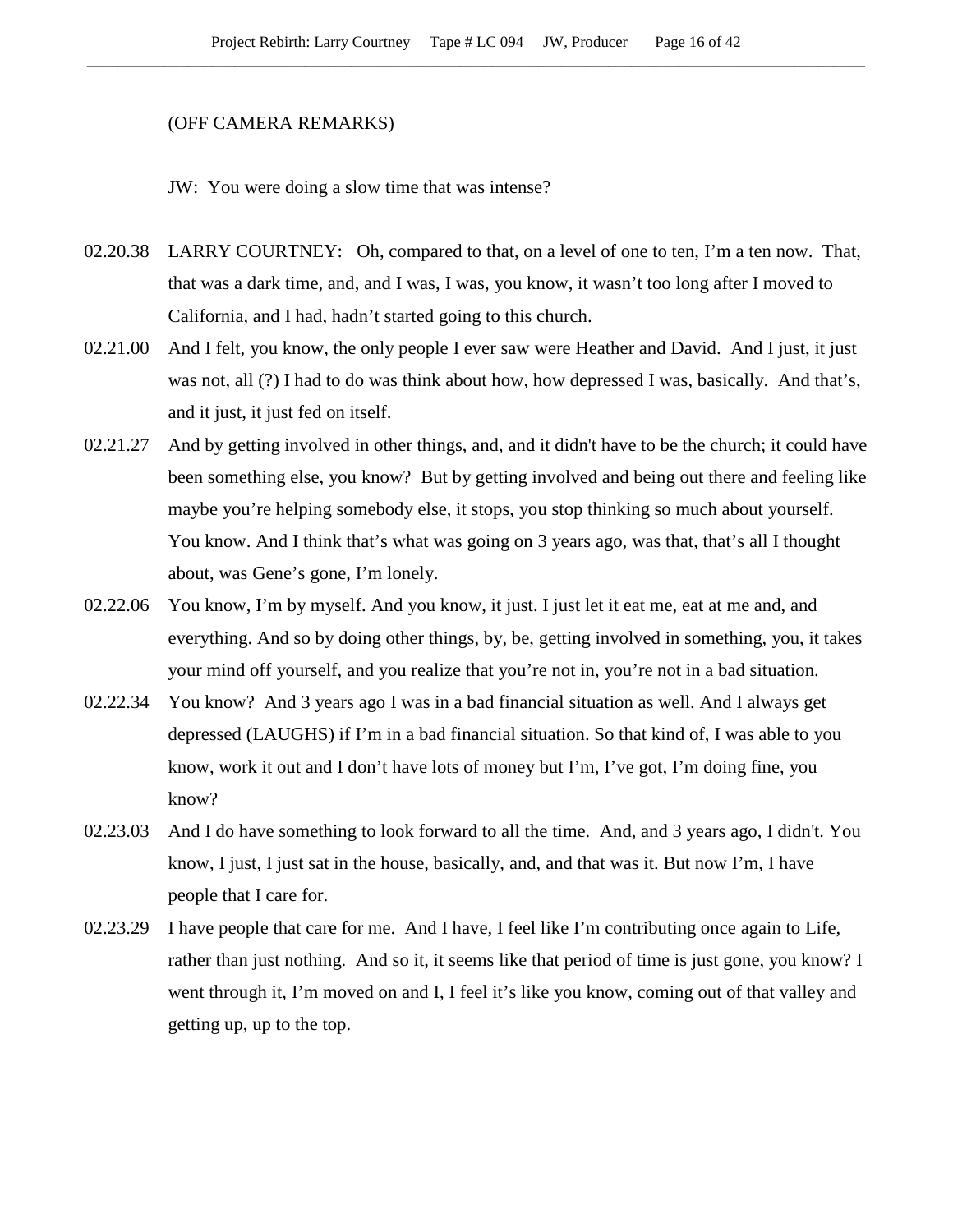- 02.24.08 And, and you know, I'm not where I probably should be or want to be, but I'm in a good place. I'm in a really good place right now. And I feel good about myself. I have good selfesteem at, right now.
- 02.24.29 And so it, it's, it's really quite a difference from where I was.

JW: Your strength is apparent to me.

- 02.24.38 LARRY COURTNEY: Yeah. I, and I feel, I do feel it, you know, and (?) I feel better physically. Certainly emotionally. And I have, I just have (?) a much more positive attitude about everything. Not that I don't have my moments of doubt and despair, but you know, they're so much easier to handle now.
- 02.25.08 You know? And.

JW: Why do you think that is?

- 02.25.13 LARRY COURTNEY: Well. Part of it is that I got back in touch with my spirit. Basically. I got back to where I used to be as far as recognizing my I, I guess my Christianity, my, my motivation.
- 02.25.53 That's always before, that, that's been the, the one thing that I could hold on to, you know, and I sort of lost that in, in that for a period of time. But now, I can it's not that I run around preaching or spend hours on my knees in prayer, but I, I feel a connection now with a Supreme Being that I had sort of let slide.
- 02.26.32 You know? I sort of didn't, didn't feel that connection anymore. And I definitely do feel it now, do express it, do embrace it.
- 02.26.57 And it, it's empowering, you know? So (?) I don't know. I remember an old analogy about, that, you know, you have to plug yourself into the source, you know? If your light's going to shine. And that's, that's kind of how I feel. I, I've gotten myself back and I've re-plugged in, you know?
- 02.27.27 And so I can, I can do, do things for other people and for myself that I wasn't empowered to do when I didn't feel that connection, you know? You know, it, people call it a lot of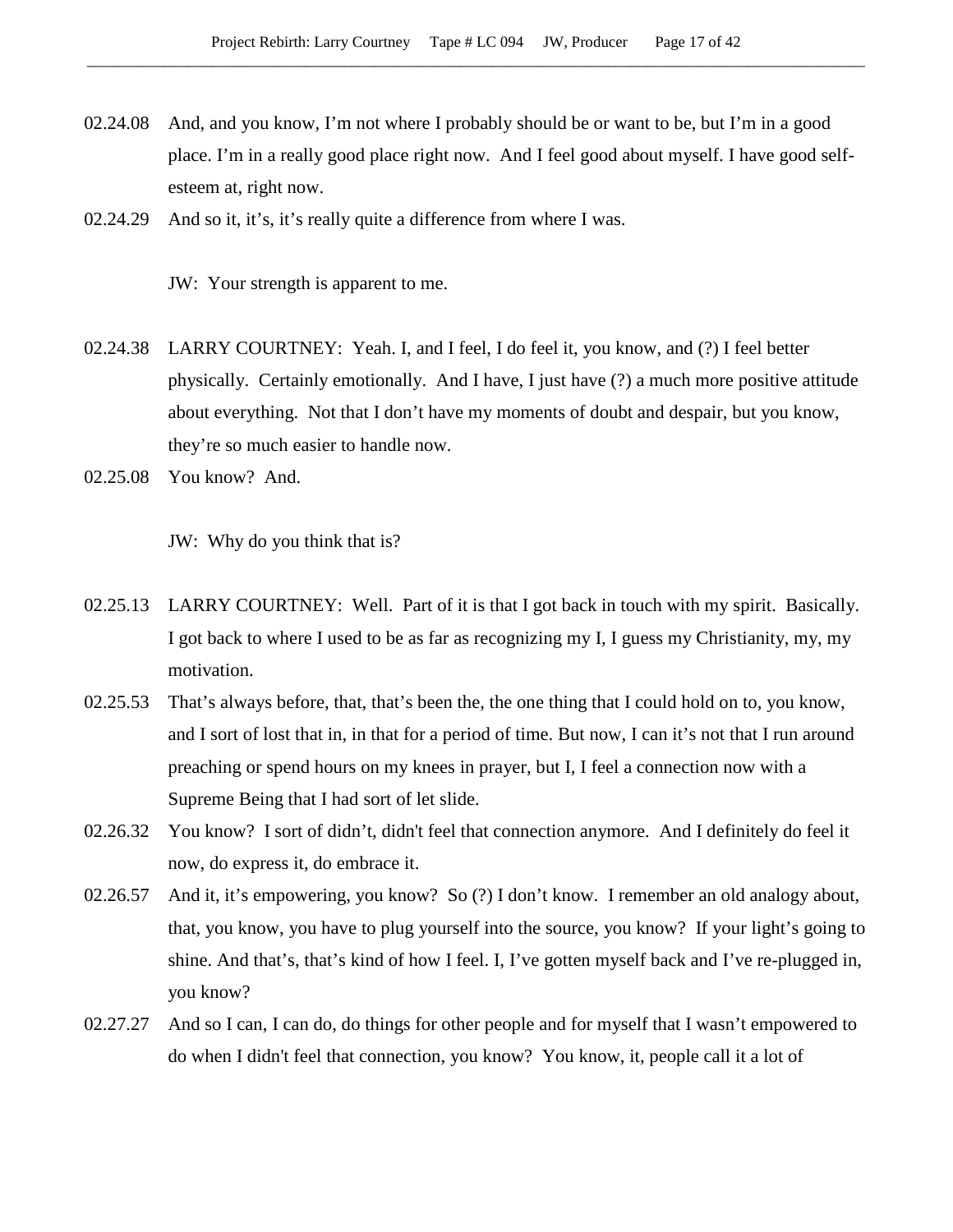different things. But I just feel I just call it that connection, because that's, I think the best explanation for it (CLEARS THROAT).

JW: What's the feeling you get when you are participating?

- 02.28.25 LARRY COURTNEY: Well, you know, as far as the hand bells and things like that, I, I consider that part of the ministry. That's you know, that's part of presenting the gospel to the congregation. Just worshiping in the service and being in an attitude of prayer and spirituality, it, that's kind of the, the re-energizer that, you know, every.
- 02.29.06 Every week I feel like I get that kind of jolt to help me get through the, the ups and downs of the rest of the week. And it's not, and it's not just that week, not just on Sunday morning, because anything, you know, when you go to hand bell practice and you're, and you're dealing with spiritual music and you're dealing with a, you know, the camaraderie.
- 02.29.37 And it's (?) all uplifting, up-building, you know? So I, I feel. It's hard to put into words, you know, acceptance, love.
- 02.30.07 And a ministry of being able to give something of myself, no matter where it, what it falls in. But that's, it just, it, it feels that that's what I'm supposed to be doing, you know? I was, I was not called to be a preacher, I was not called to be a music director.
- 02.30.33 You know, many things. But I am called to be the best person I can be, and to project that to others so that I can help them become the best person they can be. And you can do it in big ways and you can do it in little ways. And so I, I think that that.
- 02.31.01 That connection, again, is what, is getting me to a really good place that I can, that I can be of service, I can do something to help someone else. I may not always be successful, but at least, you know, I, I can feel satisfaction that I've done the best I can do.
- 02.31.28 And (?) so that's, you know, that's basically it, is that I just want to be the best person I can be. And this, this whole church and, and community have helped me realize that. And, and strive to do that.

JW: Do you also go out to classrooms?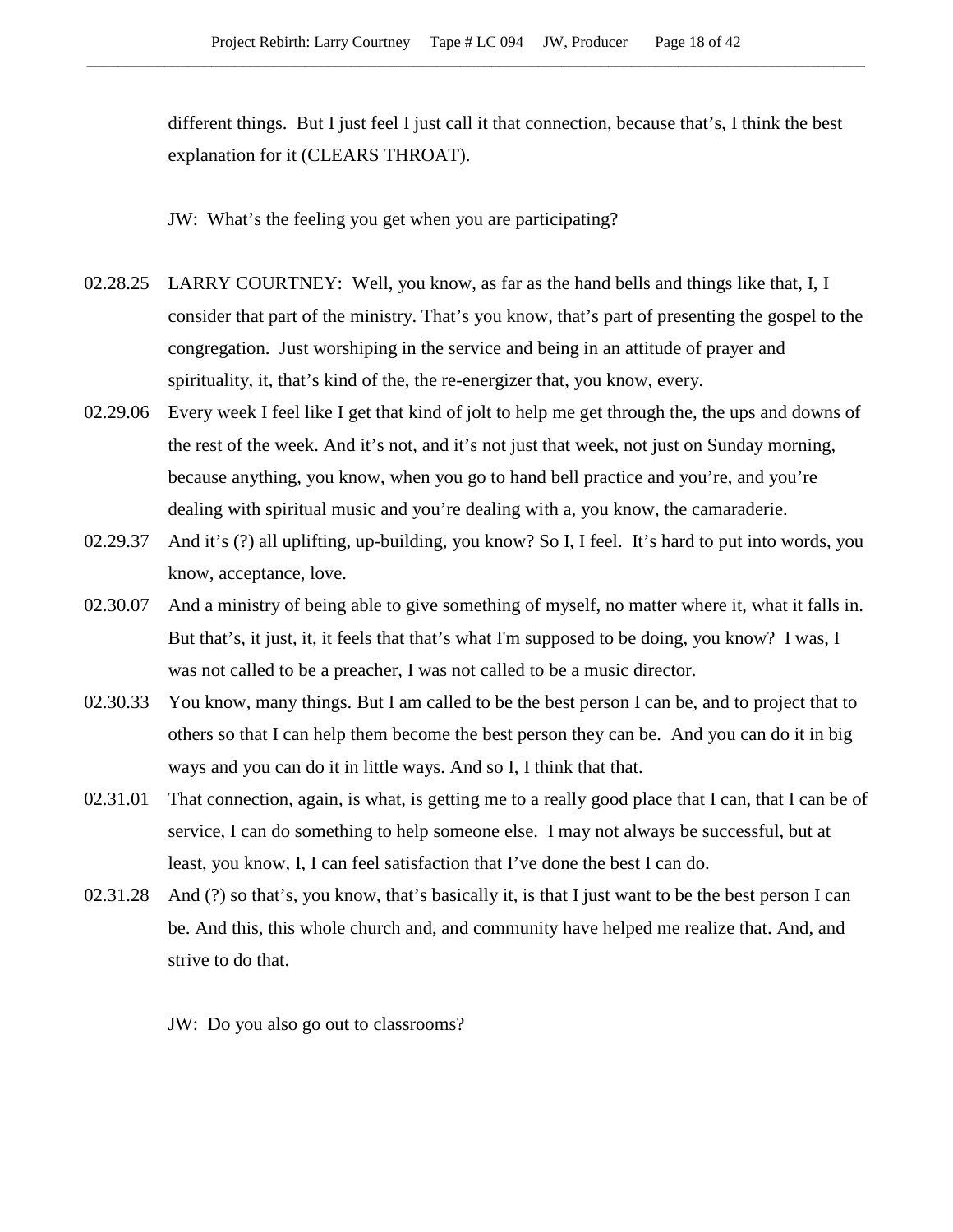- 02.32.05 LARRY COURTNEY: Yeah. That actually is not through the church; that's through P-FLAGS which is parents and friends of lesbians and gays (CLEARS THROAT). And they have a speakers' bureau. And we go to classrooms and just talk to people about our life experience.
- 02.32.27 And we do it in a, if you have a, a 45-minute or a 55-minute class, you know, you don't have a lot of time. And so usually there's a panel of 3 people. And we give our little bios in like 5 minute, so that we can open it up for questions, you know? And so I tell my story and, you know, part of it is the fact that I was married and have three children, but I'm gay and, and also had this relationship that ended tragically.
- 02.33.06 And, and then we all do that, and we open it up for questions. And depending upon the age group that we're in, I've, I've been to high school freshmen psychology courses, or human, human sexuality course I think is what it was.
- 02.33.28 And then I've been to college senior psychology courses. You know, all the way in between. And so depending upon that age group, you get different, different kinds of questions. They're similar, you know, they all have, you know, and some of them can be extremely personal. You know, I, I've, and what we do is we answer, or we, we invite any question, no, none is, nothing is too stupid to ask or too (?) too personal.
- 02.34.07 You may not get, we may not give you a really personal answer if your question is extremely personal. And we may just say I, I'm sorry, I don't feel comfortable talking about that. But we try to tell kids, you know, tell, tell people it, it's all right to, to be who you are.
- 02.34.40 We're not encouraging anybody to be gay or anything like that. That's not, not the purpose. We're just saying that be tolerant of the people around you, and look at yourself and, and be who you are, no matter, you know, gay, straight, transgendered, whatever.
- 02.35.04 We have one, one woman who is transgendered. And so she speaks from a lot of experience, and then we have (?) a parent of a transgendered child. We have, like myself gay, a gay man with children.
- 02.35.29 We have (?) people, parents with gay, gay children, you know, and, and so our stories is, our stories are acceptance. And, and how we can, you know, this is what I am, and (?) you have to respect what other people are.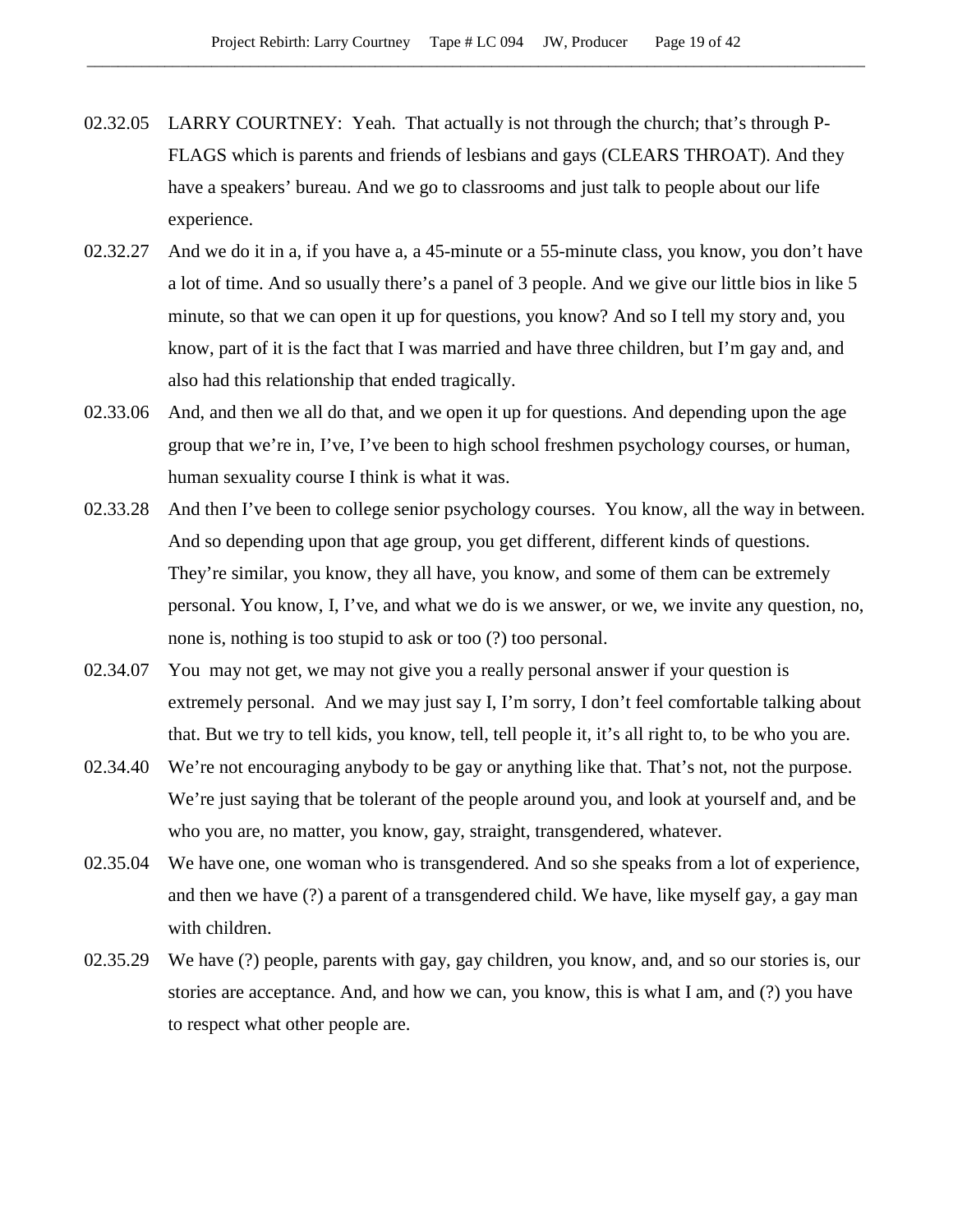- 02.36.00 What you know, I, acceptance and respect I guess is, is basically our message. And, and the kids get it. And they, they ask intelligent questions most of the time. I've had some very personal questions asked of me, which I answered as discretely as possible.
- 02.36.31 And there again, you have to, you have to gauge the age of your (?) you know, I mean, you don't talk to a 14-year old the same way you can talk to a college senior. I mean, you don't answer some of those questions. So that's been, it's been very rewarding for me, also. And, and I do look upon it as part of my ministry, even though it's not related to a church or any, any church.
- 02.37.04 But it's, it's a way of reaching out again to people and talking about acceptance and love and, you know, being realizing who you are and being that person. And then accepting that person besides you, who is also realizing who they are. You know?
- 02.37.29 So I'm, I'm very happy to be working with it, with that particular group. We don't do too much in the summer. A college summer course maybe, but. It, it's you know, it's good to see the kids. And we're not, we're not allowed to talk to the kids outside of the classroom, (?) away from their teacher, unless, you know, unless they're college age.
- 02.38.05 But that's something that we feel, we feel that, you know, with young, really young people, they need this, they need to have this adult presence. So and with college, like college kids, that's you know, but not, not many people approach you after the, the formal session.
- 02.38.34 You know, maybe , maybe they'll come up on the way out and say thank you or, or something like that. But, but it's a, like I say, it's a ministry that, that for me at any rate, I don't know how other people involved feel of what they're doing but that's to me, that's part of a ministry of, of acceptance, again.
- 02.39.00 And realization of who you are, and who I am, and I'm ok with it. You know?

JW: If you had to describe your journey from 9-11 to now, what would you say about it?

- 02.39.27 LARRY COURTNEY: Extremely painful. With moments of real joy. And realizing where strength, where your strength is.
- 02.40.04 Sometimes relying on other people for that, and being able to get to the point that you are, you can rely on, on yourself. You know, I made a lot of mistakes along the way since September  $11<sup>th</sup>$ , trying to come to see who I was, deal with my feelings, my depression.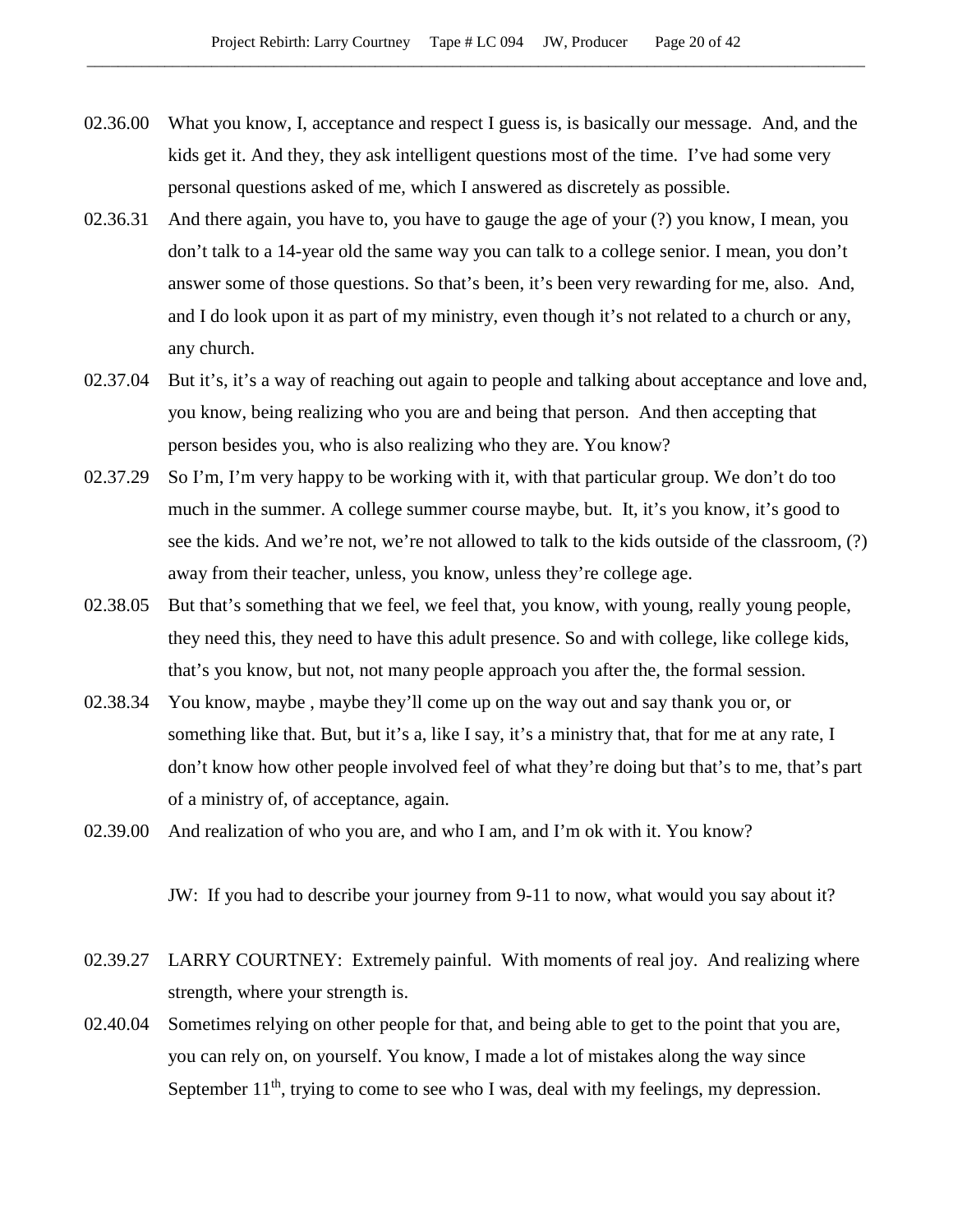- 02.40.55 But looking back on it, I think they were mistakes I needed to make to learn something from. Not all of them (LAUGHS). But there were a couple of people in my life that I should not have had in my life. Because they were destructive to me. And it took me awhile in each case to see that.
- 02.41.32 And once I was able to see that it was leading, it was, it was. Well, a destructive, destructive influence. And once I was able to see it and, and then I could deal with it, and, and take care of it. And those people are no longer in my life because they, they were like weights.
- 02.42.06 And I realized, I now realize that there are times when you have to cut and run, or at least just say this is not a good thing.
- 02.42.33 It is not a good thing for me. And therefore, it, I have to stop it. You know, sometimes, sometimes you have a friend, even, who does nothing but bring you down all the time. And it's a destructive force. And so (~JW~)

JW: Are you speaking of someone in particular?

- 02.43.07 LARRY COURTNEY: Well, I'm thinking of a young man who I tried to help a little bit. He was homeless. And I said ok, you can come stay with me - for awhile. Until you get a job and, and get on your feet.
- 02.43.29 What I didn't know is that he was also an alcoholic. And a terrific liar. And had I, I think, I, I could never prove it, but I think he had some drug problems. And rather than getting a job or searching, even, I mean, he lied to me about going on appointments.
- 02.44.07 You know? Which I know he didn't, never did. And it ended up that he just stayed in my place and used my computer, used my, you know, and used me. And I finally had to say that's enough.
- 02.44.31 You know? I'm sorry, but I cannot deal with this anymore. And then he hit me. And beat me up a little bit. And I had to call the police, you know, and have him forcibly removed. A terrible mistake in my life. You know?
- 02.45.02 And I regret it, but I did learn from it, you know? I did learn from it. I, I learned that I can't save everybody. You know? I think that I was, I had this maybe god-complex at the time that I can save you and I can, you know, turn you into a healthy human being and, and all of this.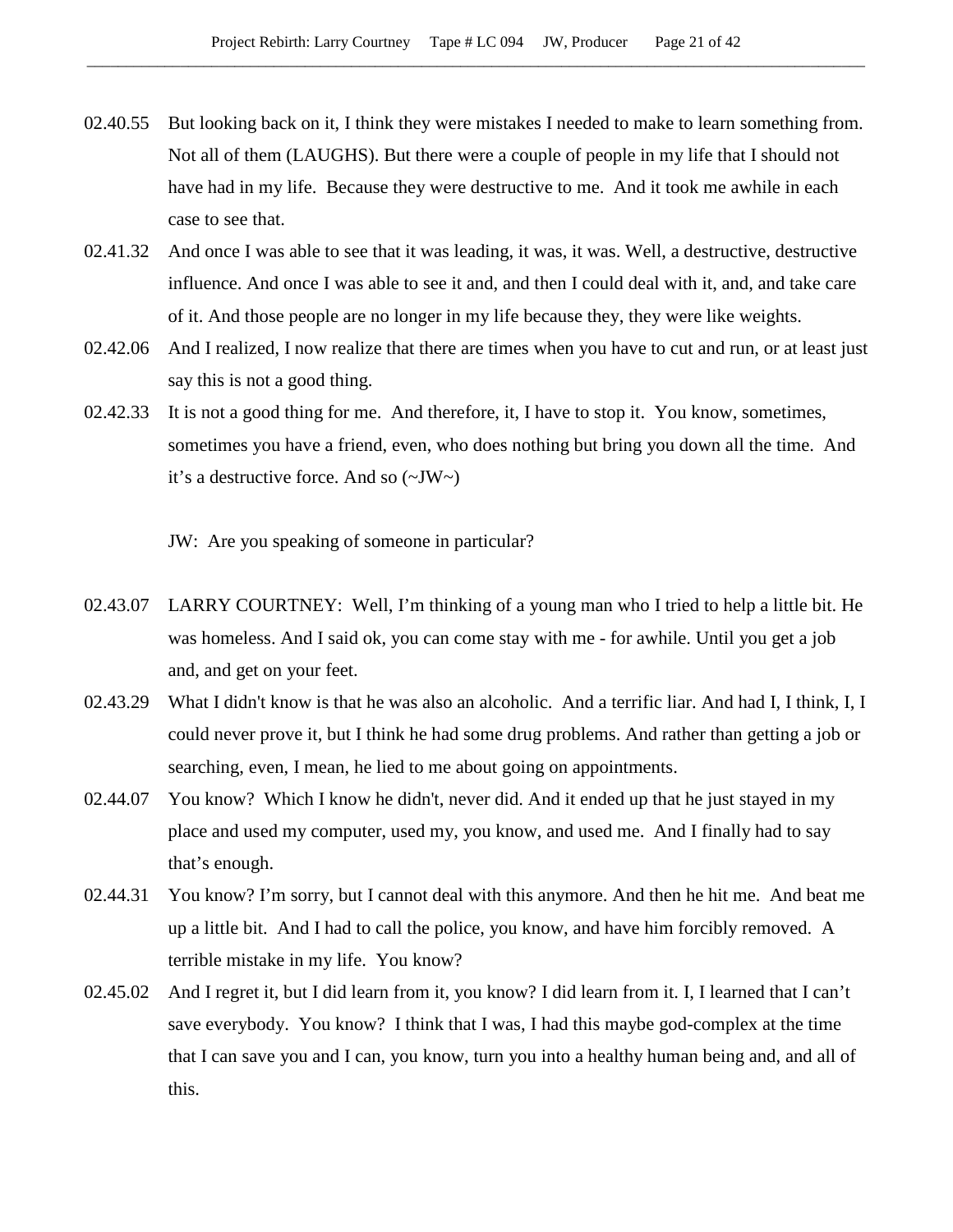- 02.45.34 And when I, when I saw that what I was doing was just enabling him to continue to slide, you know, then, then I realized that, that there are some people or some situations that I can't fix. You know, I'm not God, I can't, I can do what I can, but I, but I can't allow myself to be in, in that kind of a situation where I'm the fixer.
- 02.46.12 The music instructor, like I said, after my friend committed suicide. One of her councils were, was that don't put yourself into that situation to where you are like the substitute father figure.
- 02.46.37 Because you're not. You know, they still have a lot of problems to work out, and you can't be the person who fixes it. You know? So don't rush into that. You know, help is fine, but don't, don't do what, and she didn't know obviously about this other situation that I had been through years ago, but basically that's what she said.
- 02.47.08 Don't, don't try to think that you're their (?) salvation, that you can, you can fix all their problems. Because you can't. And what is going, if you try to do that, you're gonna be involved in this spiral that is not healthy for you. And so that's what I'm doing.
- 02.47.27 I'm you know, I'm subtly helping. I'm, I'm there for them. But I'm not inserting myself into the (?) mix. That's something they have to work out themselves. So.

JW: You bottomed out here, in New York. And then emerged?

02.48.02 LARRY COURTNEY: Yeah. That's, I, I think that's very good, a very good analogy. I do think that  $(\sim JW \sim)$ 

## (OFF CAMERA REMARKS)

- 02.48.24 END OF TAPE # LC 095
- 03.00.20 PICTURE UP
- 03.00.40 LARRY COURTNEY: Well. Seven years, almost 8 is a long time, and yet it's actually very short. You know, it's just seems like a few weeks ago that we started this whole thing. And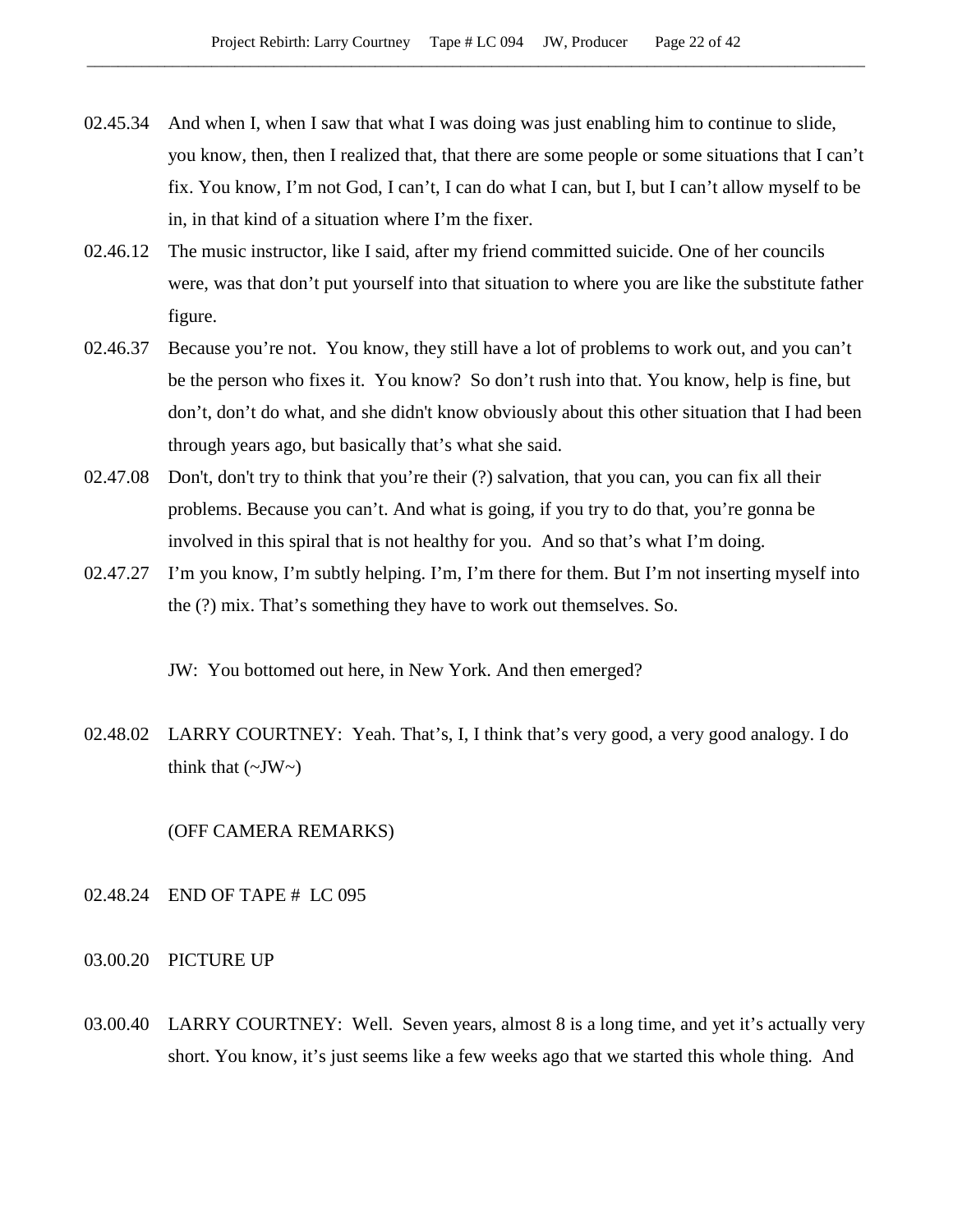right after September  $11<sup>th</sup>$ , there (?) there was a period of numbness, of just, like I said just existing and, and.

- 03.01.13 Then kind of having to come to terms with what had happened. And being alone and, and living in New York as a single person, but still with those friends who were very supportive and loving.
- 03.01.45 And then, going to California it was a much bigger adjustment than I expected. Going to California and being totally feeling totally isolated.
- 03.02.07 Not, I wasn't, but that's how I felt. And going into this slump and not, not even realizing it, not even noticing it, you know?
- 03.02.32 And then, I guess coming to terms with, with the loneliness, with being alone. And that took a long time to decide that I could do that.
- 03.03.08 I always thought that I would have to find someone else because I enjoy so much being in love and having that person love me back. That, that was just an incredible thing.
- 03.03.33 And I felt that to be happy, that's what I'd have to have. I went on a month-long, actually two, two times, month-long trip with my older brother. And (?) in his RV.
- 03.03.59 And we went through the deserts of Arizona and then we went through Death Valley at another time and things like that. And (CLEARS THROAT) you know, he had lost his wife two weeks after Gene died. And so we were talking about being alone, you know, in our life. And we finally both of us came to the conclusion that, you know, it wasn't so bad. It wasn't so bad.
- 03.04.38 We were at a point that, and he's 12 years older than I am, but you know, when we put something away, it was, it was there when we went to get it, you know? Nobody had moved it, you know, it was, you know, so you, so.
- 03.05.03 You had order in your life, even though you were lonely. But we could deal with the loneliness and we, and we both, we both concluded that. And a month after our last trip (LAUGHS) he met a woman and they ended up getting married, you know? And we had both said we didn't think it would ever happen again.
- 03.05.29 So that kind of depressed me. I mean, I was really happy for him, very happy for him. But it kind of depressed me because we had just kind of reconnected over those couple of years and, you know, we had planned other trips and things like that. Well, obviously that wasn't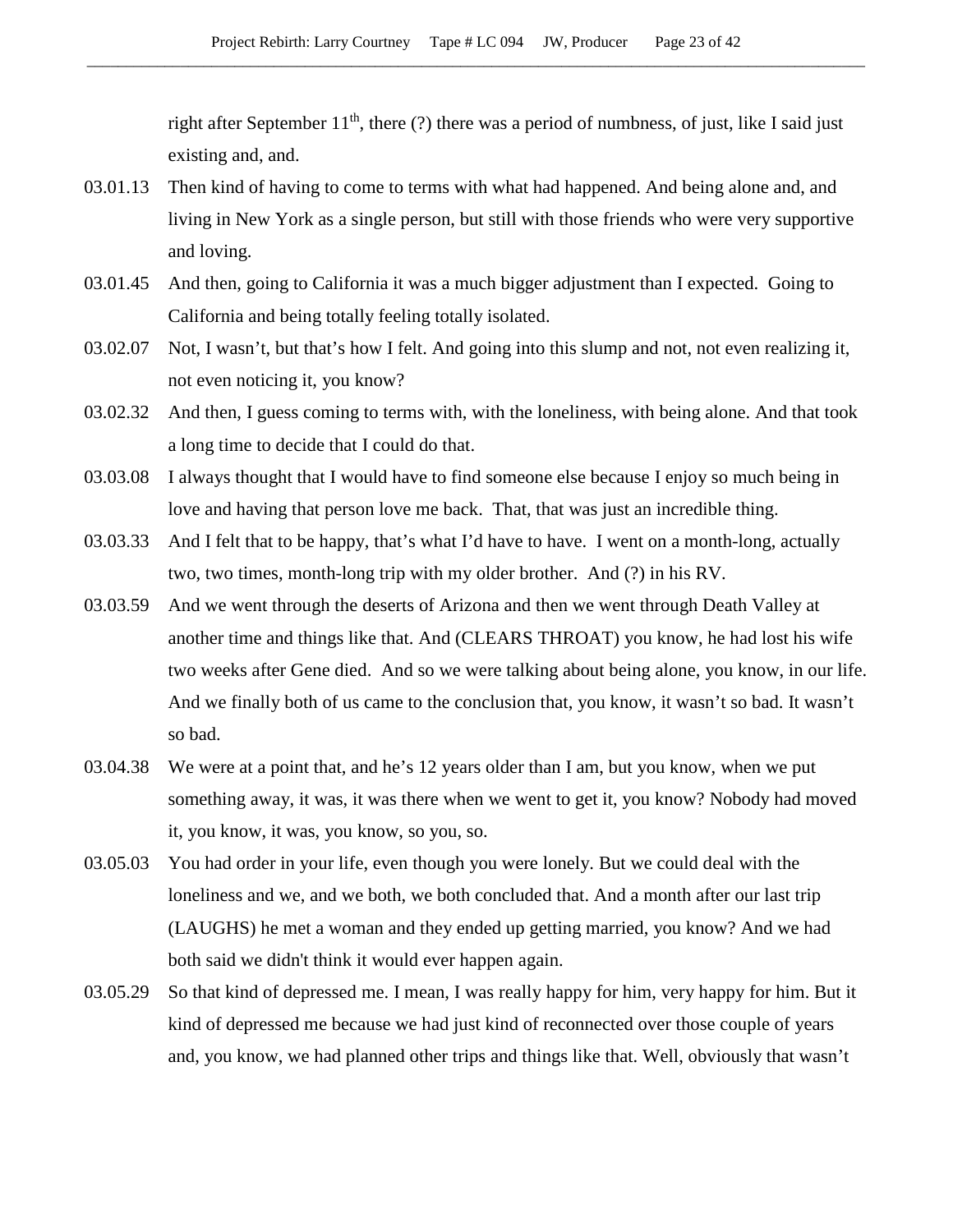gonna happen now. But I like his wife and so I, you know, and he is happy. That's all that, that matters to me. He is happy.

- 03.05.57 But it kind of set me back a little bit. And then, I had, then (?) again I had to come to terms with being alone all over again. But this, you know, it was much less than where I had been before. So then I, I got a roommate.
- 03.06.29 Which I had never had before, never had a roommate. And that was interesting dynamics to. You know, I knew the, I knew the guy, he, I had known him from my daughter. He was a good friend of my daughter's. so I already knew him so it wasn't a complete stranger. But you know, you have to get used to other people's foibles and you know, the fact that they can't seem to close the cupboard door once they've opened it or push a drawer all the way in.
- 03.07.04 You know, things like that. But, but at least there was someone there in the house. You know, I wasn't alone in the house. And then shortly thereafter, I started going to the church, and realized, you know, that I, I could, I could act as a single person and be fine with that, but I was not a single person in (?) the community, you know?
- 03.07.42 I now had all kinds of support. And, and it took me awhile to see that support. You know, I mean, any time you're, you become involved in a group, you know, it, everybody has to kind of fit or feel, feel everybody out, you know.
- 03.08.03 And, and so it took me awhile to, to feel that. But it, it just continued to grow until, you know, I'm at the place where I am now. And, and I look back at all the experiences, from Day One. And the, the numbness to the despair, to the, to the loneliness, to dealing with all of those things.
- 03.08.40 And it's a path I had to take to get here. To get where I am now. I didn't always enjoy that path, you know? But I think, for me, and I, I couldn't say this about anybody else because I, you know, but for me, that's, I had to go that way to be able to come out where I am, you know?
- 03.09.15 It's like you have to go through the Holland Tunnel to get to New Jersey, or, you know, but you have to do it. And I don't have, I have a few regrets about some things, but not too much. Because (?) even though it wasn't always pleasant, it was still a learning experience.
- 03.09.44 And you know, I've learned along the way not to do, not to expect so much of myself that I can't be myself, That I can't (?) I can't expect myself to be perfect.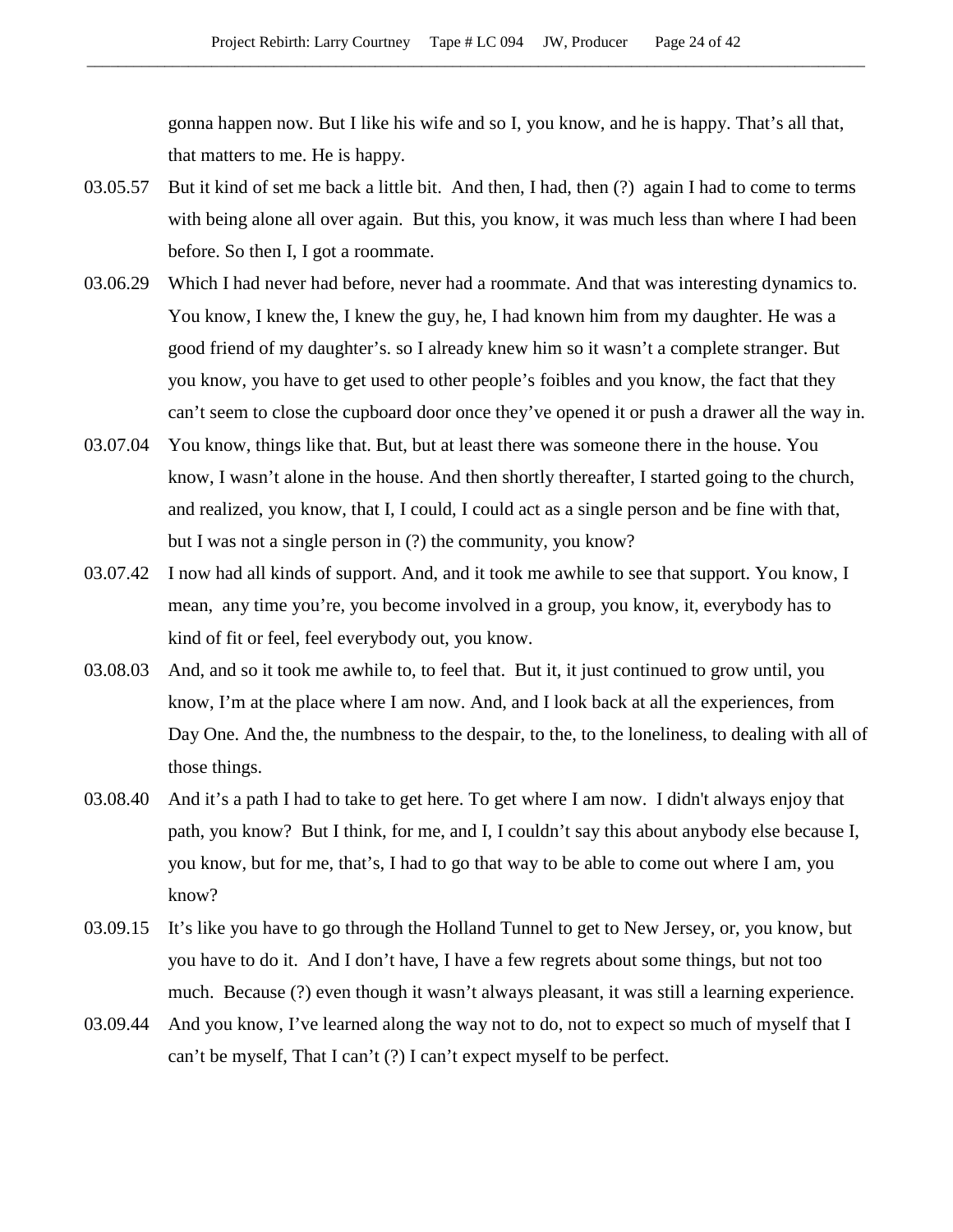- 03.10.11 I can't expect me to be able to fix everything or to, to help everybody, or whatever. But I can do what I can. And, and that path has brought me there, that I can, I can now see that this is what I can do.
- 03.10.32 Not that this is what I have to do, you know? I can get to there because I don't have to set that expectation that I can save the world. You know? I can just, I can be me and, and be happy in who I am. Be happy and not feel that desperate need for you know, companionship.
- 03.11.04 I wouldn't turn it down, but I'm not, it's not something that I have to have to be a, a complete human being. I can be complete just within myself, you know, where I am. And if that changes in years to come, as all things do change.
- 03.11.32 But I mean, at this moment, I am a very happy person. I feel good about where I am. And, and that I don't have to be perfect.

JW: Is that acceptance?

- 03.12.06 LARRY COURTNEY: Yeah. Yeah. I am, you know, I accept who I am, I accept my faults, I, I can try to work on them. And I accept my strengths. And I can try to perpetuate those strengths. So yeah, it's, it's, that's exactly what it is. It's acceptance of who you are.
- 03.12.29 And knowing that you can be a complete human being. There's always room for growth always room for growth. But to be able to be happy where you are on your life's journey and, and expecting what's ahead, I look forward to what's ahead now.
- 03.13.04 I didn't use to. I dreaded what was ahead, because I didn't, I couldn't, I couldn't see anything good at one point. Now I just, you know, I, not that bad things might (?) happen. But I'm, I'm much more equipped to handle them now than I was several years ago.
- 03.13.32 But I also expect good things to happen, you know, and I want to be a part of that. I want to be - I, I'm enjoying my life again. Like I did before Gene died. It's different. You know, totally different.
- 03.13.58 Different location, different surroundings. Different (what's?). Well, the difference between being in a loving relationship with someone to being alone.
- 03.14.32 So there's, there's all these differences, but there's still hope and being able to look, look forward. And I'm glad to be in that place. I'm glad to be in that place. And my, my hope and is that it will continue, you know, and it will, it will.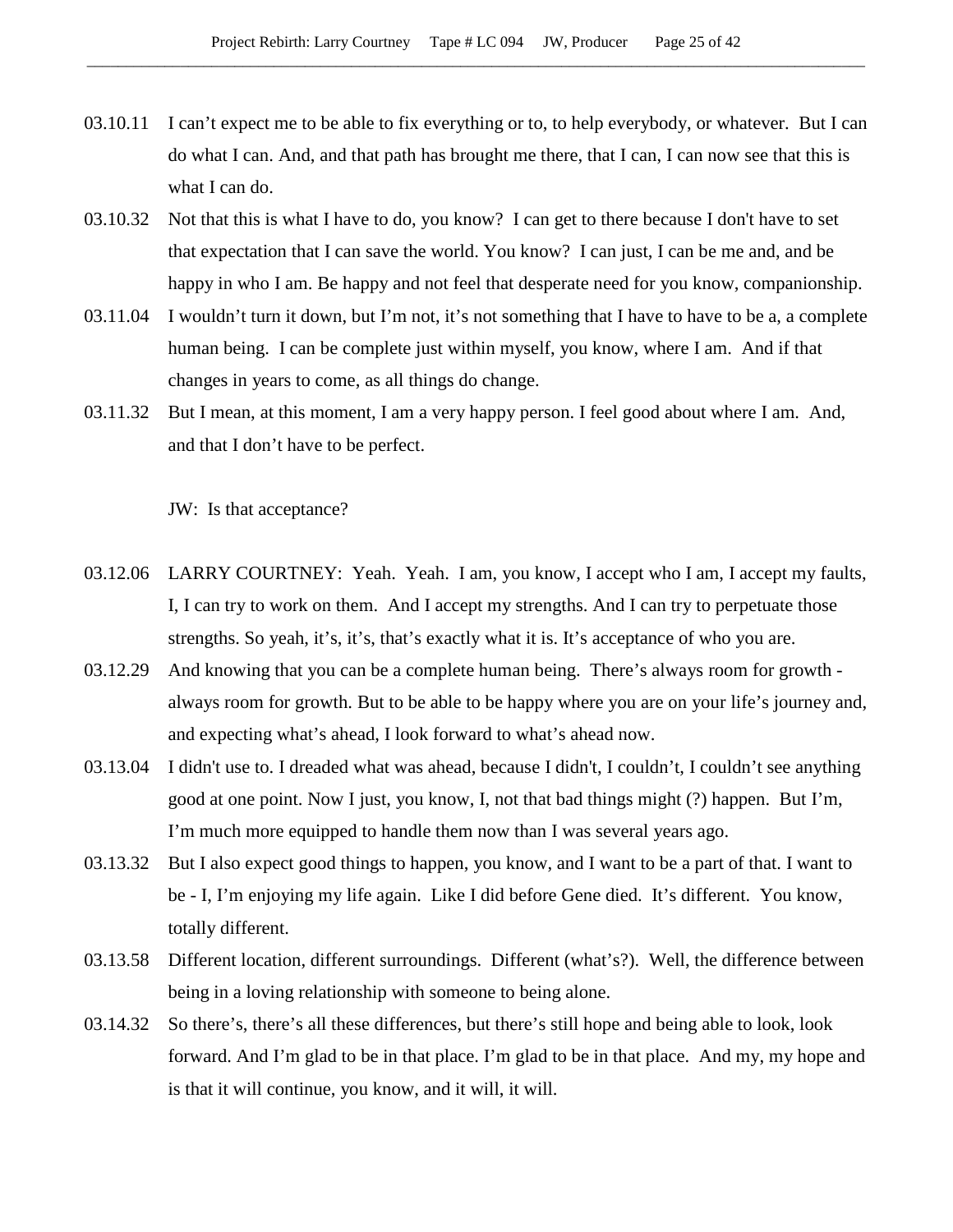03.15.02 I can be that whole person and, and not feel you know, less of a person because I don't have someone in my life, but I can be that whole person and, and do what I can. And so that's, that's kind of where I am at this point.

JW: What are your feelings about the site?

- 03.15.35 LARRY COURTNEY: Well, I haven't been down to see it since I've been back. (~JW~). But I did see your FaceBook page. Heather is a big fan, by the way. And I was glad to see the memorial is finally going up. I was, that's always been a real disappointment to me, that that was not the first, the major concern.
- 03.16.00 Yeah, I knew that, you know, the site had to be cleared, etcetera. But then there are all of this. I mean, it's now 8 years. And that, a memorial is still not finished. You know? So I'm disappointed about that, but I'm, but at least I'm happy to see it's actually being worked on. I don't know much about the building. I don't know where that, what the status of that is.
- 03.16.28 But I am going down this afternoon and, I haven't been there in 3 years now? And the last time I was there, the last time I was there, I actually read names. That's the last time I was there. And, which was a really emotional thing to do.
- 03.17.00 And so that was, that was a very emotional day, and Ollie and I then went down the ramp and, you know, put flowers. And that, so (?) it'll be interesting to me to see how I feel today when I go down there, to. It's, it's always, like sacred ground to me.
- 03.17.33 And I know we talked about this once before, about how people visit that site with real reverence. And you ask me, do I, do I do the same thing at Gene's place of internment, in Oregon? And I realize that I had not been to Oregon as often as I had been to New York.
- 03.18.04 You know? And I remember commenting that (CLEARS THROAT) even though I view it as, you know, a very special, like I say, sacred site, do we revere the site where people died, or do we revere the site where, you know, their remains are?
- 03.18.32 Or can we revere both? And the last time I was there, I, that's how I felt. I could, I could revere this site, and, but then a couple of months after I was there, I actually went up to Oregon for something else. And I went to the cemetery and realized, yeah, I can revere this site.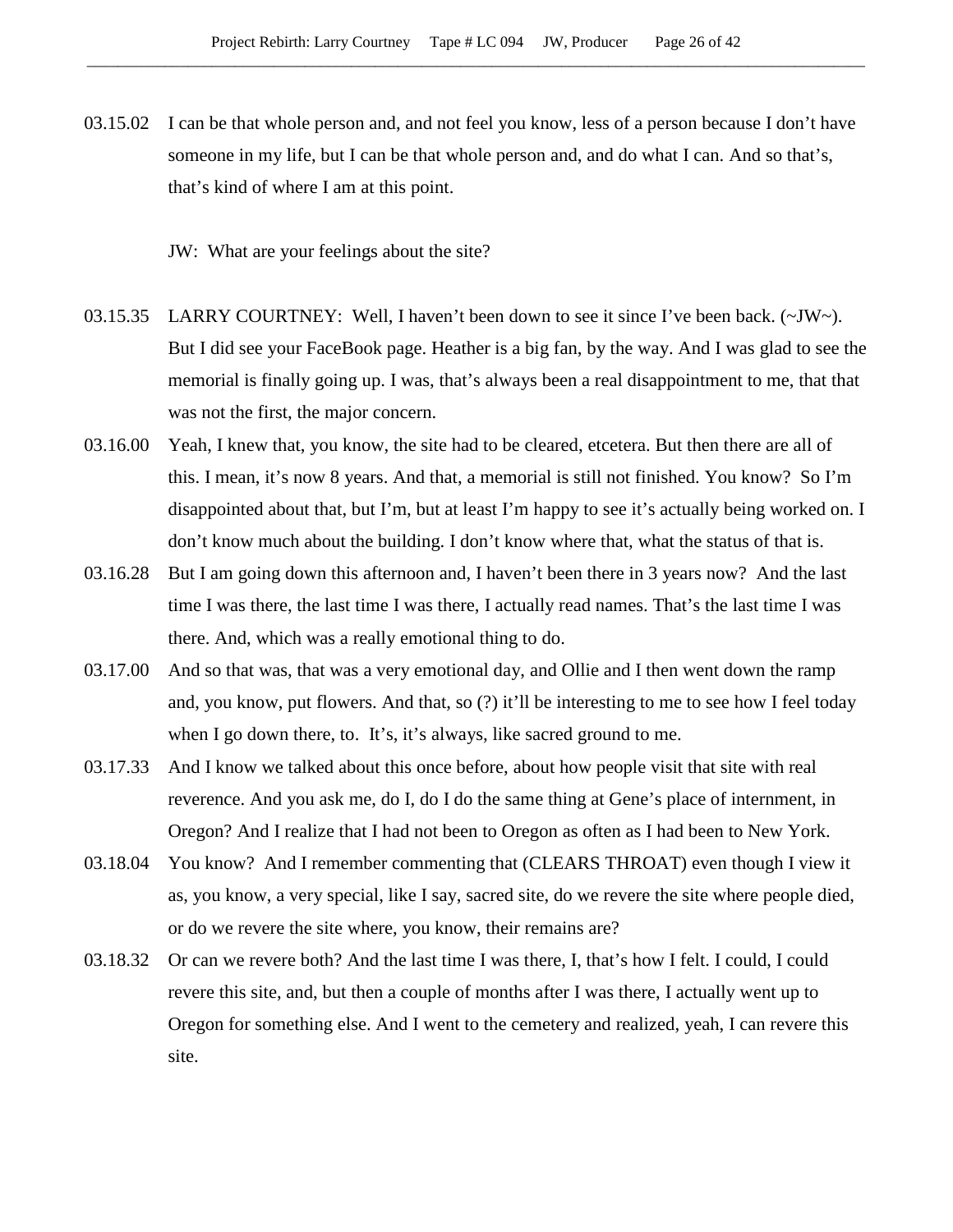03.19.00 So I'm looking forward to, to going down to Ground Zero today. I don't know how I'll, I'll feel, you know, being in that spot. And I don't know, that, that'll be interesting. But I am happy that, that things are progressing down there.

JW: Do you feel that Gene is here or there?

- 03.19.50 LARRY COURTNEY: I think he's both places. You know, I don't know what genetic material, I hate to say it like that, but what, what they found when they identified his DNA. And (CLEARS THROAT) the coroner asked me if they found more, did I want to be notified again, and I said no. Once is enough, you know, and, and so I was able to take whatever it was, which I never, you know, I don't know. The funeral director picked it up from the coroner, and then was cremated and, and so (?) it's in an urn in Oregon.
- 03.20.48 But we don't know all, you know, I mean, his spirit is, is still you know, I shouldn't say present, but there is a presence down there.
- 03.21.08 I think of all of those who died that day. And even after the buildings are done and, and everything, I think that presence is always going to be there.
- 03.21.25 I mean, if, in a lot of places you drive, you're driving down, you know like highway or, or something. And you'll see, suddenly come upon, over by a tree or something, you'll, you come upon a cross and some flowers. That's where somebody's loved one died, you know, in an accident. And so, so they honor that place, or (?) we see it on television when, you know, someone is shot, or whatever.
- 03.22.00 Their, they make a makeshift memorial at that spot. You know, and that kind of thing. So I think I've come to realize. Well, I realize isn't, isn't a good word because it's just me, it's not, I don't expect anybody else to, to think the way I do.

JW: This is about you, though, and it's interesting to know how you feel. What do you think of as you contemplate Gene's spirit?

03.22.42 LARRY COURTNEY: Well, I think being a Christian and knowing that Gene was a Christian, I believe his spirit is in heaven. But that doesn't mean his presence is erased from the Earth.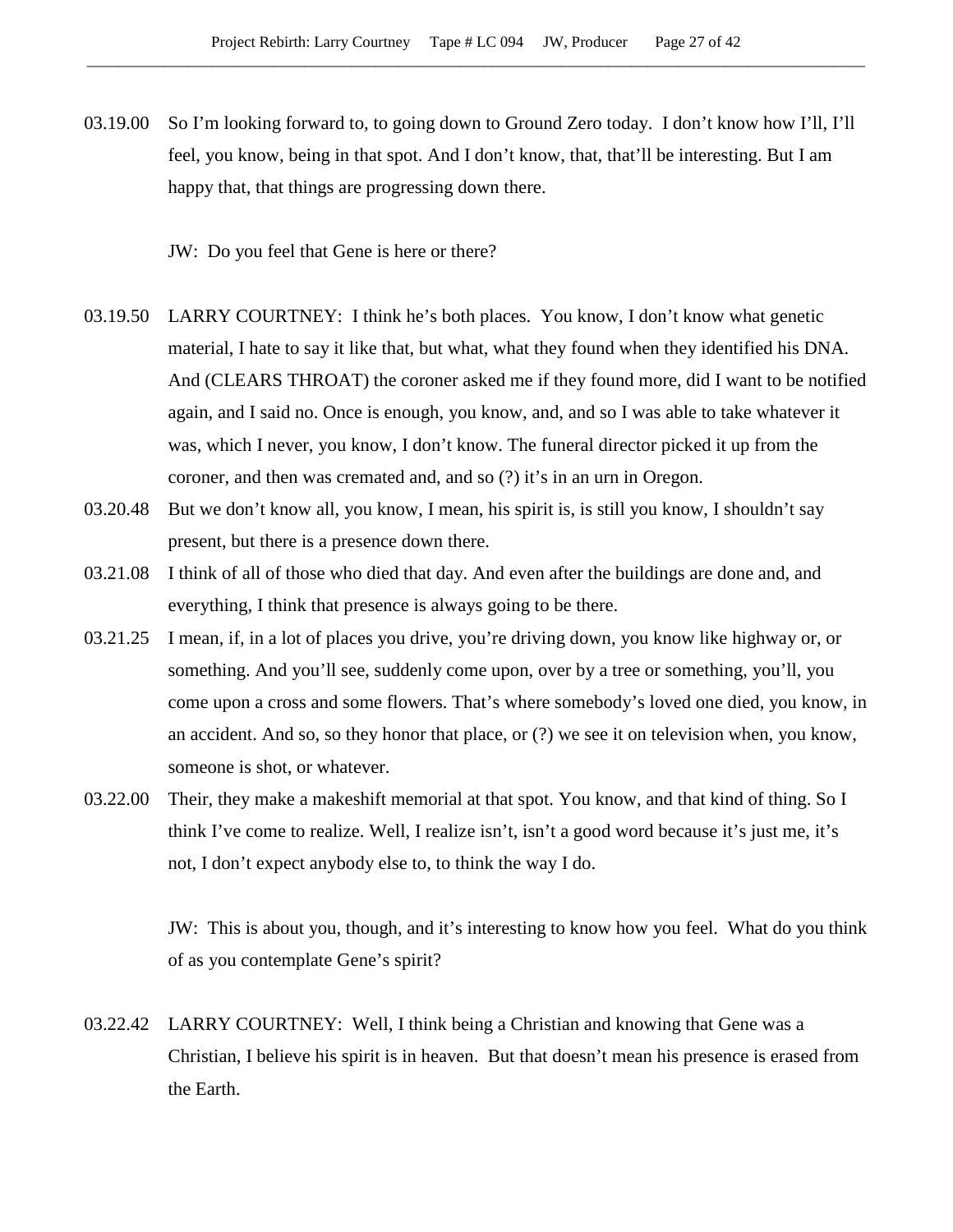- 03.23.06 And so that's why I still feel that there is a presence of him at Ground Zero. And a presence at the cemetery. But there's a presence here in my heart, too. Maybe, well, I guess I should rephrase that, because you said spirit, and I, I believe his soul is in heaven.
- 03.23.32 That, as a, as a Christian, that's you know, part of my belief. And so I, so then I would guess I'd have to say that instead of the presence, it is his spirit. An essence, sort of, of a person, there and there, and, and in my house and in, in my heart.
- 03.24.04 And it, it would be, you know, I can. I can revere his memory no matter where I am. It's just you feel it very strongly when you're in one of those two places.
- 03.24.32 And at, at home, I still have the urn that the city gave us. And when Gene's DNA was detected and (CLEARS THROAT) they actually put his ashes into that urn with the dirt from Ground Zero. And the ash from Ground Zero. Now, I don't know, you know, whatever was there at Ground Zero that they took that and filled those urns with.
- 03.25.05 So, then when I took it to Oregon to be buried, they transferred that into another urn that fit into the, to the spot. And so they left some of that, that material inside the little wooden urn. And so I have that little wooden urn at home with his picture.
- 03.25.30 And I don't know, but maybe there's a bit of him in that urn, you know? But his, but the spirit I feel is very, very strongly at Ground Zero, very strongly at the cemetery. Very strongly at the house, but really, everywhere. I (?) when I talk about him, you know.
- 03.26.01 It's, it's, I can feel that spirit, I can feel him you know. When I, whether it's at church or just talking to another person or, you know, here it's, he will always be with me. There's, and I can, you know, (?) I attribute that to the spirit being I don't know, everywhere, basically.
- 03.26.31 You know, if I went to Paris, we had been there four times together. And I, I would feel him in all of those places that we went to. You know? So it's, it's just something, I think you carry it, carry it with you. It's just at times or places that you feel it stronger than others.

JW: What's your hope for Ground Zero?

- 03.27.05 LARRY COURTNEY: I'd like to see it become a thriving hub again. Like it used to be. I'd also like to see the memorial be beautiful and moving, and.
- 03.27.38 Reverent. You know, at one point, I would have liked to have seen the towers rebuilt, because I thought that would be appropriate.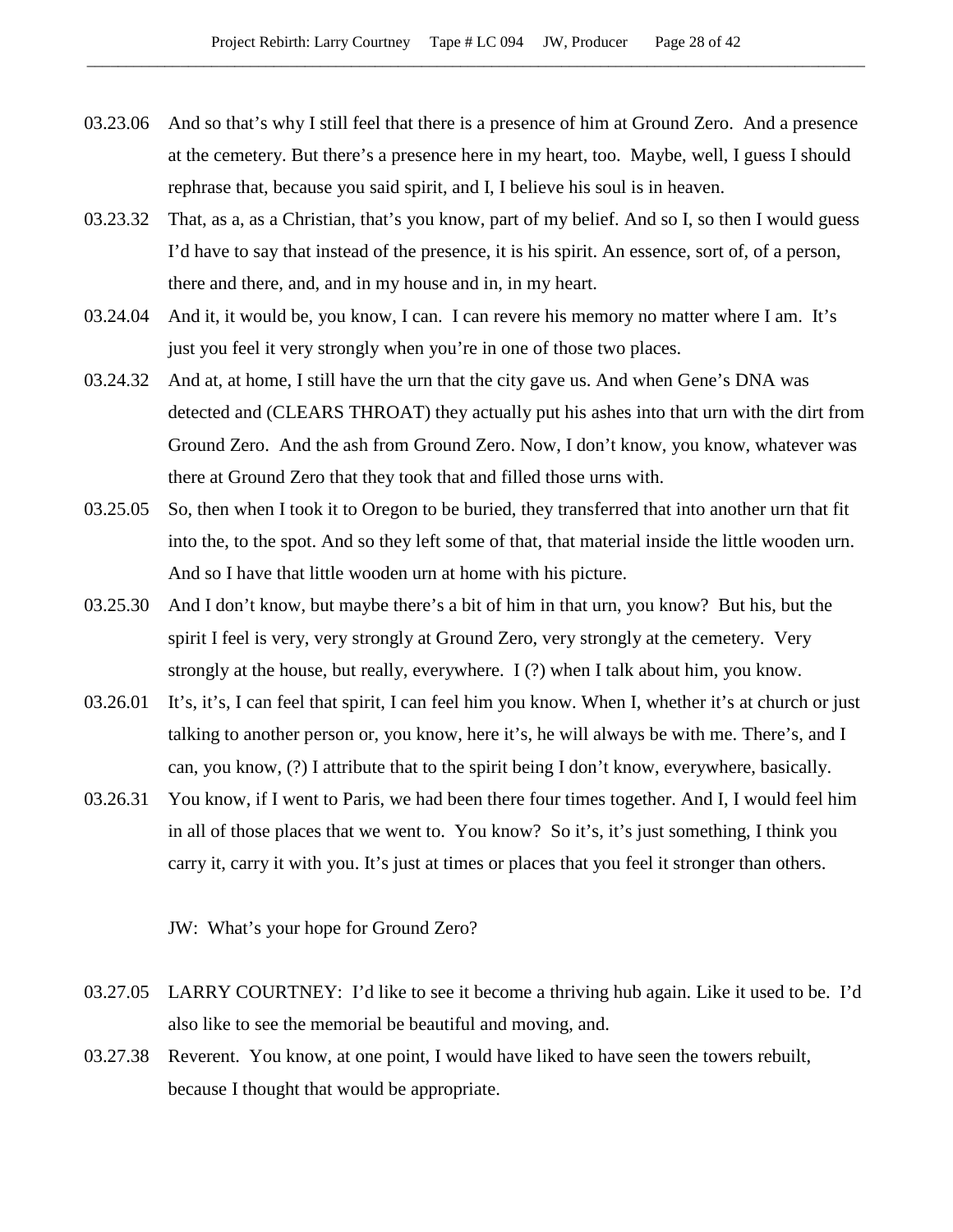- 03.27.58 And then, you know, as it became evident that that was simply not gonna happen, I thought, well, at least, you know, make use of that space and make use of it commercially, but also.
- 03.28.33 I've used the word before, reverently. I, you have to have that memorial, that memorial is so important to me. And I hope that, that people will be able to come to that spot from all around the world. And see that, in the midst of destruction, we can, we can come out of it. And it's kind of like what I've gone through.
- 03.29.06 Is that in the midst, you know, even though I was not destroyed in that way, but it's been a path of redemption, maybe? And that's what I'd like to see down there at Ground Zero, is that people who come there for whatever reason, can feel strength, and hope.
- 03.29.51 And knowledge that something good can come out of something so bad. So I (?) really look forward to it being finished and useful. And, and.
- 03.30.20 And not, not, a, not an open wound but a healing scar, maybe.
- 03.30.41 Yeah, I think that's what I'm hoping for, for Ground Zero.

JW: What were you just thinking?

- 03.31.20 LARRY COURTNEY: Just. Thinking about what I just said and (?) how will I actually feel once I'm down there, you know? And I'm pretty sure that (?) it's gonna be a good, a good thing to go. I haven't been there, like I said, for so long so I don't really know what it looks like anymore. But.
- 03.32.03 Just to know that there's progress and, and something's happening. And, and so I don't think I'll be disappointed. I think I'll, you know, it, I was disappointed that it hadn't happened earlier, but it's happening. You know? So, so I'm, I'm just looking forward to seeing it and, and realizing that it's, that it is happening.

JW: What do you mean by a healing scar?

03.32.41 LARRY COURTNEY: Well, it's you know, we had this big open wound when it was just a hole and, and it was horrible and, and, and when you, when you have a, a wound like that, say you have a, a gunshot wound or whatever.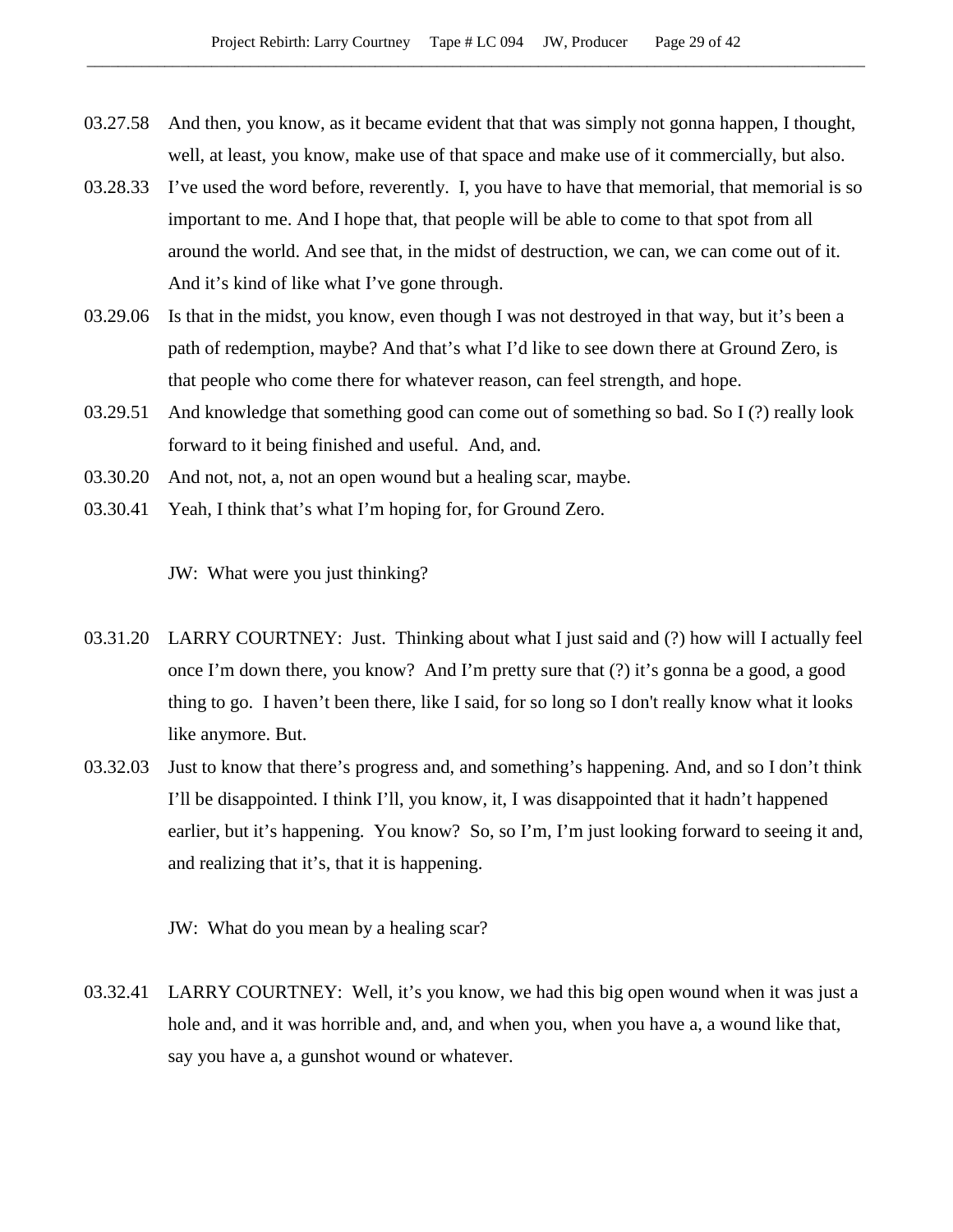- 03.33.06 Eventually, you know, it heals and you'll have a scar. And I, I think that that, that analogy is gonna always be that, yeah, there's a scar, and once it's done, you know, once it's been healed, there'll be still the fact that it was a wound, and it was very hurtful and very painful.
- 03.33.34 But just like a scar, they fade over the years. And maybe become not so noticeable. But you know it's there. You know? And so I think that that's probably how I feel about that site.
- 03.34.00 And, and I'll be glad, you know, as years go by, to see it fade even more. But I will always know and (?) everybody will always know, that once there was a wound there. And it takes a long time for the healing, so. I think that's, that's how I see it.

JW: How is that physical analogy applicable to yourself, personally?

- 03.34.44 LARRY COURTNEY: Oh, definitely. I mean, looking back, you know, I could, I can, I can see the wound. I can, I can see it as clearly as though it were today.
- 03.34.59 I can (CLEARS THROAT) I can see how broken I was. How, and how it has taken me so long to heal that, and, and to, to see it mending and, and becoming a scar. It's still not there. I mean, it's still, it's, it's still a work in progress.
- 03.35.30 But I can see it happening. And just like that cream they have now that you can put on your scars to make them less noticeable - over time, it will be less noticeable, less painful.
- 03.35.58 But any time you've had that kind of wound, you'll remember it. You remember the wound itself and the healing process. And you, you just continue to heal, you just continue to go through that process. Which is basically, I guess, Life. You.
- 03.36.36 Hopefully you learn along the way and become better. Become kinder.
- 03.36.56 And out, out, you don't outgrow it, but I mean, grow out of the pain in, in a sense, in that you can now, you know, kind of put it in one spot and it, it's not all-consuming. It's, it's manageable.
- 03.37.26 And it's (?) just, it's there, but you, you it's not, it's not the only thing in your life anymore. It's, it's a small part of your life. And so hopefully that's, that's what is, has happened to me and will continue to happen to me as I continue to heal.
- 03.38.02 And, and (?) be a whole person.

JW: What, today, does 9-11 mean to you?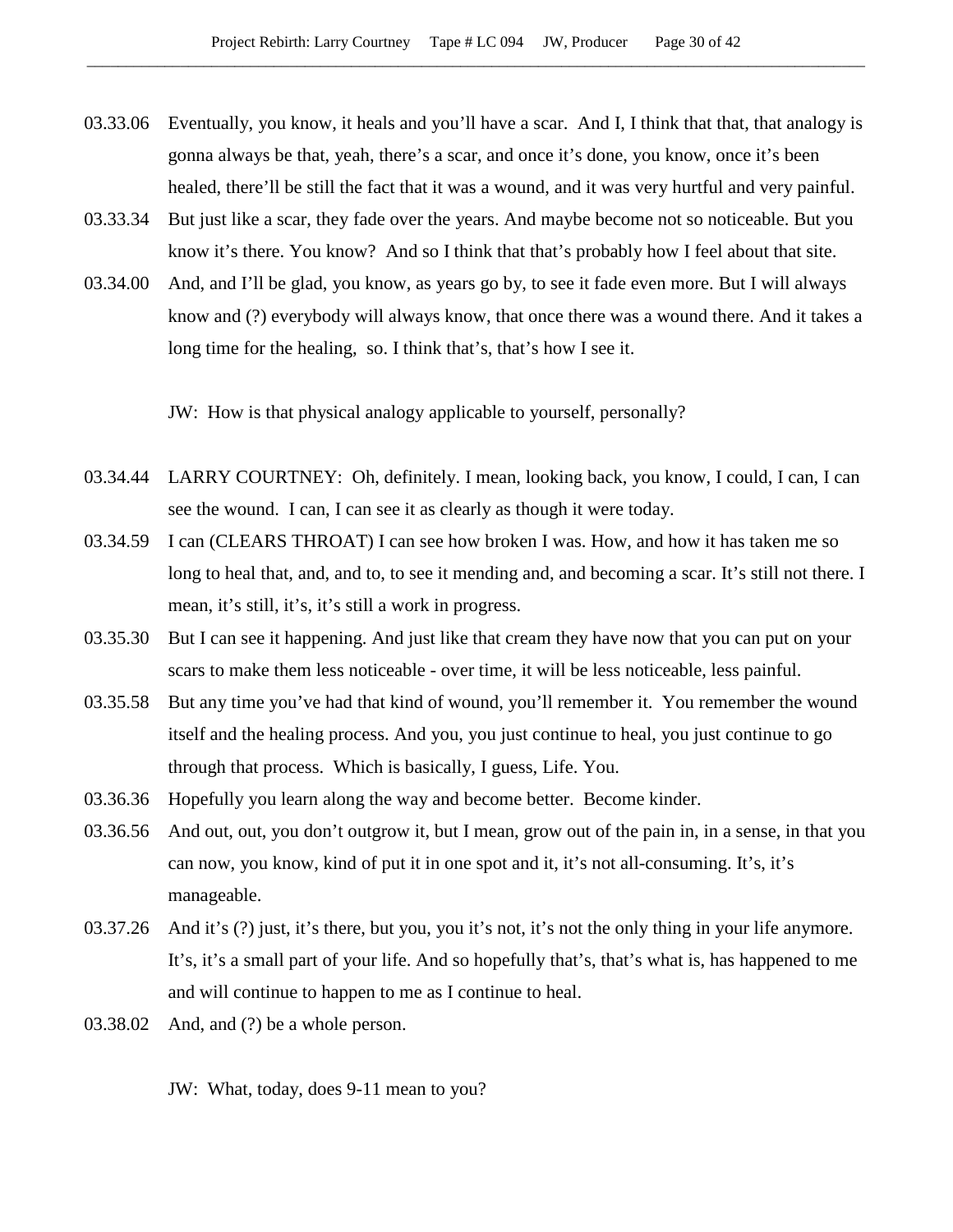- 03.38.28 LARRY COURTNEY: Nine-eleven O-one? Or just 9-11 in general? Well, 9-11-01 is horror. Unbelievable. And 9-11, I have it on my checks, you know, we will never forget 9-11.
- 03.39.08 It's like Pearl Harbor, you know, December  $7<sup>th</sup>$ . It's a date that we will always remember, and the horror that surrounded the day.
- 03.39.39 But it's a date that we deal with better and better over the years. I (?) deal with, I should say, better and better.
- 03.40.03 Just as I'm sure people who lived through it, dealt with Pearl Harbor afterwards, or D-Day or any, any eventful day such as that, where it was just horrific on that day.
- 03.40.30 As the years go by, that day becomes less painful, not less important. But you're able to deal with it emotionally better, I think. And so September  $11<sup>th</sup>$  ( $\sim$ JW $\sim$ ) will always be a very painful day to go through.
- 03.41.14 Still today it's extremely painful. But it's not as hard as it was a year ago. And it's certainly not as hard as it was five years ago.
- 03.41.34 Or seven years ago. And, and there are, you know, it's just like anything. There, there are times when.
- 03.41.56 I remember one year on September  $11<sup>th</sup>$ , I was completely alone. I mean, the, the kids were doing something and, you know, everybody else (?) and I was just completely alone. And that was a really bad day for me, because I allowed emotions and things to, to come out that I hadn't, I didn't know were still there.
- 03.42.29 You know? And so but I've learned (?) to deal with it better and it has gotten less intense, I think. You know, to my dying day, September  $11<sup>th</sup>$  will be the darkest day in my history.
- 03.43.01 But it's not, it's (?). It is in my history. It's not today, it's not. I, I've come along way from that day. And every year it's, it's important.
- 03.43.33 It's to be revered. It's, it's a very spiritual day for me now, and I, I am able to handle it much better every, every year. So I. You know.
- 03.44.01 Some people say, you know, well, it's another day it's just another day. Because I have this, you know, I, I have this loss every day. You know. But on September  $11<sup>th</sup>$ , you feel it. You know, you, it, it's like Memorial Day for, for many veterans and, and their families and what have you.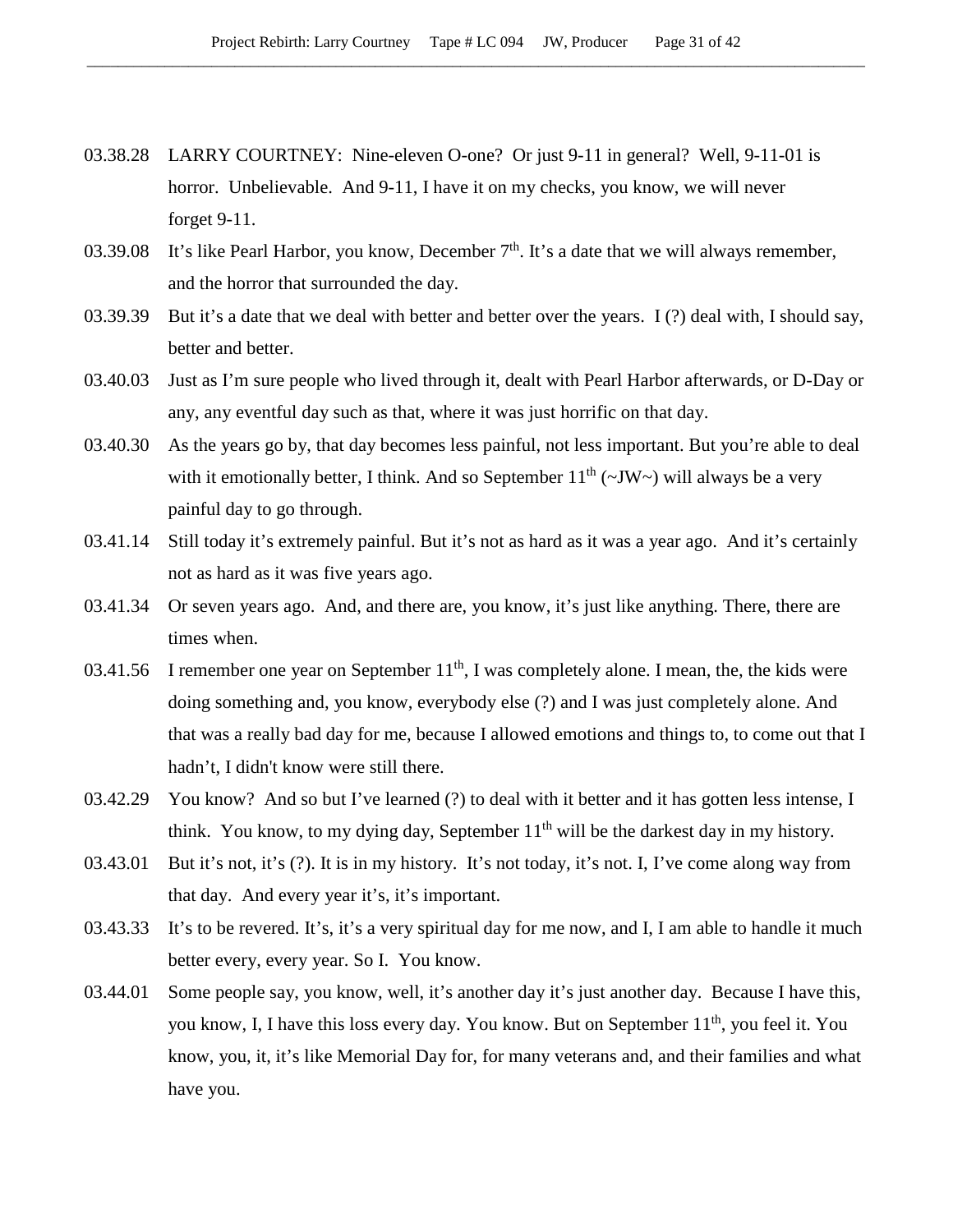- 03.44.38 You feel it a, just a little stronger. And, but I'm not, I'm not in the place I was before. You know? And I think part, you know, part of my being able to handle it better and is the fact that my spirituality has grown.
- 03.45.08 I handle it on a more spiritual level now than I did years ago. And I can place it sort of in the context of Gene's life.
- 03.45.30 The life that ended on September  $11<sup>th</sup>$ , and the life that began on September  $11<sup>th</sup>$ , for him. And my faith is knowing that he's in a better place and, therefore, I can deal with it, I can deal with the loss much better.
	- JW: That's the change that happened for you, isn't it?

LARRY COURTNEY: Yeah (~JW~)

JW: When did that shift happen for you?

#### (OFF CAMERA REMARKS)

- 03.46.33 LARRY COURTNEY: It was. It's not that I have ever lost my faith. But I realize that, at some point, that I was not exercising it. Like anything, to be able to grow, you have to exercise it, you know? And I had kind of let it go dormant.
- 03.46.59 And so when I, yeah, after about Year 4, I began to take a look at it and to realize that it was not, it was not just a loss, it was not something at Ground Zero.
- 03.47.37 And I do think we discussed this before, in the fact that I felt when I went down and put the roses in the water that year, that his soul was not there.
- 03.48.03 And (?) to realize that, as a Christian, I now knew that his soul was in heaven, and therefore, I could feel the loss but I certainly had no right to wallow in it.
- 03.48.28 To let that, le the pain overwhelm me, because even though that pain was there, there was also a flooding of joy that I had not felt for a long time. Because just to realize that his life was not in vain and he was in a better place, and is in a better place. And that helped me start putting things in perspective, for the rest of my life.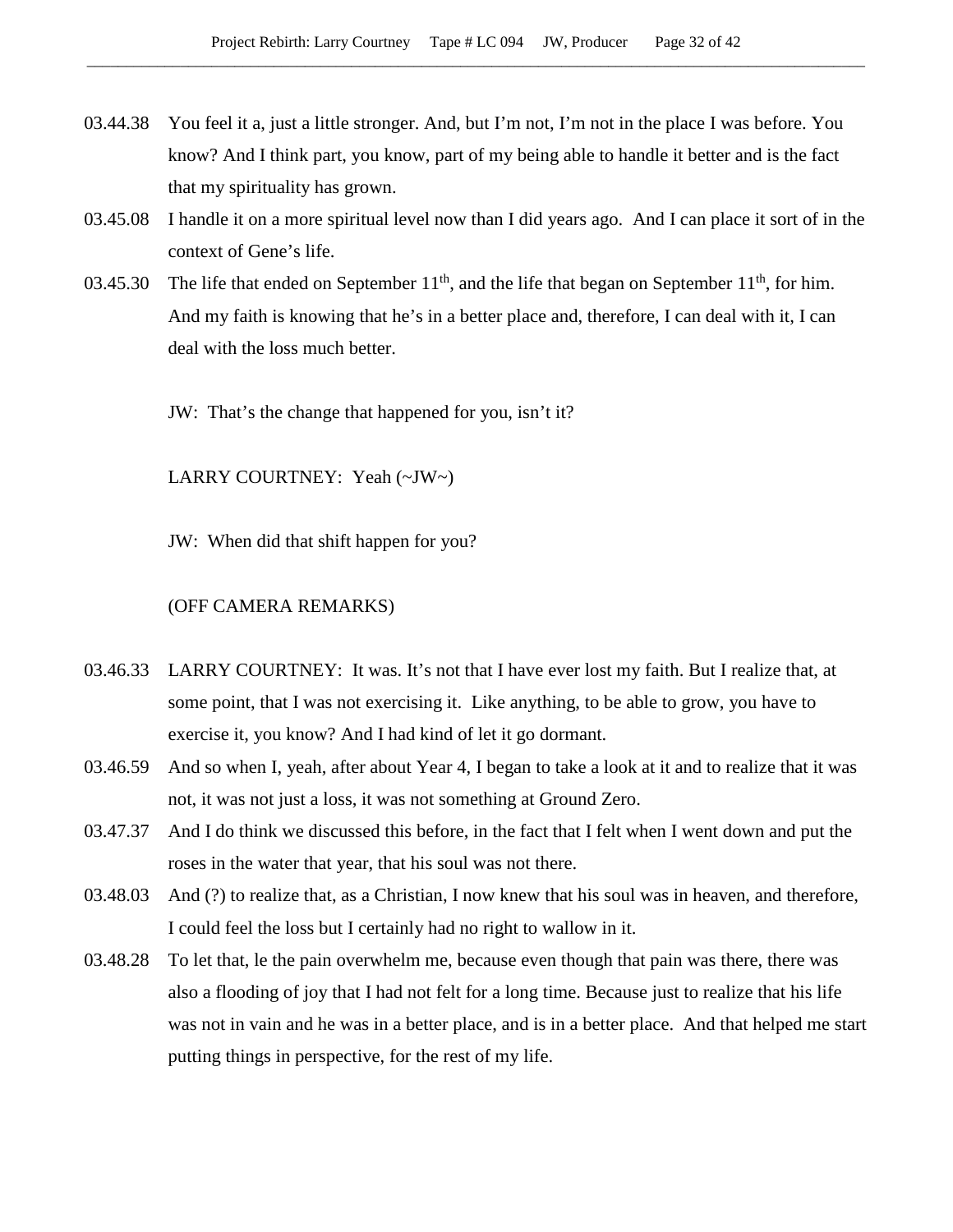- 03.49.01 And I think when I began exercising that faith, to, and it took me small baby steps to, to start, and to work on it. But (CLEARS THROAT) That's really, yeah, that really is the essence of what has happened to me.
- 03.49.30 To enable me to exist and be that, be the person that I, I want to be and to grow to be that person. The basis of it is faith, that - and I don't mean to sound all preachy, but I, I, the, I realize that I am a child of God and as such, I am loved. I am taken care of.
- 03.50.12 And I have responsibilities to share that, and to accept God's healing in my life. And to look forward to the path that I'm on now.
- 03.50.36 To, to embrace it, you know. And to be pro-active. And (?) I'm, you know, I'm so happy that I have come to that point. That I, that I actually feel like (?) like my old self. You know?
- 03.51.05 But new. You know? Improved. With still a lot of work to be done. But as. And Project Rebirth has been so important in that process.
- 03.51.28 I can't tell you how much, I really can't. The fact that, you know, I have been able to talk to you and pour out my feelings at least once a year. And not feel any judgment, not feel any, any condemnation, has been extremely helpful to me. Like I said (STOPS)

#### 03.51.53 END OF TAPE # 096

#### 04.00.37 PICTURE UP

#### (OFF CAMERA REMARKS)

JW: Was the moment of dropping the rose a turning point?

#### LARRY COURTNEY: Yeah.

JW: What happened in that moment?

04.02.20 LARRY COURTNEY: Well, you know, I had, the memorial service was beautiful and, and you know, I had been extremely emotional and, and everything during it.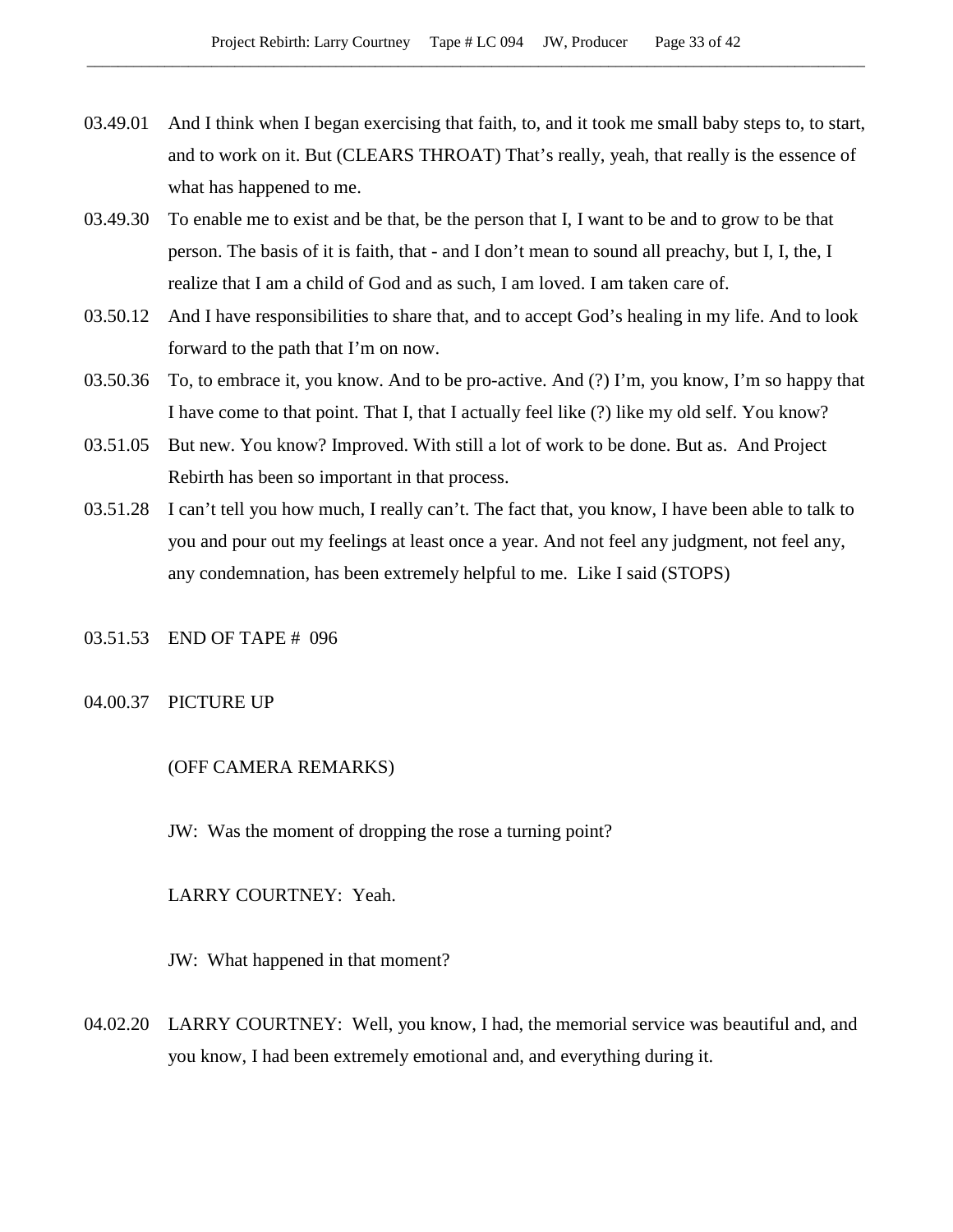- 04.02.30 And then afterwards, you know, when they release you to walk down the ramp, and I was walking down the ramp and I was looking at, at all the policemen, you know, who line the ramp. And there were the English bobbies on one side and (CLEARS THROAT) I was looking at all of those people and, and I was thinking about, at that point, about all the rescue people who had rushed into the building and had died.
- 04.03.08 And so by the time I got down to the bottom, and went over to the reflecting pool, I knelt down by the, by the pool and I had the roses.
- 04.03.31 And, and I was, I was just praying there, and praying that he was safe and, and so then I, I put the roses in the water. And felt as though - I mean, it wasn't like a shock or anything, but I, I had a feeling come over me that he was safe.
- 04.04.08 You know? And in that, in that, that time, in that period, I won't say it was an instant realization or anything, but during that time down there, praying that, at some point, I felt, you know, that I could release him.
- 04.04.38 It's like I had been holding, holding on to him so tight because I was in such pain over him being gone. And at that point, I knew he was safe and so I could release that, my feeling of having to control the situation.
- 04.05.02 I was no longer in control of the situation. I could turn it over to God and let Him handle it because that's His job, not mine. And I really believe that that's, that day and we had, we had our annual interview either that afternoon, I think it was that same afternoon, after the - oh, I know it was.
- 04.05.37 I know it was. And I was able to tell you that there was just such a release. And I've seen, because I've been able to put my role in this whole thing in perspective, as far as holding onto Gene's spirit.
- 04.06.06 So tightly. That knowing that he's in better hands than mine is, has been a real relief, really. And  $(\sim JW \sim)$

JW: Do you think that was the beginning?

LARRY COURTNEY: That was definitely the beginning  $(\sim JW)$ 

JW: Of your healing process?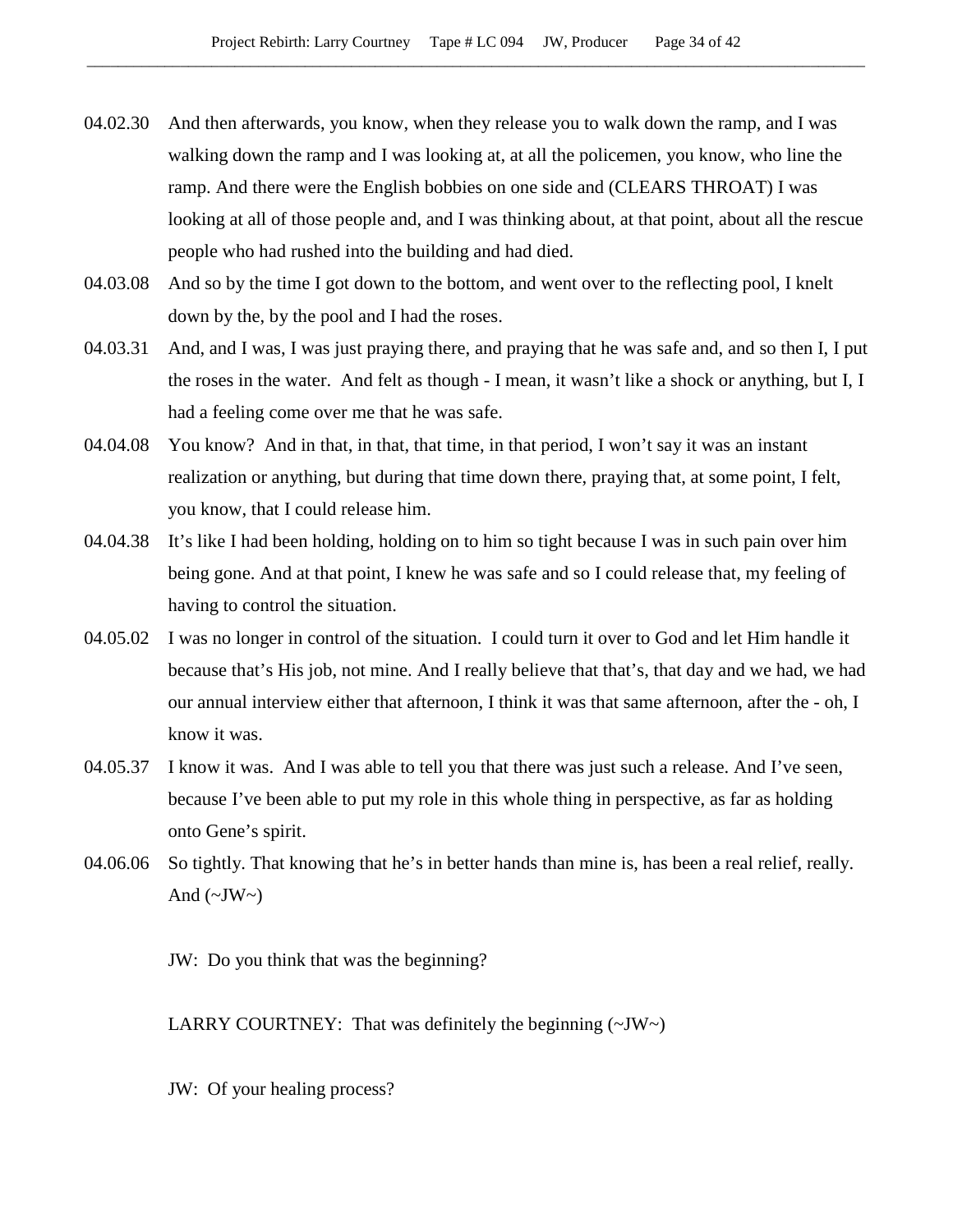- 04.06.36 LARRY COURTNEY: Yeah. Yeah. I don't think I had truly begun to heal until I was able to get out of God's way, is how I like to put it. Let Him deal with it. And just continue to love Gene and to miss him and, and still feel pain. But knowing that I had released him and accepted the fact that I wasn't in control of that.
- 04.07.18 And then that's when I began to realize that my, my faith had, had (?) been dormant.
- 04.07.31 I, I had not relied on my faith during that period of time, and I had to do something about it. And that's when I started, really, climbing out of that hole, you know? And like we talked about before, that's when I realized that you have, I had to exercise that faith. I had to, to build on it and, and that.
- 04.08.00 That really, that prayer time that year was, was the turning point and (?) I know it, you know? And I think that I expressed that, that year that there was a very different, you know?

JW: You did, but like all things when they're happening, you are better able to express the journey over time?

- 04.08.46 LARRY COURTNEY: Yeah. Actually. Because yeah. I mean, when you, when you come to a point, say a fork on the road (CLEARS THROAT) you experience it at that point.
- 04.09.00 But you don't know what's on up the road. Well, now I've gone on up the road a little ways. And so I, I can put that experience in that path, you know. So yeah, there's, there's a, a farther distance for me to go, hopefully (LAUGHS). Hopefully. I don't get by a bus today.
- 04.09.27 But the, I expect that growing and, and growing in my faith is a never-ending process. And that that growth is what has helped me and what is, keeps propelling me to go forward. And to looking forward to what's up there, you know?
- 04.10.04 So I, I'm (?) a long ways from that moment. But I'm not, not at the end of it yet, you know? I just, I can look back and, and see that that happened. And know that that happened.
- 04.10.32 And now know that I have built on that, and will continue to build on that. And, and feel good about it.

JW: Where are you as you see yourself in the healing process with respect to Gene?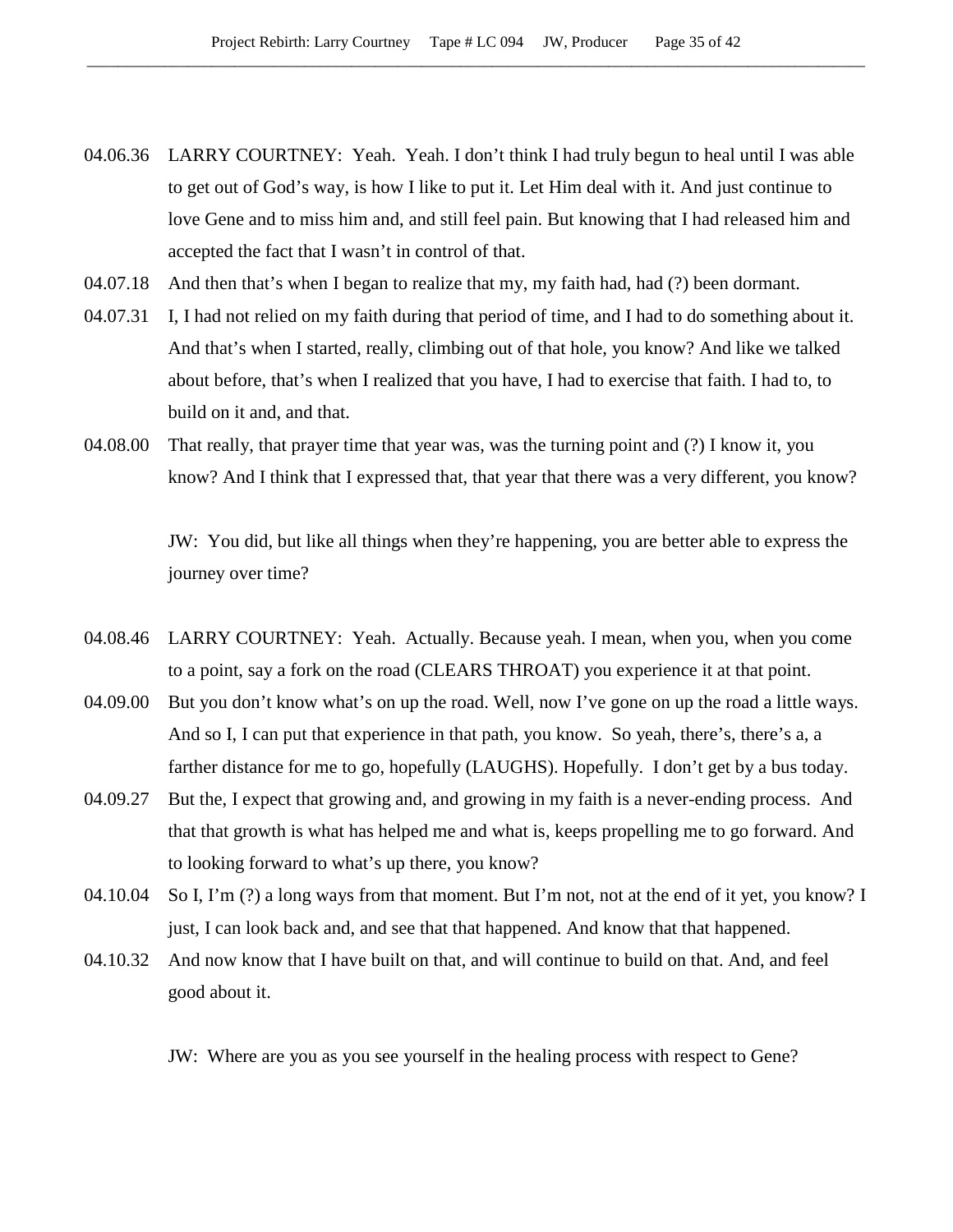- 04.11.02 LARRY COURTNEY: Well. I think I'm, I'm doing very, pretty good. I have my moments. But something did happen on Mother's Day. I, I called my sisters, you know, to wish them Happy Mother's Day, and I called my daughter-in-law and to wish her happy Mother's Day.
- 04.11.31 And I was sitting watching television, I remember. I don't remember what was on, it didn't matter. But for some reason I started thinking about Gene. And I got to thinking about the damaged relationship with his family.
- 04.11.57 And so I called his little sister, to wish her a Happy Mother's Day. And we talked and we had a great conversation and we promised we'd, we'd keep in touch. And that was, that was a real healing moment for me. Because we, we were very close. And after Gene died, we were, we were very close for awhile.
- 04.12.29 And then things took a turn and we didn't have any contact at all. And (CLEARS THROAT) I thought that taking that step was a demonstration of growth. Being able to call her and talk to her was, I couldn't have done it a year ago, probably, or certainly not two years ago.
- 04.12.58 But I'm glad that I did, and, and it just, it. It demonstrated, like I said, it demonstrated growth and I'm, I don't know where that's going to lead as far as me and the family. But it's, it was at least a step. And we'll see how that develops. But.

JW: Did the rift occur due to Workmen's Compensation?

- 04.13.34 LARRY COURTNEY: The, it was the federal thing. I tried and tried to get them involved in the, the federal compensation package, or whatever it was. And they wouldn't have anything to do with it. They, they wouldn't answer my letters, they wouldn't answer my calls.
- 04.13.58 And then one of the brothers became very belligerent. He actually wrote me a letter from prison - he was in prison - and accused me of taking advantage of the system and, and all I cared about was the money.
- 04.14.29 And, and so then the court would not appoint me as the, what'd they call it? Oh, it was like executor, to, to be able to file this paperwork. Well, I filed it anyway because I had made it, you know, it was this thick and it had all of his bank records and all of this stuff in it.
- 04.15.03 And, and so I went ahead and filed it. And then I never heard from the federal government, one way or another. You know, I was expecting a letter saying I'm sorry, you're not you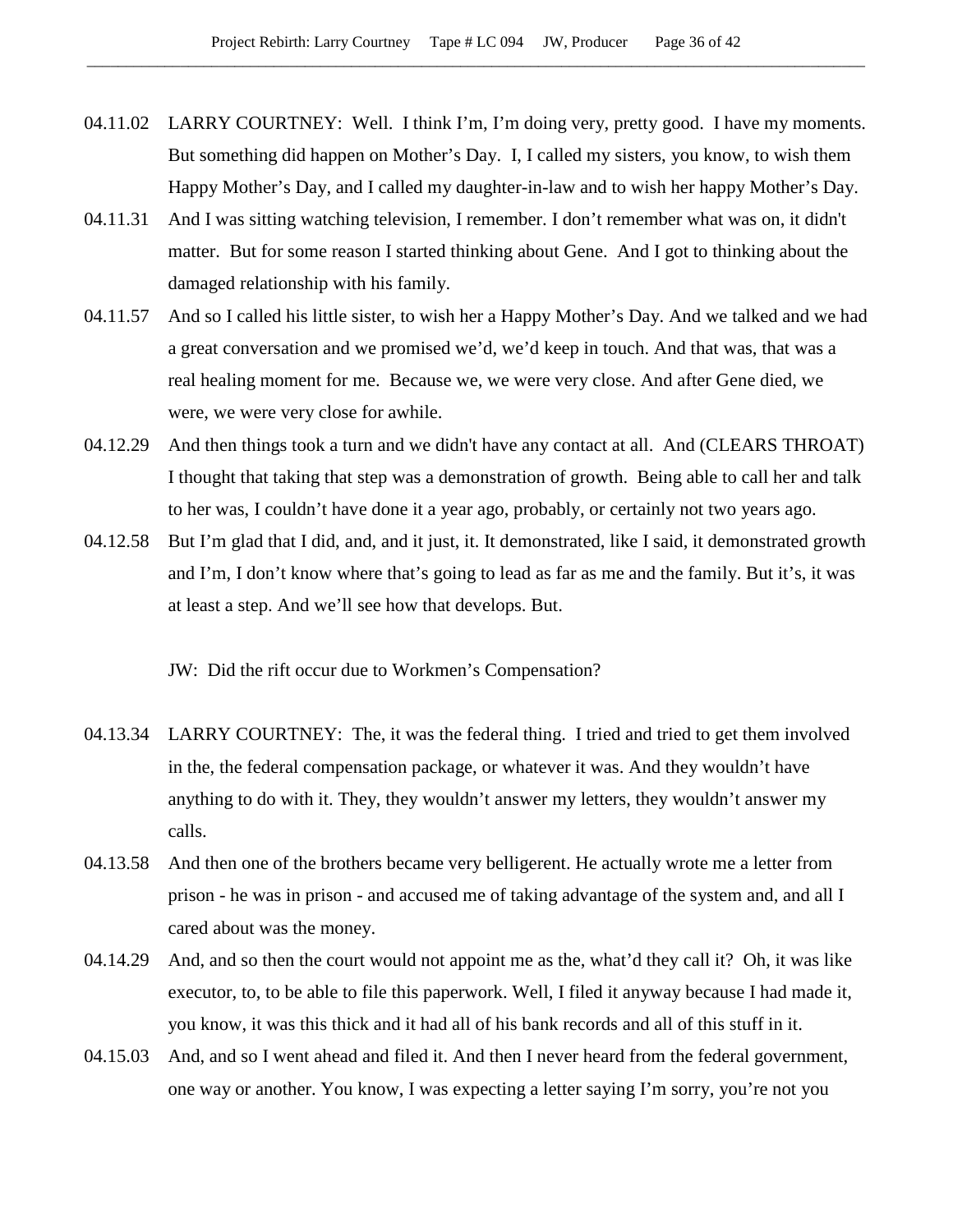know, eligible, which was fine. I, I didn't, it wasn't that big a deal to me. And but I was encouraged to file it by Lambda Legal.

- 04.15.29 And so, so I went ahead and filed it. And finally, I don't know, there was, there was a point where final decisions were made. And that then (?) it was, there was no more. And I can't remember what. But after that point had come, and I hadn't heard anything, I finally called them. And 'cos they kept their office open for another year or so, I guess.
- 04.16.01 Because there's no appeal for that. And so I called, and I just asked, you know, I gave them the numbers and all of that. And just asked if that had been settled. And they said, yes a payout was made. So I'm assuming a payout was made to the family. And I never heard another word from them. So I, you know.
- 04.16.31 I didn't get the money, I didn't care, you know, I was doing fine. And if they got money, then good for them. You know? At the time I resented it. Because this was based on his future earnings. You know? (CLEARS THROAT) And they would have had no part in his future earnings.
- 04.17.01 You know, just like they had no part in, you know, since we'd been together. And so at the time, I resented it. But then I, I'd just come to, like anger, resentment takes energy. I don't have energy to do that. I don't have energy to hold a grudge. And, and you know, be upset with people. It's just wasted energy.
- 04.17.29 And so, you know, no matter what happened with that, there's no reason for me not to try to reestablish ties. You know, they were an important part of my life. For so many years. And you know, if they choose not to be, then I understand that, and that'll be fine.
- 04.18.00 But at least I had to make the effort. And so we'll see where that leads us.

JW: Any other thoughts on where you are in your healing?

- 04.18.19 LARRY COURTNEY: Yeah. And I, I see you know, little areas, I don't always identify them, but I can feel that oh, you know, that's something I learned. Or that's, that's a place I could be, you know, that's, that's a possibility. That's, you know.
- 04.18.47 And I see that as growth and, and I look forward to more of that, you know? If, if you stop growing, which I did for awhile, and you stagnate, then really you're not, you're not living, you're not, certainly not living up to your potential.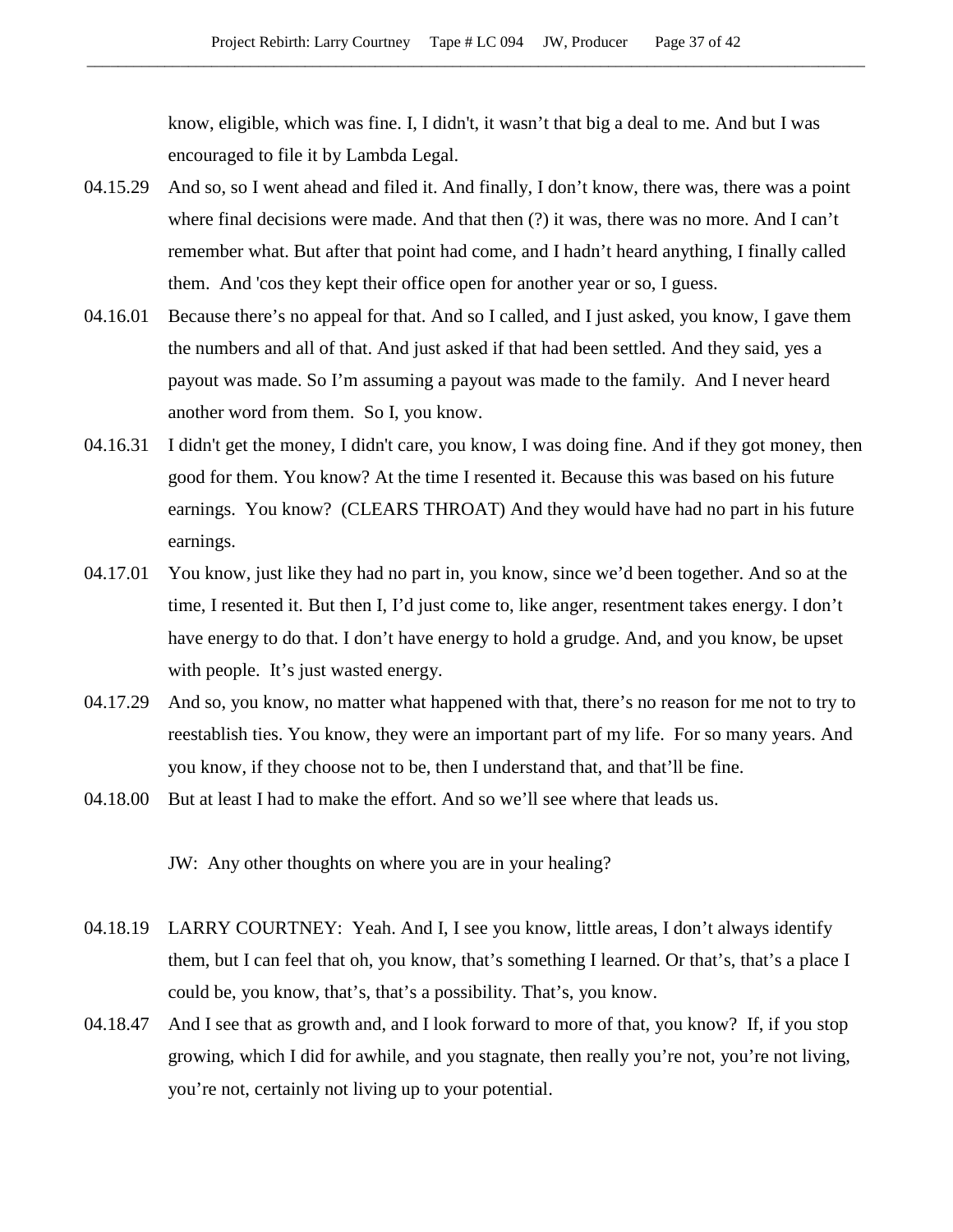- 04.19.10 And I think that I am called to live up to my potential. I don't know what that is yet. I may never know, but I need to strife for it, I need to look for it, and pray for it.
- 04.19.28 And I'm very happy to be doing that. I'm very happy to be, to know I'm on that road. To know that I'm going, I'm not stopped. I'm actually moving. And that's a very empowering feeling. So yeah, I'm happy to be there.

JW: Are you on a mission?

- 04.20.04 LARRY COURTNEY: Yeah. I'm on a mission. I mean, Mormon men have to do a 3-year mission, I think, at some point in their life. I remember when, right after high school, one of my friends who was Mormon went, started his 3-year mission before he went to college.
- 04.20.31 I believe that (CLEARS THROAT) if you are practicing Christian. If you are or just a person of faith. You don't have to be a Christian. But a person of faith, then your life is a mission. You have - I'm not on a mission to convert.
- 04.21.01 I'm on a mission to support, to love. To grow. To be a better person. And to reach out to others. To - as much as possible, in, in any way they need. It doesn't have to be spiritual. You know, if I can.
- 04.21.30 If, if you're hungry and I can give you a meal, you know, or you know, you can't pay your rent and I'm able at that point to help you - or if I can talk to you about my faith - I'm on a mission to do that, and continue on that road and, and continue to grow. And right now I'm just extremely happy where I am.
- 04.22.04 And, and knowing that I'm, that I'm still moving, that I'm still growing. And I look forward to, to seeing who I'll be when I am 75, you know? I have a good friend in Washington, DC, who just turned 84. I look forward to seeing what kind of a person I'll be at 84.
- 04.22.35 You know? It's, it's (?) it is now an interesting journey for me. You know, a few years ago it was not. Now I am involved in that journey instead of just letting it have, happen.
- 04.22.59 Now I, I've, I have some initiative in that journey. And I'm, I'm looking forward. The pain is always there, but I don't always have to look back at it. You know? That's, that's, now I can look forward. (LAUGHS)

JW: What are your thoughts on your new apartment?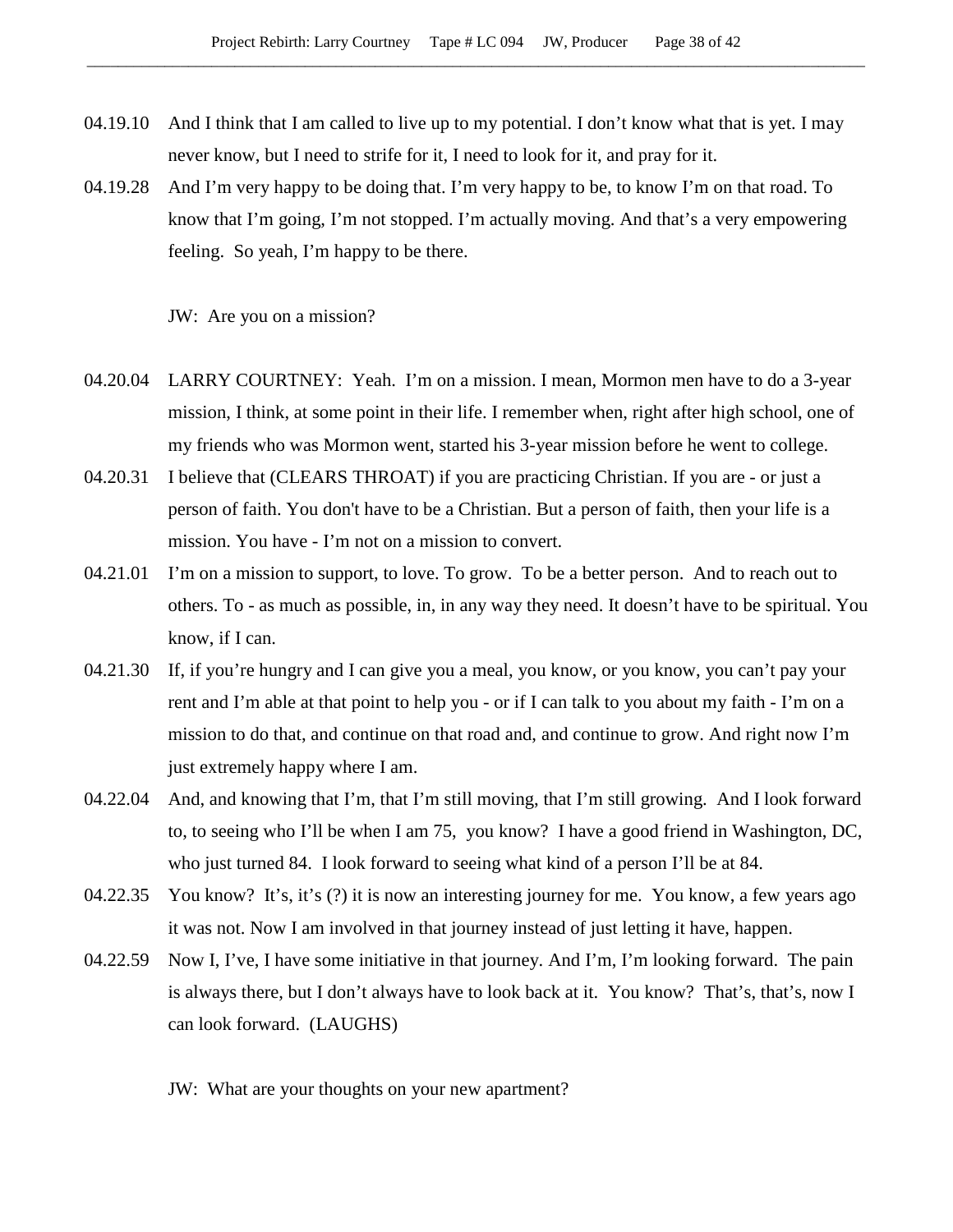LARRY COURTNEY: Yeah. Yeah, I'd like to have my house.

# (SIMULTANEOUS CONVERSATION)

- 04.24.01 LARRY COURTNEY: Dreamed of winning the lottery and building my dream house. I, I drew it when I was 18 years old, and I have modified it several times, over the years. Love to have that house. But you know, (?) it just probably is not meant to be. And so I moved into this apartment. After my roommates left.
- 04.24.30 And the apartment is owned by somebody who goes to my church. So I, it's an upstairs, it's only a second level. And it's a, it's a good apartment. It's, it's got nice space, nice light. Nice ventilation.
- 04.24.58 I been there since October  $15<sup>th</sup>$ . I still don't feel at home there, though. It, I haven't, always before in my life, within two weeks after I move into an apartment, I have the pictures hung, the curtains the, you know, I'm done. I'm done.
- 04.25.30 I still have boxes sitting in the second bedroom, which I've turned into an office. I have like a pathway to my computer. Because I haven't figured out where things go yet. And I haven't, I still have pictures that I, I haven't hung. And I just, I don't feel, I don't know, yet. I hope that I, you know, that I do. And the apartment is, is wonderful.
- 04.25.57 It's very nice. The only problem is, it doesn't have a yard. So I have to take Toby out, you know, he has to go out three times a day at least. So he has to go on the leash. And which is, which is probably good because it makes me get out an exercise a little bit. And, and he's, he's quite content in the apartment.
- 04.26.27 He's you know, he's, he (?) loves. I have a bar. It's a, and I used to have crystal decanters on it. Well (?) I had to move those because he kept trying to look out the window. And the windows are, are about like this, high. And so he would jump up in the chair and put his paws over on the bar and look out the window.
- 04.26.58 Well, I realized that crystal wasn't gonna last too long if I left it there. So I moved the crystal into the office, and I put a pillow up on the bar. So he can sit now and watch out the window, which he does a lot of the time. So I'm still trying to make it home. You know? It's kind of, it was probably built in the '50s.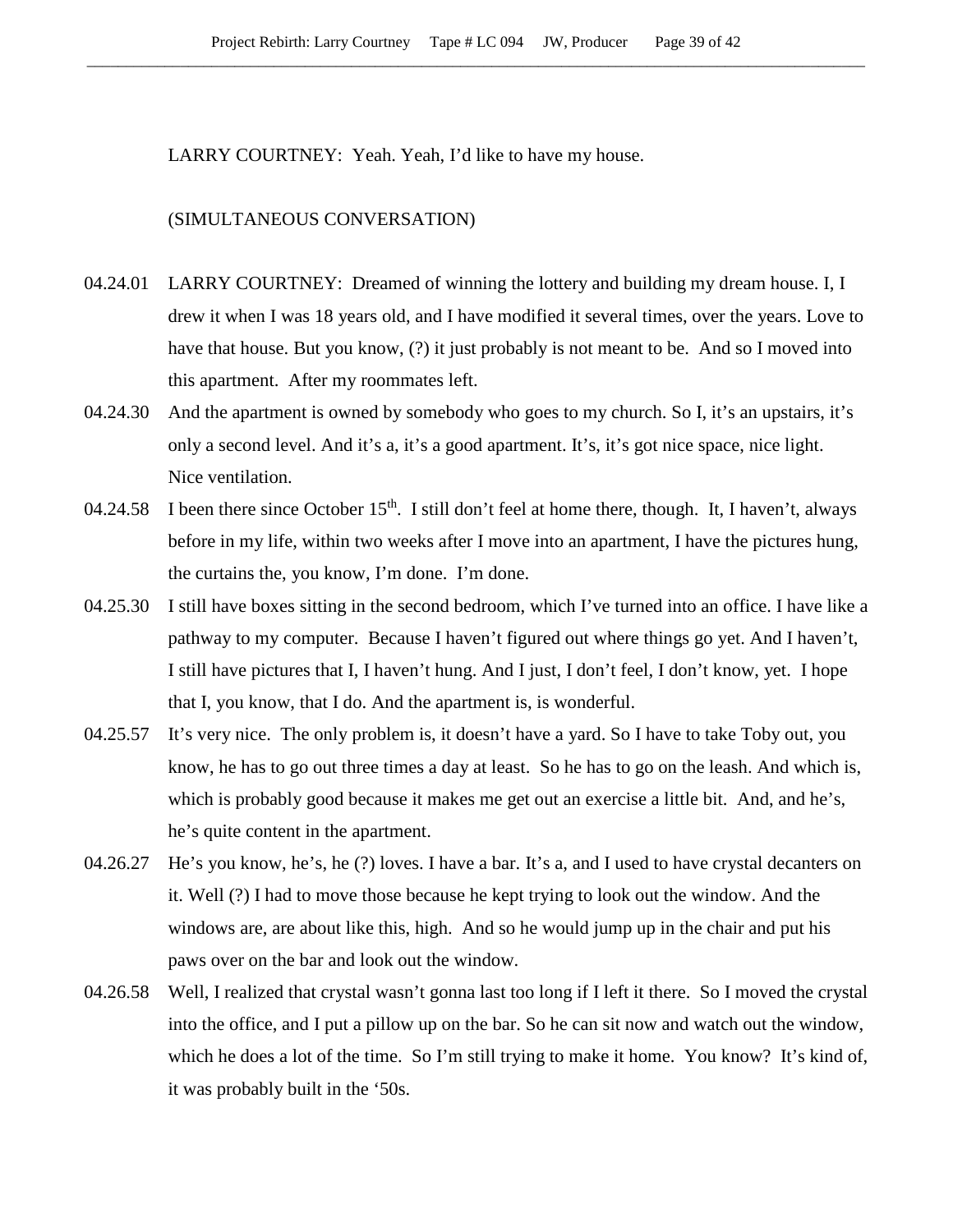- 04.27.58 So it's got this yellow tile in the kitchen that I'm not real fond of. And it's got this weird aqua tile in the bathroom. That I can't get anything to match, to look good in there. So (LAUGHS) you know, I, I think there are those things and, and it's got a paneled wall in the living room like you used to have in the '70s.
- 04.28.02 And so I'm still kind of I think when I get home I'm gonna do some rearranging in the living room and maybe I've kind of been looking at it and thinking, you know, that would really be better there, and if I do that, and then I feel sort of satisfied, then I'll be more apt to, to finish and get things really put away, and I've got too much stuff, you know?
- 04.28.38 And I thought I had gotten rid of a lot of it. I did get rid of a lot of it when I moved out of that house. But it's amazing how much stuff is still there. And getting ready to come to New York, (CLEARS THROAT) I could not find any suitcase.
- 04.28.57 So I went over to Heather and David's studio. And they have some storage space up above. And when I had moved, they put some things up above that I was not gonna need, like a lot of my tools are up there. My Skillsaw and my drills and things like that, because I'm not gonna have room for them in the apartment. So anyway, that's where my suitcases were.
- 04.29.29 Two big suitcases. Well so I got them home, and lo and behold, in the office there was the suitcase I actually wanted. And I hadn't seen it. I had, I had looked high and low for a suitcase. And it was sitting right there. I had just walked right by it. So now, not only do I have that suitcase to find a place for when I get home, but I got these two big black suitcases that I've got to find a place for as well.
- 04.30.01 Plus all the other stuff that's in the office that I've got to find a place for. So I think if I can get, like I said, if I can get the living room to look like I want it to, to feel at home, then I'll be anxious to finish the rest of it. Because once I get that feeling, once, then, and this apartment has a lot of potential.
- 04.30.26 It's just, you know, it's not the, not the dream home I always wanted. But it's, it's workable. So I think, you know. I've kind of, like I said, I've kind of had the ideas of how I would like things and so when I go home, I'm gonna spend some time and, and really try to make it home. You know?

JW: What lessons have you taken from all that you've been through?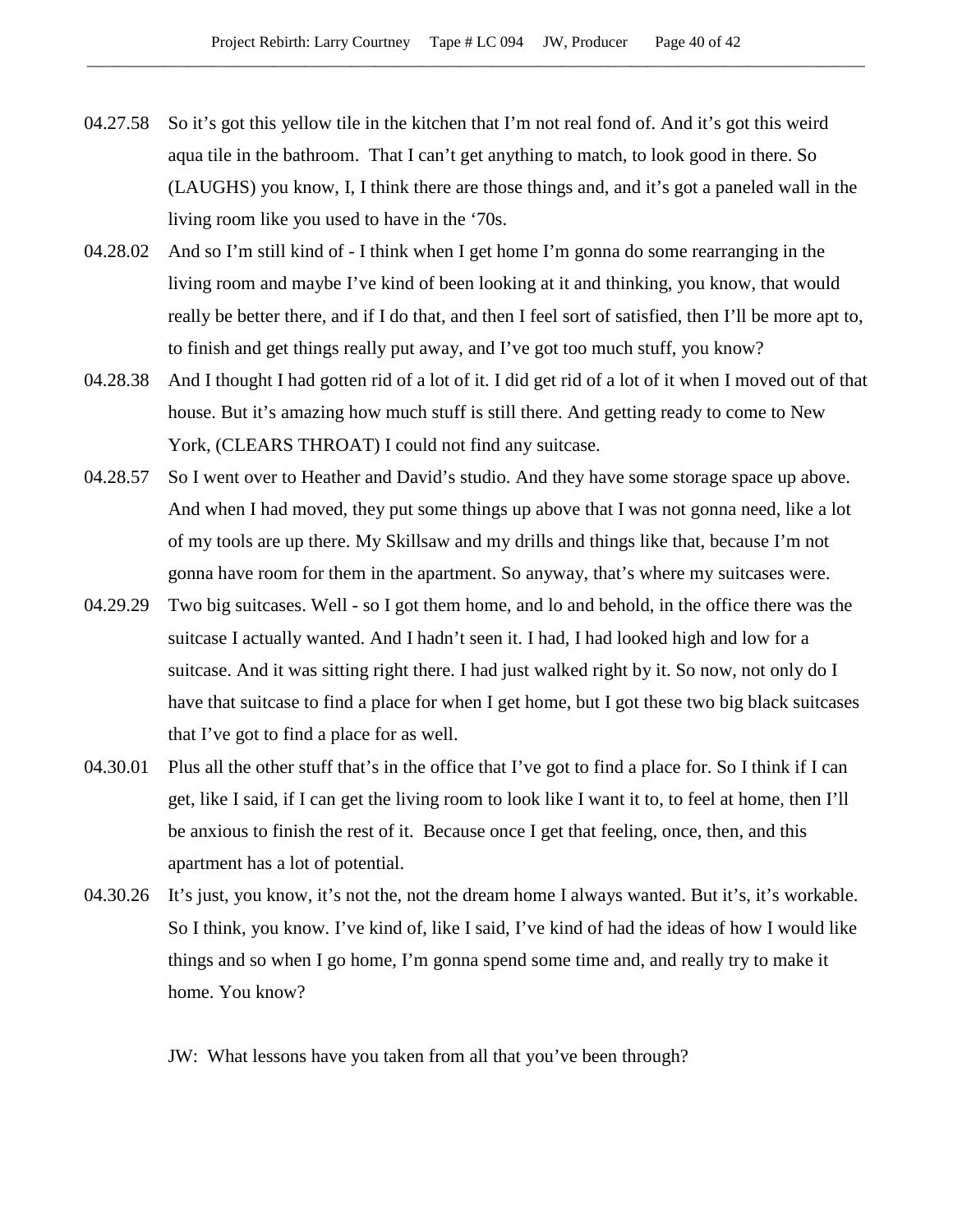- 04.31.16 LARRY COURTNEY: Oh. There are so many. And the main one is acceptance and exercise of my faith.
- 04.31.39 Knowing that I can't do it all on my own. Acceptance of being where I am, location-wise and spiritually.
- 04.32.06 And just knowing that I have taken this path. You know? Like we said just a minute ago, you can look back and you can see that you have come this far. And I'm happy for the journey.
- 04.32.36 And (?) I'm extremely grateful to have been a part of this project and to. To, to have had all of you in my life.
- 04.33.59 It's been that has been a part of that growth as well. You know, to see John every few years, you know, and Peter, I've met before, and, and then to see you and Danielle, and all, you know, everybody that's been involved in this project, because you have all been so supportive, so accepting.
- 04.33.30 You've never made me feel what do I want to say? Small or you've always let me say what I wanted to say. Have encouraged me to talk. And that's a life lesson right there in, in that being able to trust someone enough to tell them your deepest feelings.
- 04.34.19 Which I, which I have been able to do here. And realizing that (CLEARS THROAT) as this is the last interview, that there are others that I can, I can be honest with because they are trusting and accepting.
- 04.34.41 And so I, I have learned to be able to speak my feelings, and to in some cases help, maybe help someone along the way.
- 04.35.04 So I have learned a lot from this experience, and I know that, in a way it's, it's the basis of what I can do from now on. I have come to conclusions here that, or at least I've expressed them (?) out loud, and I find that when you are able to express something out loud you can own it better.
- 04.35.39 And so I really, I really see this path that we've taken together as building blocks for what is to come.
- 04.36.01 And I'm looking forward to it.

(OFF CAMERA REMARKS)